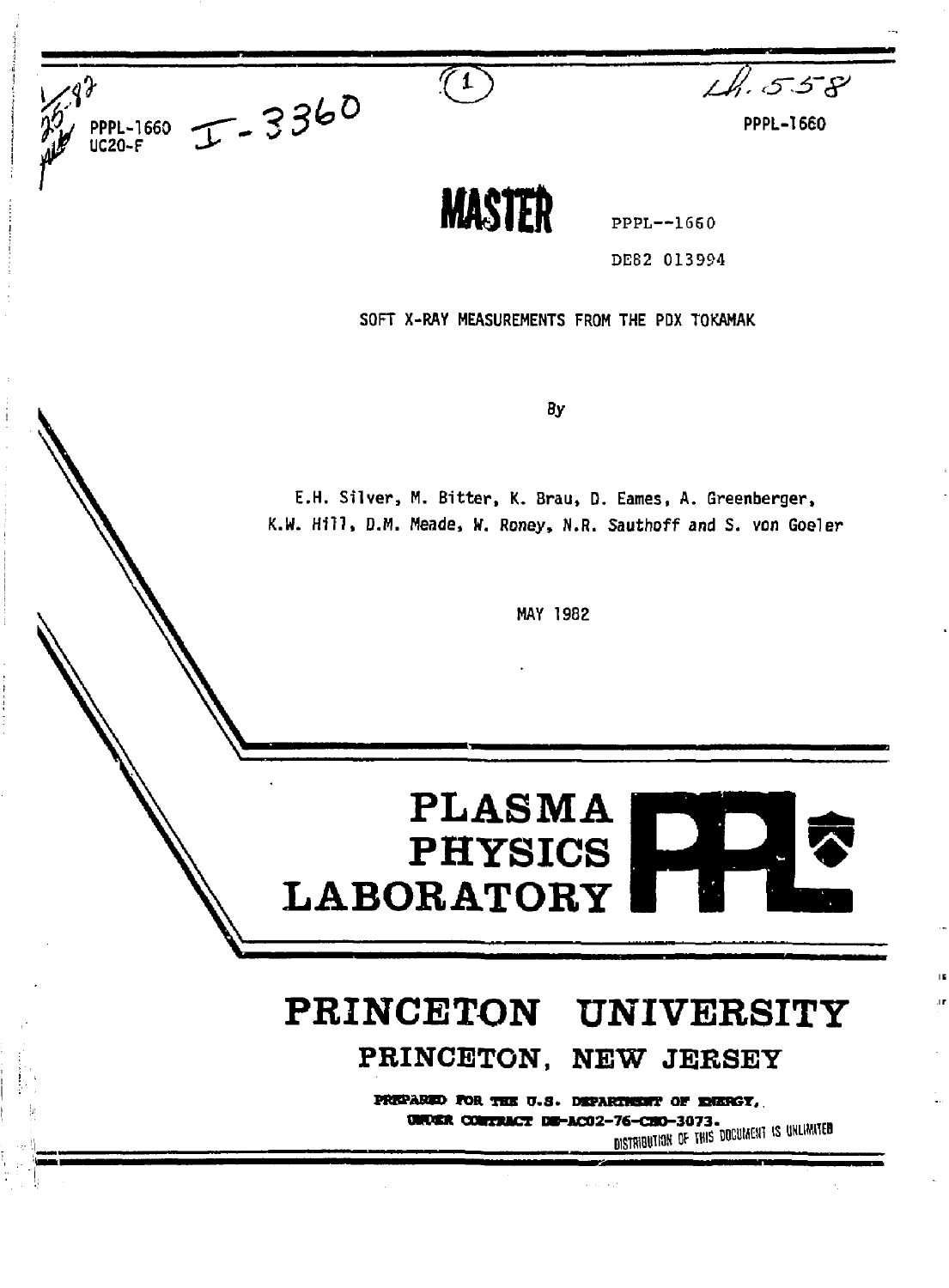#### NOTICE

This report was prepared as an account of work sponsored by the United States Government. Neither the United States nor the United States Department of Energy, nor any of their employees, nor any of their contractors, subcontractors, or their employees, makes any warranty, express or implied, or assumes any legal liability or responsibility for the accuracy, completeness or usefulness of any information, apparatus, product or process disclosed, or represents that its use would not infringe privately owned rights.

Printed in the United States of America.

#### Available from:

# National Technical Information Service U. s. Department of Commerce 5285 Port Royal Road Springfield, Virginia 22151

Price: Printed Copy \$\_\*\_\_; Microfische \$3.50

 $\bullet$ 

|        | <b>NTIS</b>   |
|--------|---------------|
| *PAGES | Salling Price |

| $1 - 25$    | \$5.00  | For documents over 600          |
|-------------|---------|---------------------------------|
| $26 - 50$   | $-3.50$ | ٠<br>pages, add \$1.50 for each |
| $51 - 75$   | \$8.00  | additional 25 page increment.   |
| 76-100      | \$9.50  |                                 |
| $101 - 125$ | \$11.00 |                                 |
| 126-150     | \$12.50 |                                 |
| $151 - 175$ | \$14.00 |                                 |
| $176 - 200$ | \$15.50 |                                 |
| $201 - 225$ | \$17.00 |                                 |
| $226 - 250$ | \$18.50 |                                 |
| $251 - 275$ | \$20.00 |                                 |
| $276 - 300$ | \$21.50 |                                 |
| $301 - 325$ | \$23.00 |                                 |
| $326 - 350$ | \$24.50 |                                 |
| $351 - 375$ | \$26.00 |                                 |
| 376-400     | \$27.50 |                                 |
| $401 - 425$ | \$29.00 |                                 |
| 426~450     | \$30.50 |                                 |
| $451 - 475$ | \$32.00 |                                 |
| $476 - 500$ | \$33.50 |                                 |
| 500-525     | \$35.00 |                                 |
| 526-550     | \$36.50 |                                 |
| 551-575     | \$38.00 |                                 |
| 576-600     | \$39.50 |                                 |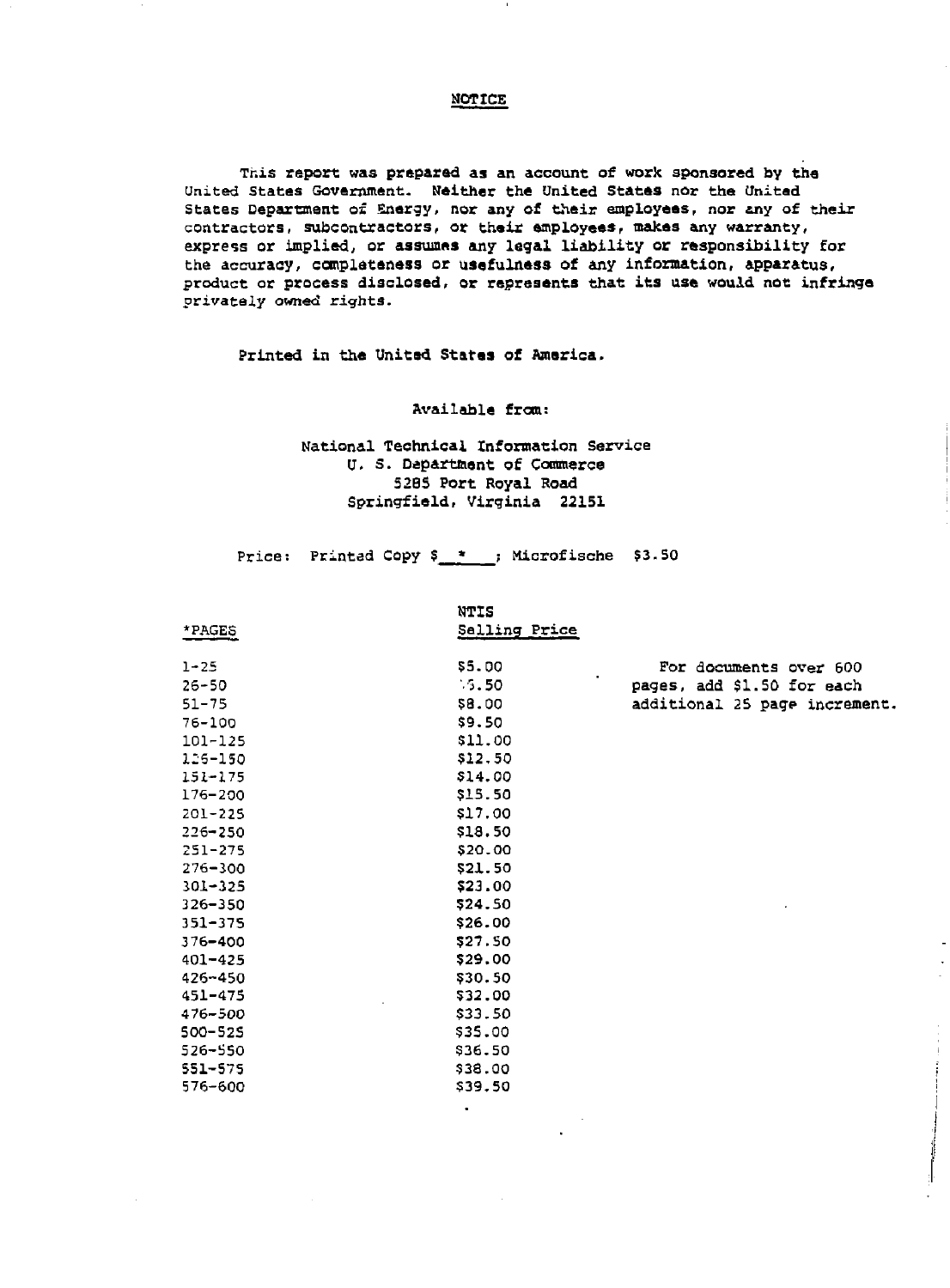ે

#### SOFT X-RAY MEASUREMENTS FROM THE PDX TOKAMAK

E. H. Silver, M. Bitter, K. Brau, D. Eames, *L. Greenberger*, **K. W. Hill , D. M. Meade, W. Roney, N. R. Sauthoff, S. von Goeler** 

> **Plasma Physics Laboratory, Princeton University Princeton, New Jersey 08544 USA**

#### **ABSTRACT**

Temporally and spatially-resolved profiles of the PDX soft X-ray spectra have been maasured during single tokaraak pulses of circular and divertor plasmas with a recently developed pulse height analyzer. This detection system incorporates an array of five vertically displaced sets of lithiumdrifted silicon detectors, each consisting of three independent channels optimised for rapid data collection in adjacent energy regions. Simultaneous measurement of X-ray emission integrated along five chords of the plasma cross section can thereby be achieved. Abel inversion of these data yields temporally-resolved radial profiles of the local electron temperature from the slope of the continuum, concentrations of high-Z impurities from the characteristic line intensities, and a measure of  $z_{eff}$  from the continuum intensity. The techniques of X-ray pulse height analysis, with illustrations featuring the results from the initial PDX circular plasma experiments are discussed in detail. In addition, comparisons between circular and divertor plasmas on PDX, derived from the X-ray measurements, are also presented.

**\_ DISCLAIMER \* »\*--«** *r.* **\* v i'**  - court-of- portal rates of Theory 115 <del>coupons from an application</del> of the Political Property of the Political Property of the Political Property of the Political Property of the Political Property of the Political Proper

*mmn* P *^'?""' <sup>C</sup>*

*(M*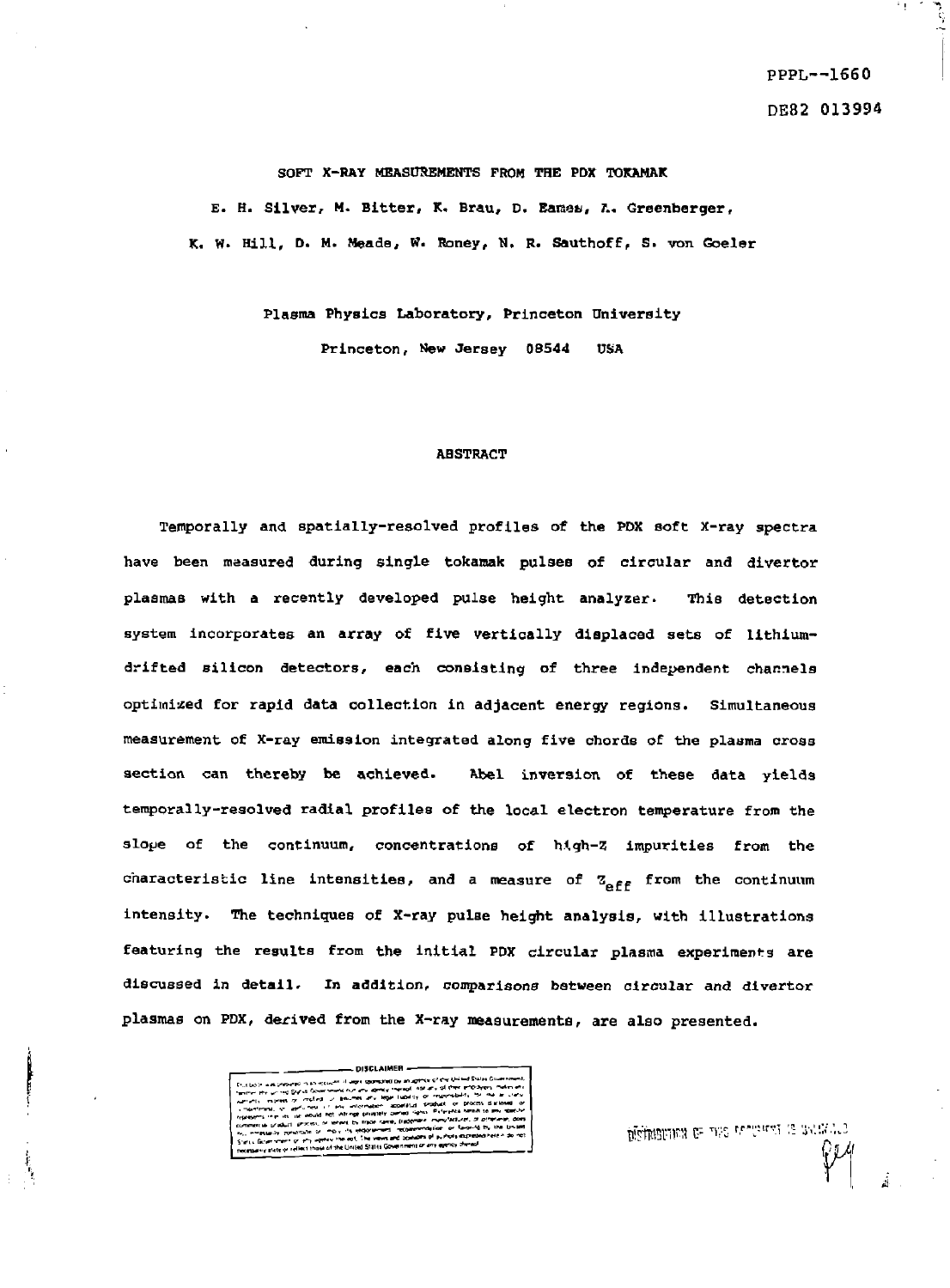# 1. INTRODUCTION

It is well known that radiative cooling by low- and high-Z impurities accounts for a significant fraction of the power loss from tokamak plasmas. Several investigators have shown that high-Z impurity radiation can seriously impair tokamak performance  $\{1,2,3\}$ , and they have provided motivation for the impurity control experiments already begun at several laboratories. As plasma electron temperatures rise with the continued development of large tokamaks, a greater fraction of the total radiation is shifted toward higher energies. The study of soft X rays emitted between 1—20 keV has therefore increased in importance, furnishing electron temperature data and a wealth of impurity information. In particular, absolute intensity measurements of the soft X-ray continuum and characteristic emission lines lead to knowledge of the low- and high-Z impurity concentrations, respectively, and the slope of the continuum yields the plasma electron temperature.

The determination of radial profiles of these plasma parameters from the X-ra^ data involves spectral measurements along several plasma chords. Prior to the operation of PDX this required many tokamak pulses since the most advanced X-ray detection systems were capable of viewing only along a single plasma chord during one shot [4-9]. The irreproducibility of tokamak discharges subjected the resulting radial profiles to large uncertainties. In this article we report on the first time-resolved spatial profiles of the soft X-ray spectra acquired during single pulses of the PDX tokamak. These data were obtained with a recently developed X-ray pulse height analyzer, the design and operation of which is described in detail in Section 2 and associated appendices. The theory of X-ray production, applicable to this experiment, is reviewed in Section 3, and the impurity analysis, together with results that typified the initial circular plasma experiments conducted in April 1979 on PDX, is discussed at length in Section 4. January 1980 marked

2

書店

 $\frac{1}{2\kappa}$  .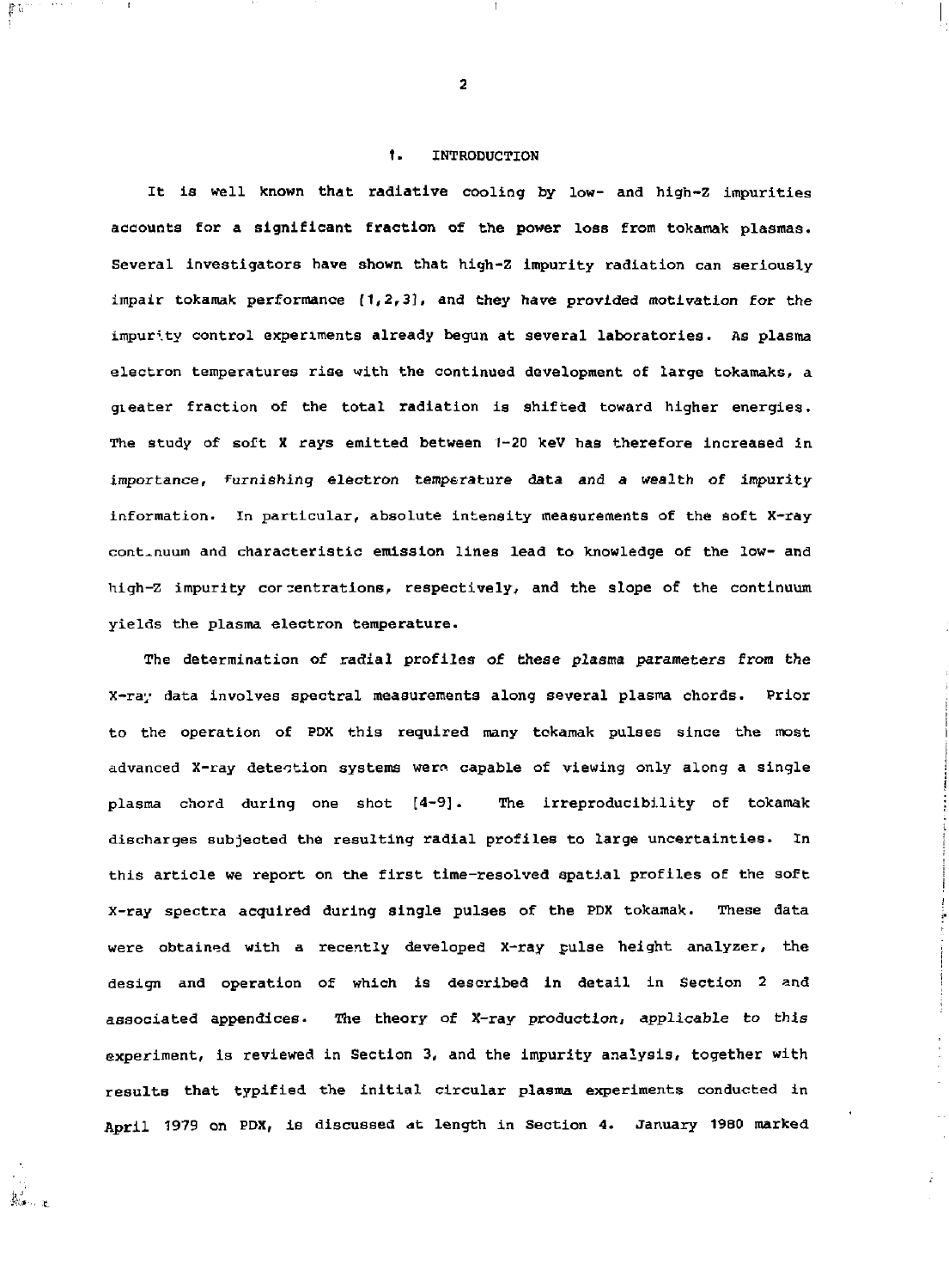**3** 

 $\rightarrow$ 

 $\mathcal{I}^+$ 

 $\mathcal{P}_i$ 

 $\sim$ r

**I I I I** 

**the commencement of impurity control studies with the Pololdal Dlvertor on PDX. Comparisons between circular and divertor plasmas, derived from the X-ray measurements. are presented in Section 5.**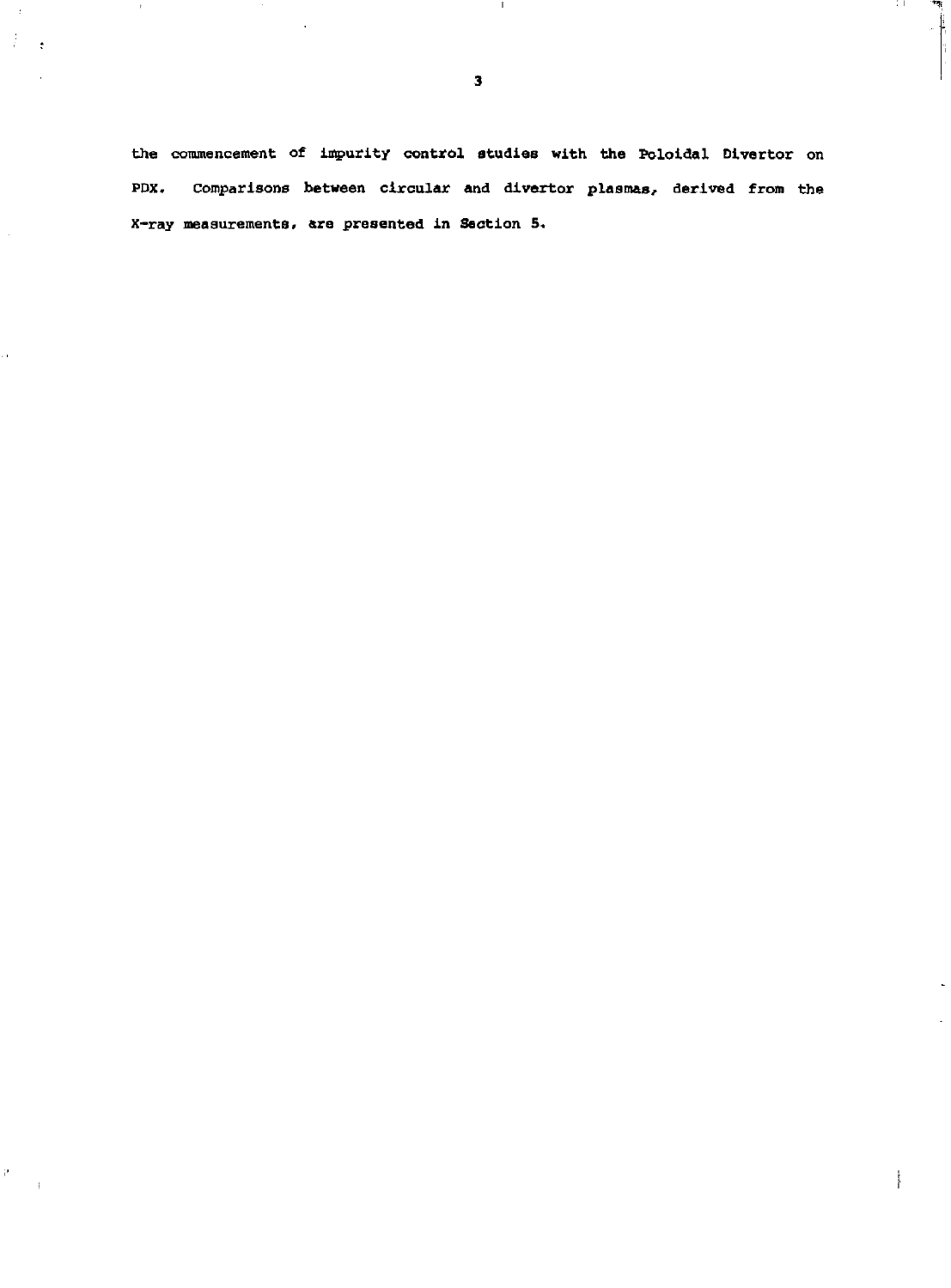#### 2. INSTRUMENT

The pulse height analyzer designed for the PDX tokamak, shown schematically in Fig. 1, incorporates an array of five vertically displaced sets of lithium-drifted silicon detectors, each consisting of three independent channels- The five detector sets, which are connected to the vacuum vessel by five 3 m long stainless steel tubes that pivot vertically near the entrance to the vacuum vessel, provide the capability to simultaneously measure the X-ray emission integrated along five chords of the plasma crass section; assuming sone symmetry for the emission, radial profiles can then be calculated using Abel inversion techniques. This multi-detector scheme eliminates the detrimental effects of shot to shot fluctuations in plasma conditions associated with earlier detection configurations which were dependent upon the movement of a single detector to view different regions of the plasma•

Each detector get consists of three Si(Li) crystals mounted side by side behind 0.0005 inch beryllium windows which are integral parts of a aiugle vacuum enclosure. Each crystal has an active area of  $10 \text{mm}^2$  and is most sensitive between 1.5 keV and 27 keV. These low and high energy cutoffs represent points where X-ray detection efficiency is 67%. Detector efficiency drops sigrlificantly at low energies because of X-ray absorption by the window material. At photon energies greater than 27 keV, the probability that X rays are absorPed within the finite depth (3.73 mm) of the crystal is reduced and impairs the energy response.

A detector views the plasma through a series of lead collimators placed at several locations inside the 3 m tube (see Fig. 2.). These are conical in shape (smaller diameter hole closest to detector) to reduce the intensity of fluorescence. The X-ray intensity recorded by the detector is remotely

 $\begin{array}{c} \frac{1}{2} \\ \frac{1}{2} \end{array}$ 

4

f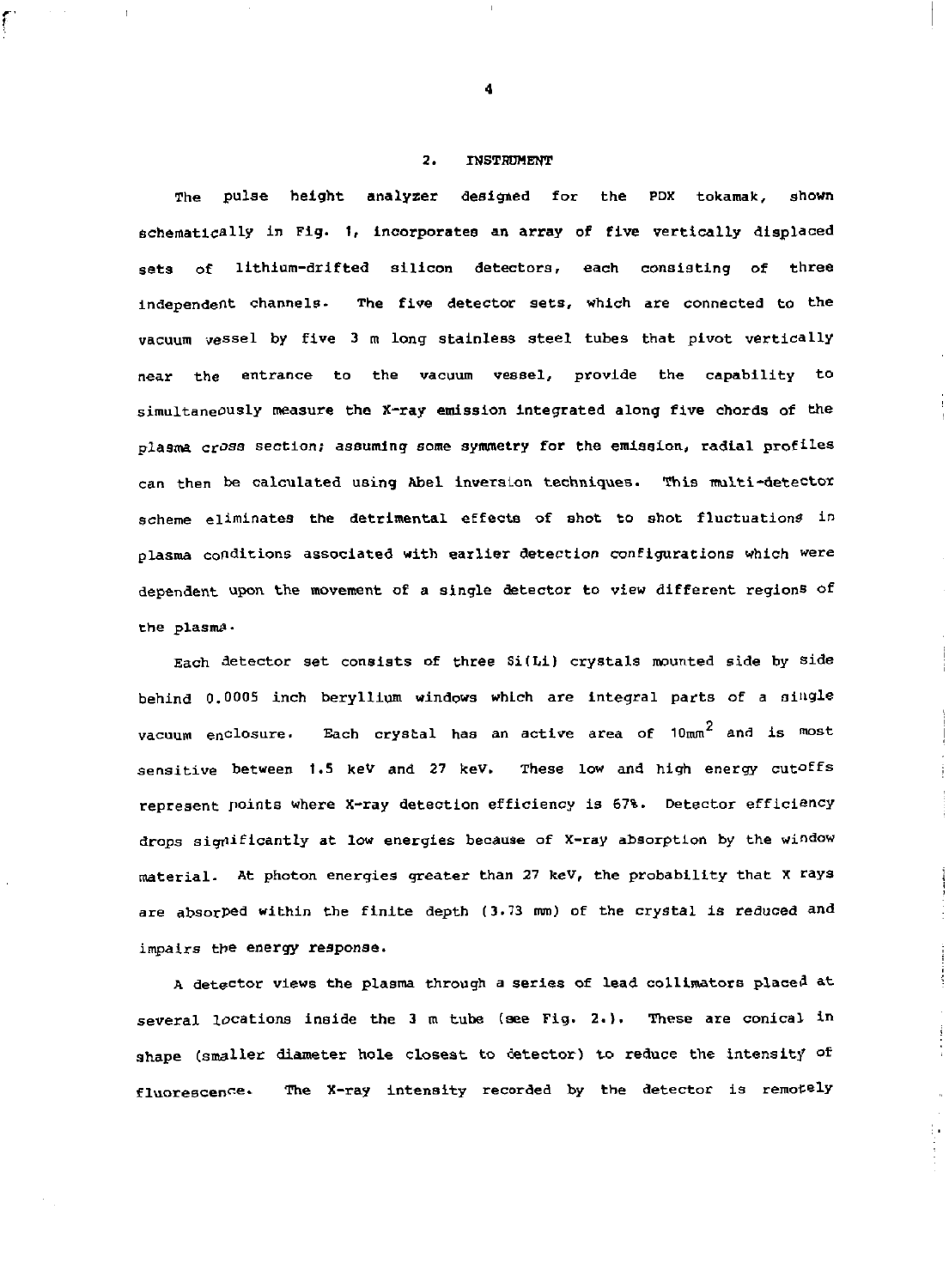**controlled by an Interchangeable set of apertures placed at the entrance to the tube. These apertures provide a dynamic range in count rate of 1:400, furnishing the versatility needed to accommodate variations in plasma conditions encountered in tokamak discharges. Each collimating tube includes an X-ray source consisting of a biased filament and targets of Al, Tl, and Cu for energy calibration of the complete detector-electronics chain. Ceramic breaks electrically isolate the detectors from the tokamak and supporting structures and, together with iron rings that surround the detectors, minimize magnetic pickup in the form of eddy currents. Furthermore, lead shields prevent the penetration of hard X-ray radiation originating at the plasma limiter; hard X-ray-induced Compton-electrons would otherwise lower the X-ray signal to background ratio in certain discharges containing a significant population of high energy electrons called "runaways."** 

The finite duration of the tokamak pulse demands that the data collection **rate of the detection system be maximized in order to minimize statistical uncertainties. High count rates, however. Increase the probability that two photons will arrive "simultaneously," producing false double pulses. This "pulse pileup" distorts the x-ray spectrum, particularly at high energies where the true photon intensity is already appreciably low due to the sharp**  exponential fall-off of the spectrum with increasing energy (Fig. 3). An **arbitrary photon spectrum, S(E), is deformed by including pileup to a**  distorted spectrum,  $S_M(E)$ , which can be written as

$$
S_M(E) \, dE = S(E) \, dE - 2S(E) R_T \tau \, dE + \tau \, dE \int_S (E') S(E-E') \, dE'
$$
 (2.1)

ŧ

s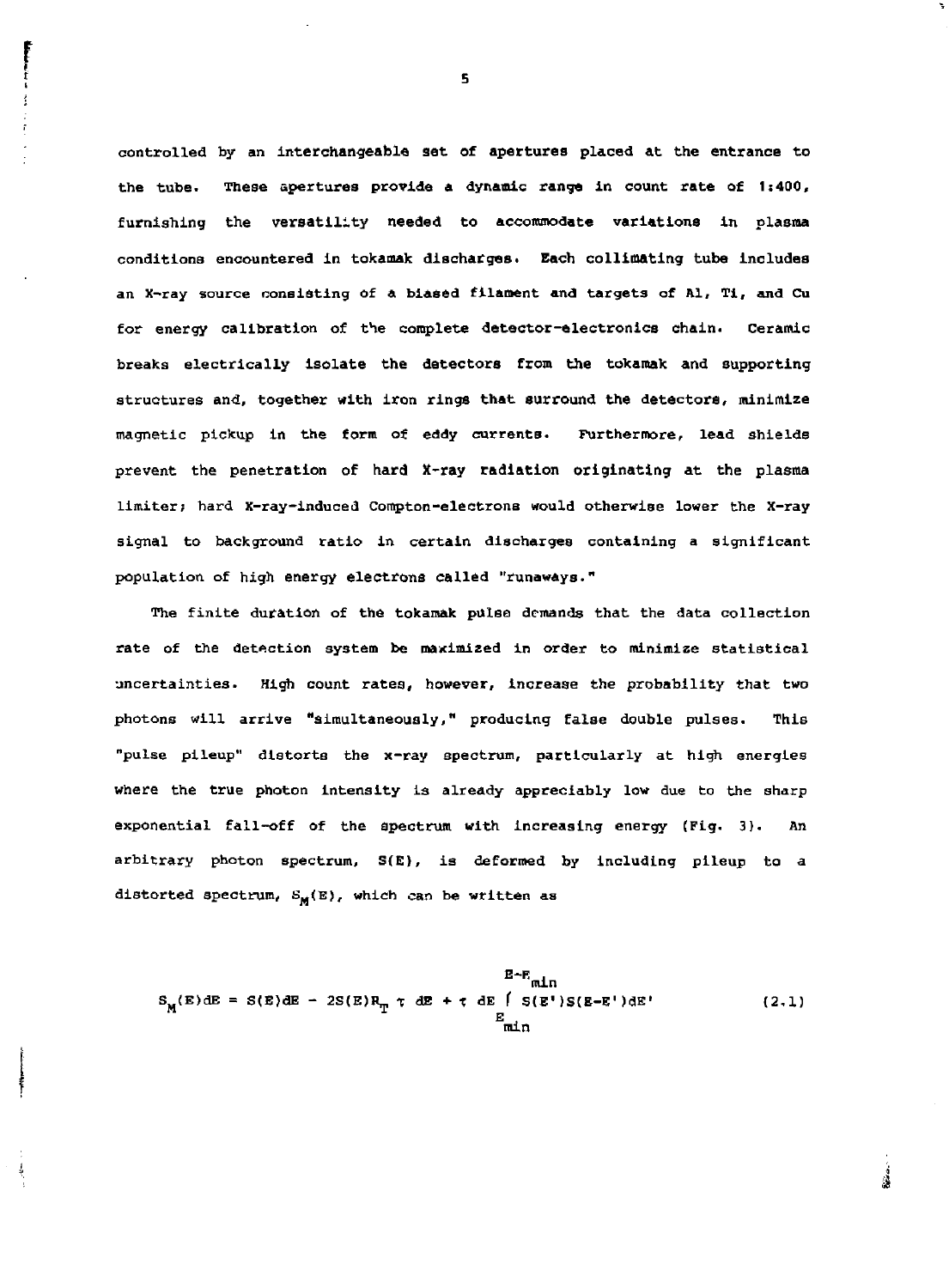where E is the photon energy,  $\tau$  the pulse pair resolution of the amplifier pileup rejector,  $E_{min}$  the low energy limit of detector sensitivity, This expression for  $S_M(E)$  assumes that the maximum and  $R_T = \int_{E_{min}}^{\infty} S(E) dE.$ amplitude of two pulses add when they are separated in time by an interval,  $\tau$ , an approximation that slightly overestimates the effects of pileup. The reader is referred to Appendix A for more details including a derivation of Eq. (1.1).

Pulse pileup induced spectral distortion is reduced with our triplecrystal detector arrangement. A set of properly chosen beryllium and aluminum filters are remotely positioned in front of the three detector channels, creating three adjacent energy bands {see Fig. 3). The detector channel behind the thinnest foil measures the low energy spectrum. The second and third channels both measure the high energy region where pileup occurs in the first channel. Each set of 3 foils is designed to allow for roughly 400 eV variations in plasma temperature that may occur during a pulse. To obtain the same count rate and statistical accuracy in the three channels, a lead aperture of appropriate size is positioned between each filter-crystal pair; the smallest diameter hole is associated with the thinnest foil and the hole with the largest area is placed behind the thickest foil. Appendix B describes the technique of foil and aperture selection.

A tradeoff must be made between a detector's energy resolution and data collection rate capabilities for all photon counting techniques. The PDX pulse height analyzer normally measures X rays at count rates of 20-35 kHz, using a 1 usec amplifier shaping time constant while maintaining an energy resolution FWHM of 230 eV for 6 keV photons.

The arrangement of electronics is shown in Fig. 4. The function of the analog components illustrated in Fig. 4 is well-known [10], but the data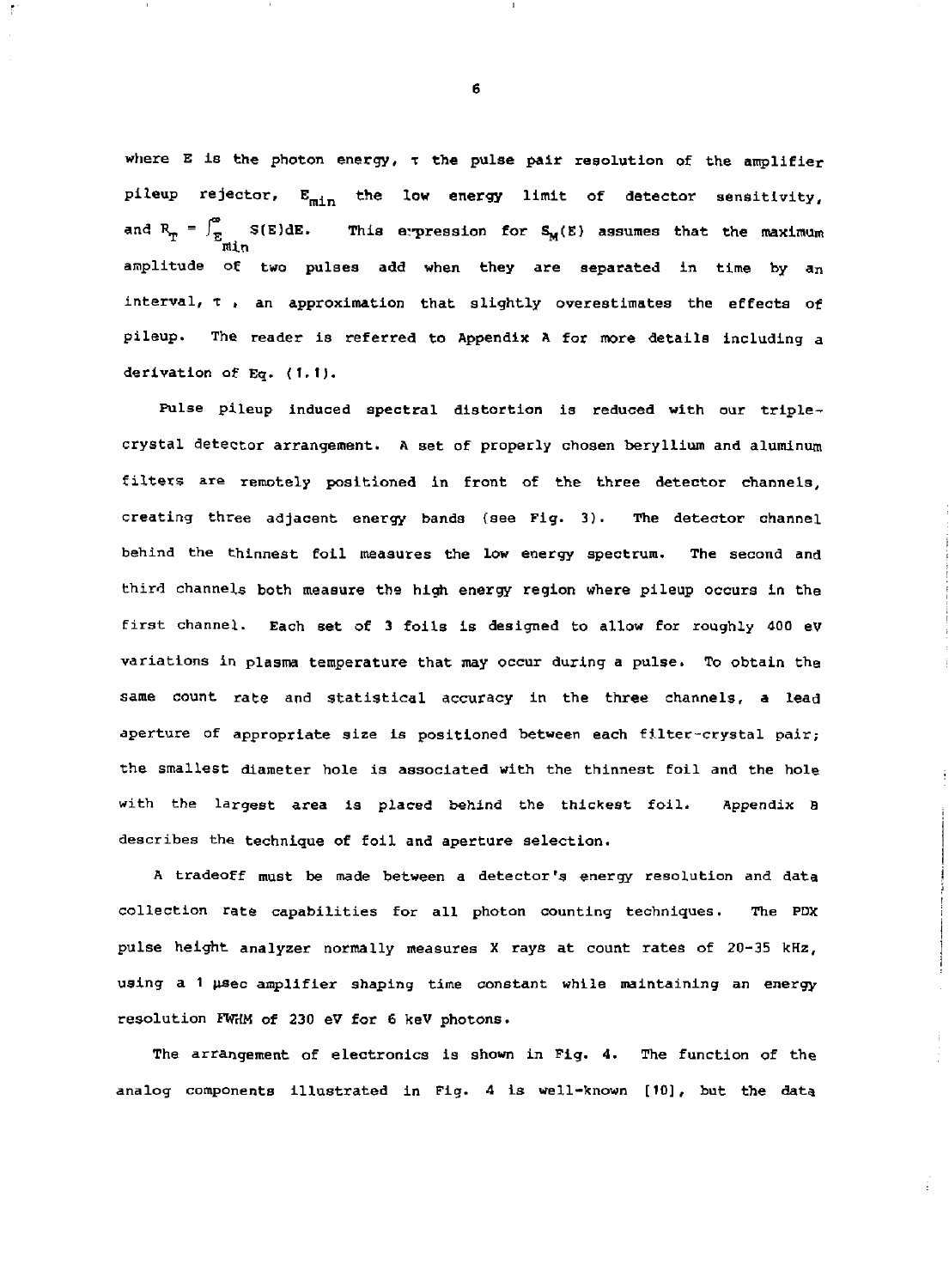storage electronics merit a brief discussion. Temporal evolutionary studies of a plasma discharge that typically lasts for 1 sec require the acquisition of a spectrum at least every 60 msec. This collection time interval is generally sufficient to obtain statistical accuracy while providing a time history of the pulse. To accommodate this quantity of information, the pulse height system incorporates a modular network of 15, 4K memories; 16 groups can be stored in each memory by operating the ADC with a conversion gain of 256.

When a tokamak pulse begins, a machine-generated trigger initiates a programmable real-time clock which sequences the data acquisition hardware, During the prescribed collection time interval preset remotely by the computer, the digitized data from the 15 detector channels is transferred froni the individual ADCs to the first 256 word segment of the 4K memories via the multiplexor/router. At the end of the time interval, the real-time clock issues a trigger and resets. For subsequent clock cycles, the multiplexor/router directs the data into successive 256 word memory partitions until the memory for each detector channel is filled (the starting address for each partition is [256 x (No. of time group -1)]). Additionally, scalers record the total input count rate (which is larger than or equal to the output count rate because of pile-up rejection) from an amplifier with a very short time constant  $(-0.4 \text{ }\mu\text{sec})$  for the 16 integration time groups. The measured spectral intensity can then be scaled to account for the dead time of the system.

Following a tokamak pulse, the data collected by the three channels are synthesized by correcting each raw spectra for the particular filter attenuation, channel efficiency, dead time, and geometry. Synthesis of the data is fully outlined in Appendix C. Figure 5 depicts the synthesis of the three raw data channels into one spectrum.

À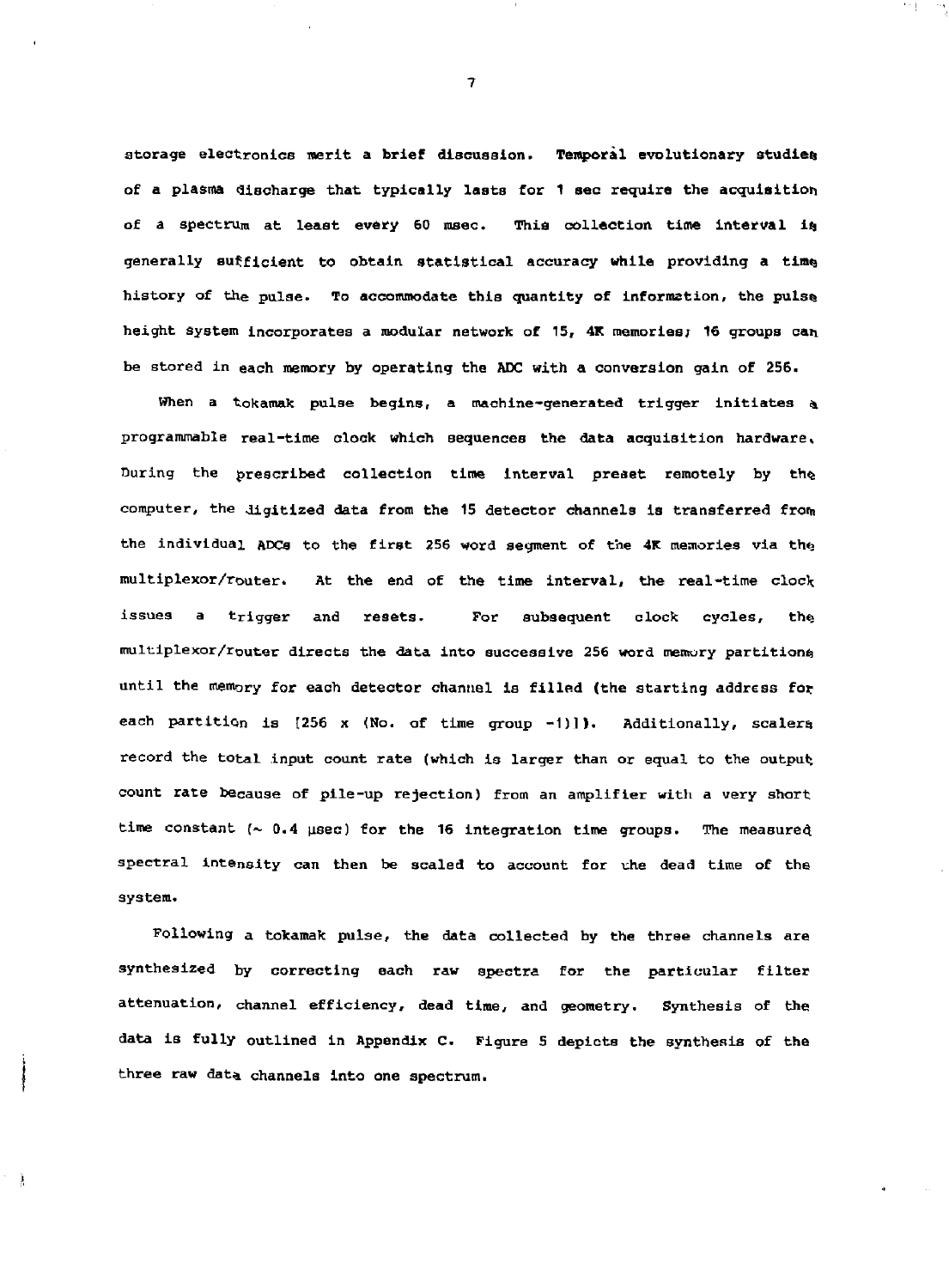#### 3. THEORY

The X-ray intensity spectrum emitted by a hot plasma is characterized by a set of continua that fall off exponentially with increasing photon energy. Frequently, emission lines peculiar to impurity ions in the gas are visible ahove this continuum [11,121.

Bremsstrahlung and radiative recombination *are* the two dominant emission processes contributing to the continuous X-radiation. The former involves the scattering of *a* free electron by the Coulomb field of *an ion* causing the electron to make a transition from one free state to another while emitting a photon. Photon production by the latter radiation mechanism results from the capture of a free electron into a bound state of an ion.

The bremsstrahlung radiation rate can be expressed as

$$
\frac{dP_{ff,1j} (T_e^E)^3}{dE_v} = 3 \times 10^{-15} n_e n_i (\frac{n_{1j}}{n_1}) z_{ff_1}^2 e^{-1/2}
$$
\n(3.1)

$$
\times \overline{g}_{ff}(T_e, E_y) \exp(-E_y/T_e) \left[\text{keV/(keV-cm}^3\text{-sec})\right]
$$

where  $dP_{ff}$ , ( $T_e$ , $E_y$ ) is the power radiated into the photon energy interval  $dE<sub>y</sub>$  by an impurity ion, i, in a charge state, j, and  $n_e$  is the electron density.  $n_1$  is the total density of the i<sup>th</sup> impurity element while the density ratio  $n_{i,j}/n_j$  is the relative abundance of the j<sup>th</sup> ionic charge state of the impurity, i.  $z_{ff}$ , the effective positive charge of the ionic species, (ij), is chosen for simplicity to equal the nuclear charge,  $z_{\text{av}}$ , with the understanding that the lower energy iremsstrahlung intensity will be high by no more than 30%. *A* rigorous analysis may be found in the literature [13,14].  $T_{\rho}$  and  $E_{ij}$  are the electron temperature and photon energy,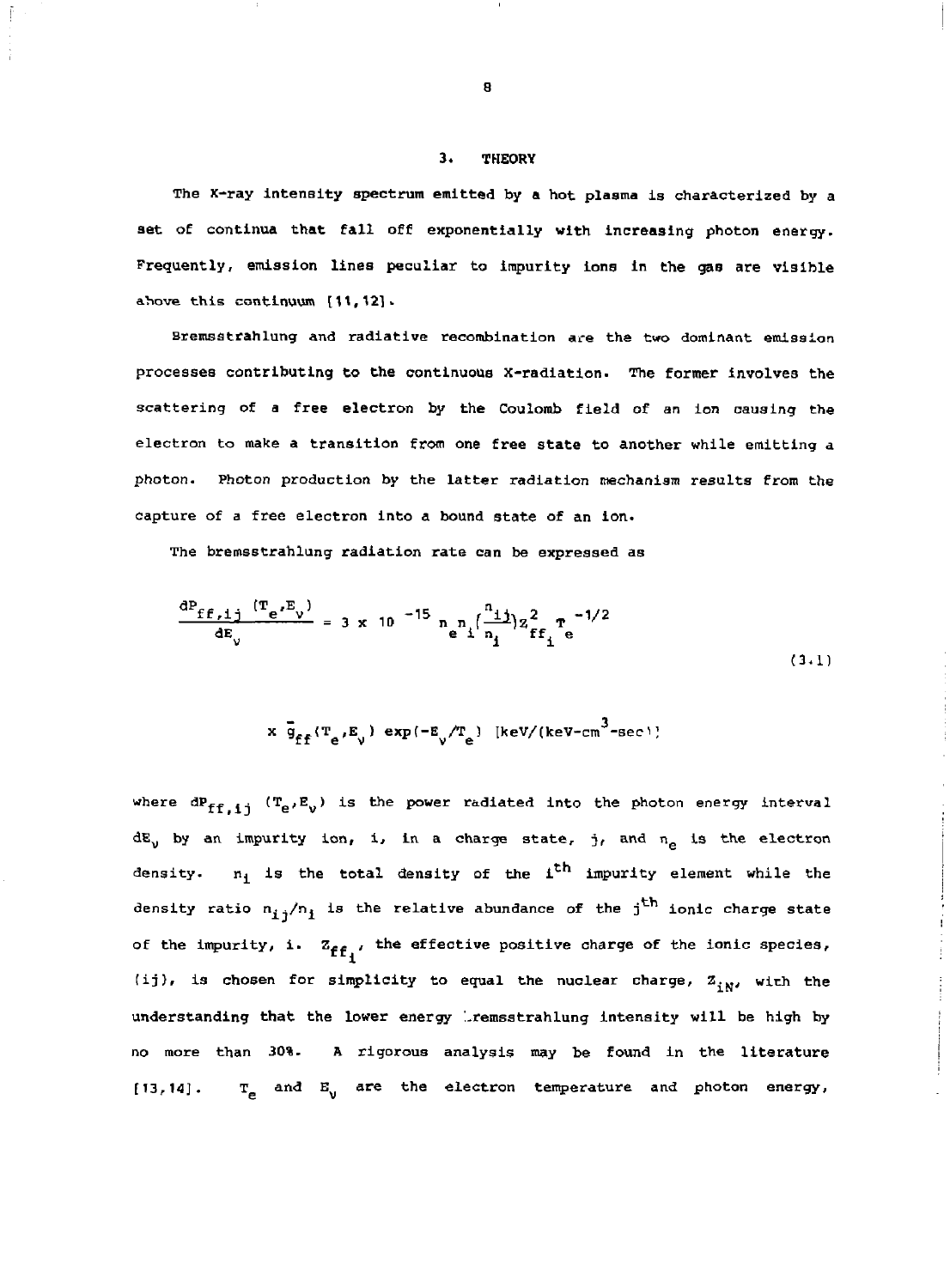respectively, in keV, and  $\bar{g}_{ff}(T_{e'}B_{v})$  is the tempe-ature averaged Gaunt factor which is near unity in most cases. This exprecsion must be summed over all **the ionic species (ij) present in the plasma to yield the total brerasstrahlung power\*** 

**The power due to radiative recombination can be approximated by** 

$$
\frac{dP_{fb,ij}(T_e, E_y)}{dE_y} = 3 \times 10^{-15} n_e n_i \left\{ \frac{n_{ij}}{n_i} z_{ij}^2 T_e^{-1/2} R_{ij}(T_e, E_y) \exp(-\frac{E_y}{T_e}) \right\}
$$
  
keV/(kev-cm<sup>3</sup>-sec)

 $\beta_{1j}$  ( $T_e$ , $E_y$ ) =  $\frac{1}{2}$   $\bar{g}_{fb}$  ( $T_e$ , $E_y$ , $n$ )  $\left(\frac{\pm 1}{T_e} \right)$  exp  $\left(\frac{\pm 1}{T_e} \right)$ 

$$
+\frac{8}{\alpha^2}, \frac{2}{(n+\alpha)}\frac{z_{11}^2}{(n+\alpha)^2}\bar{g}_{fb} (T_e, E_y, n+\alpha) \exp\big(\frac{z_{11}^2}{(n+\alpha)^2} \frac{I_H}{T_e}\big) \theta(E-I_{1,1,n})
$$

**(3.2)** 

where  $z_{i j}$  is the charge of the ion (ij) before recombination and  $I_H$  and  $I_{i j, n}$ **<sup>1</sup>-J n 1J, n electron vacancies in shell n** *[<]***. The summation over a expresses the contribution t<> recombination from the quantum states (n-ta)2 = IJJ n+a ' Since**  recombining electrons, the spectrum displays recombination steps or edges at **recombining electrons, the spectrum displays reco><&ination steps or edges at the energies equal to lj\_jfn+t <sup>t</sup> with** *a* **= 0-1,2.. etc., and is indicated by the**  step function  $\theta$  ( $E-L_{1+1}$ ).

Ì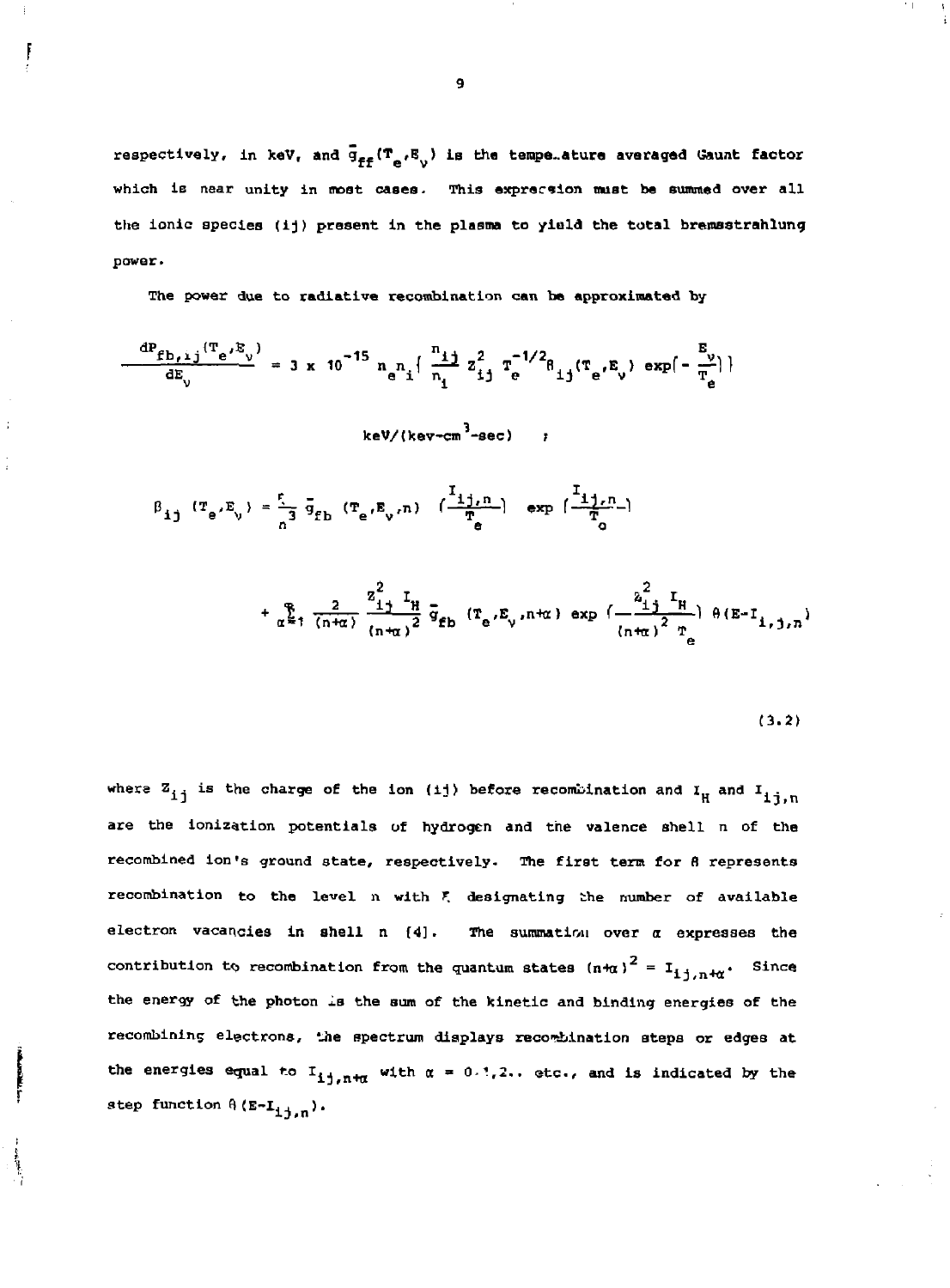Line radiation is the third important radiation mechanism occurring in a hot plasma. At photon energies greater than 1.5 keV, K, L, and M ahell emission f-om high *%* impurities is predominant. Calculation of the excitation cross sections for specific ionic charge states are quite complex. For the purposes of this experiment, computations by Cowan [15] have been utilized. These include the processes of electron impact excitation, dielectronic recombination, cascading following radiative recombination to levels other than an ion's ground state, and inner shell ionization. The contribution from the latter two is small, however. For the high Z impurities present in the PDX tokamak, only the Ka transitions are important to this experiment. The power radiated in Kt transitions by an impurity ion, i in a cnarge state, j can be expressed as

$$
P_{L}(T_e)_{ij} = n_e n_i \left(\frac{n_{ij}}{n_i}\right) \quad \langle \sigma v(T_e) \rangle_{ij} \quad E_{K\alpha} \frac{k eV}{cn^3 - sec}
$$
 (3.3)

where  $\langle \sigma v(T^3) \rangle_{1,i}$  is the total excitation cross section averaged over a Maxwellian velocity distribution.

The relative abundance factors,  $n_{1,i}/n_{1,i}$  depend strongly upon the electron temperature, ion species ionization and recombination rates, particle transport, and particle confinement time. Calculations for astrophysical applications are generally based on the characteristics of a coronal plasma where particle transport and time dependent particle densities are judged to be unimportant. In this coronal equilibrium model, ionization balances recombination; i.e.,

$$
n_{1j} a_{ij} (T_e) = n_{ij-1} S_{ij-1} (T_e)
$$
 (3.4)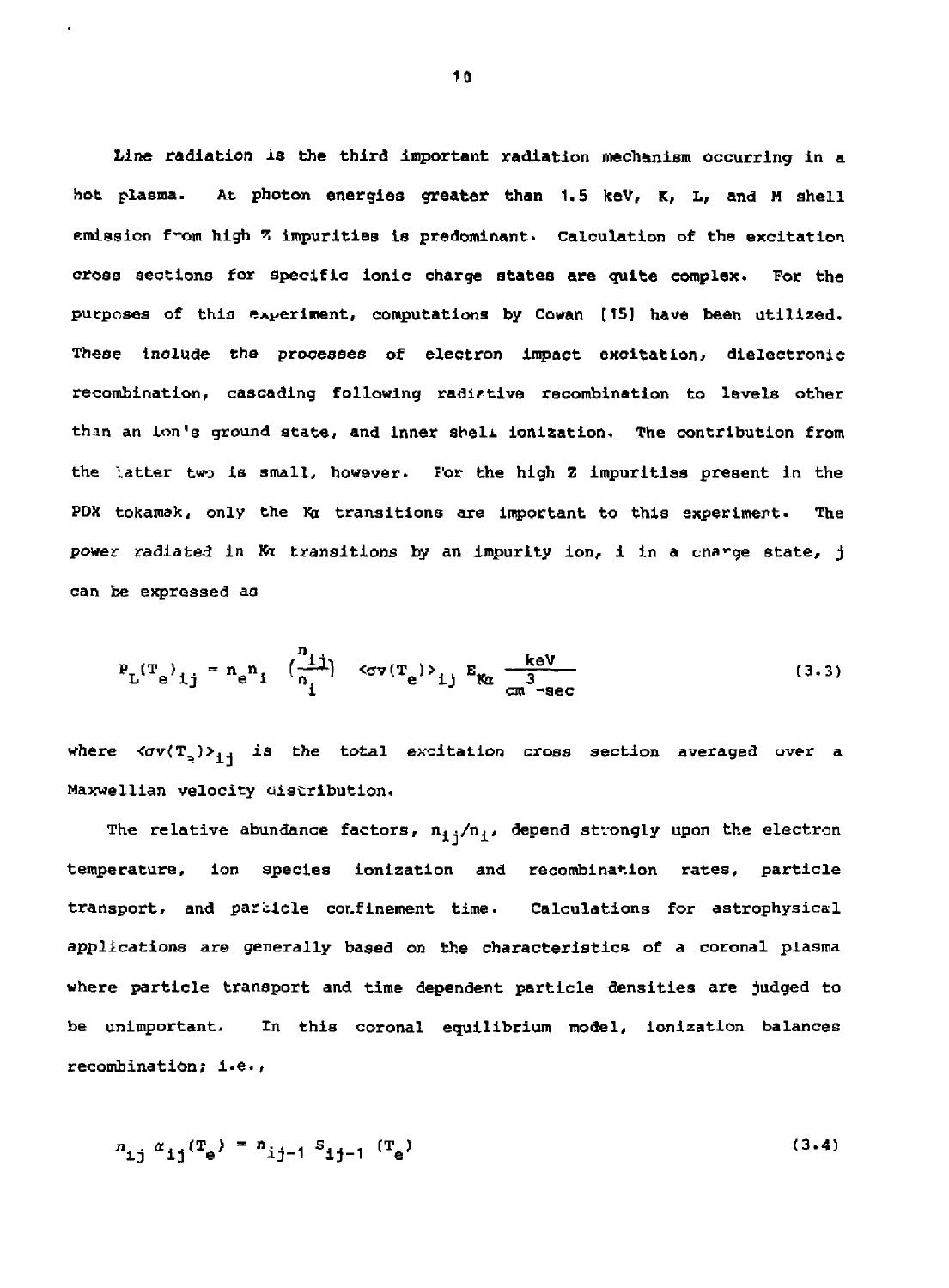where  $\alpha$  and S are the recombination and ionization rates, respectively. The **premise that a discharge in a large tokamak is in coronal equilibrium is a somewhat simplified view but it appears to be a satisfactory approximation of plasma conditions Eor electron densities of 5 x 101 3 cm~3 and higher [2,16, 17]. The coronal model loses validity at lower densities, however, as the**  recombination times of highly stripped ions -- specifically those in helium**like states—become greater than the particle confinement times [17]; plasma transport dominates in such situations. Further perturbations to equilibrium conditions occur during injection of neutral hydrogen or deuterium beams which increase the likelihood that charge exchange recombination will shift L."::~ ion chai-je distribution toward the less ionized species [18].** 

**In most cases, the modification in charge state distribution due to charge exchange or plasma transport at low densities amounts to a shift by only one or two charge states. The resulting difference in excitation cross sections between neighboring io^ic species within the temperature range of 0.4 keV and 2 kev is less than or equal to the uncertainties associated with the individual cross sections themselves [19].** 

**Inasmuch as our radiation rate calculations are uncertain at this level, we assume that characteristics of a coronal plasma best describe the tokamak discharges, and we await the development of detailed non-equilibrium plasma models and more precise excitation cross sections.** 

# *i.* **IMPURITY ANALYSIS**

**Soft X-ray spectra measured with a pulse height analyzer provide a means to determine the electron temperature as a function of tokamak minor radius. Together with the electron density measured by microwave interferometry or laser scattering diagnostics. X-ray spectra also furnish sufficient information to obtain radial profiles of Impurity concentrations and, hence.** 

-li

á.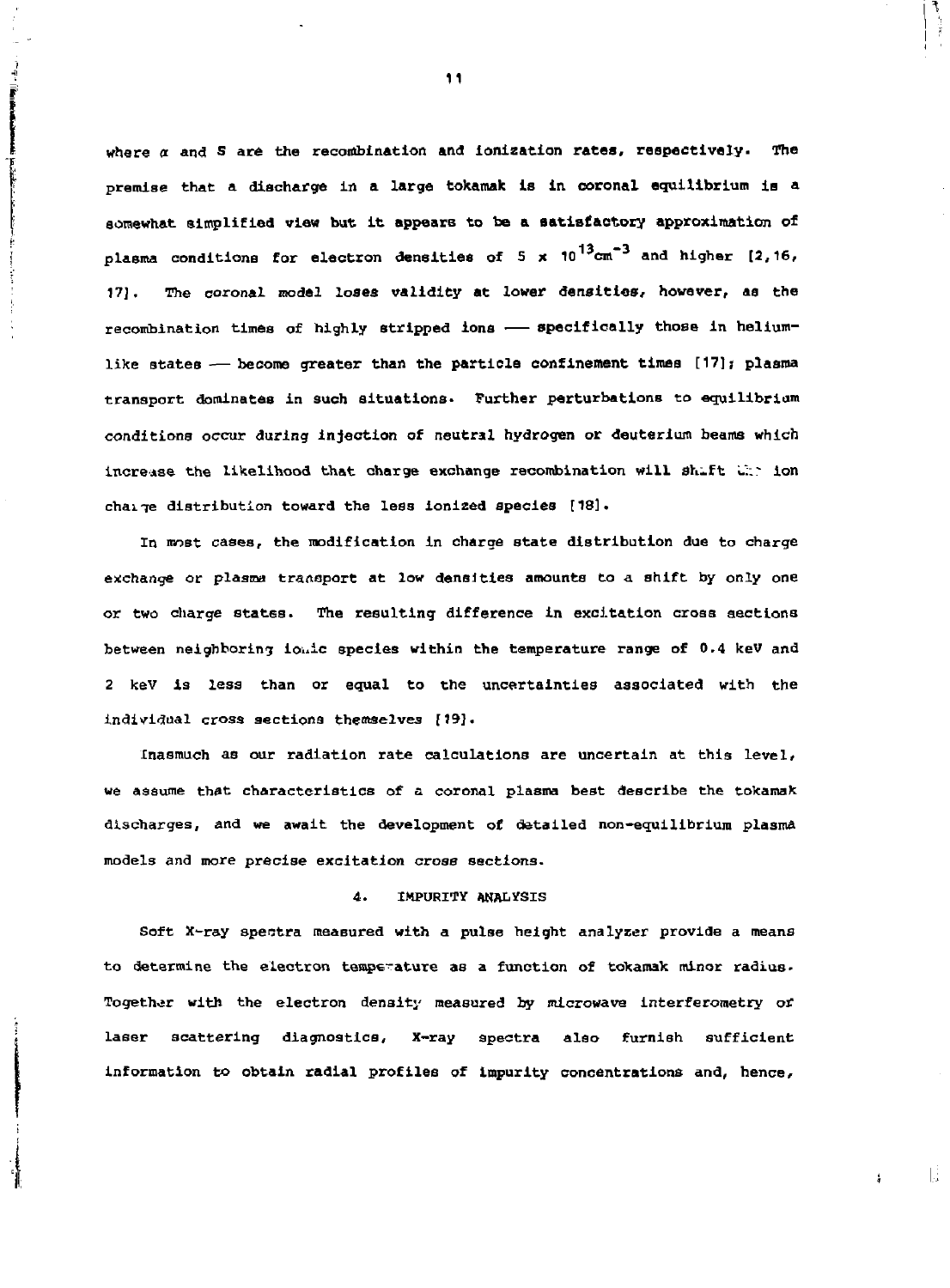$z_{\text{after}}$ . Furthermore, every profile can be temporally resolved. In the following sections we discuss the data analysis performed on X-ray pvlse height spectra measured during the initial circular plasma experiments of PDX conducted 1979 April and present the results of these calculations for typical discharge conditions.

# 4.1 Temperature

facilitation of the company of the company

The PDX pulse height analyzer concurrently measures line Integrated spectra from five plasma chords. Figure £ typifies the spectra commonly obtained. ;During initial experimentation of the PDX, only four of the five sets of Si(Li) detectors were operational, and their vertical positions were fixed.] The perpendicular distance from the plasma center to each chord is indicated in the lower left corner  $(i.e., 0, 12, 20, 30$  cm).

To determine the localized electron temperature, the intensity of each line averaged spectrum, neglecting the impurity peaks, is fit to an exponential function with a 3rd order pol-'nomial as argument. The coefficients of this polynomia. are determined by the fit. The intensities calculated from these fits are Abel inverted at 10 different photon energies, generating spectra at local radial positions. The slopes of the continua yield the electron temperature profile while the intercepts at zero energy are used to deduce the continuum enhancement. A detailed treatment is found in Appendix D.

The radial temperature profile for these data is shown in Pig. 7a. The profile is somewhat broad, with a peak temperature of  $\approx 1.5$  keV at the plasma center, decreasing to 750 eV at a radius of 20 mm. The error bars represent the extremes of the 67% confidence contours derived from the nonlinear laast squares fits to the slopes and zero energy intercepts of the Abel inverted continua. The 67% confidence contour for  $r = 0$ , showing the relationship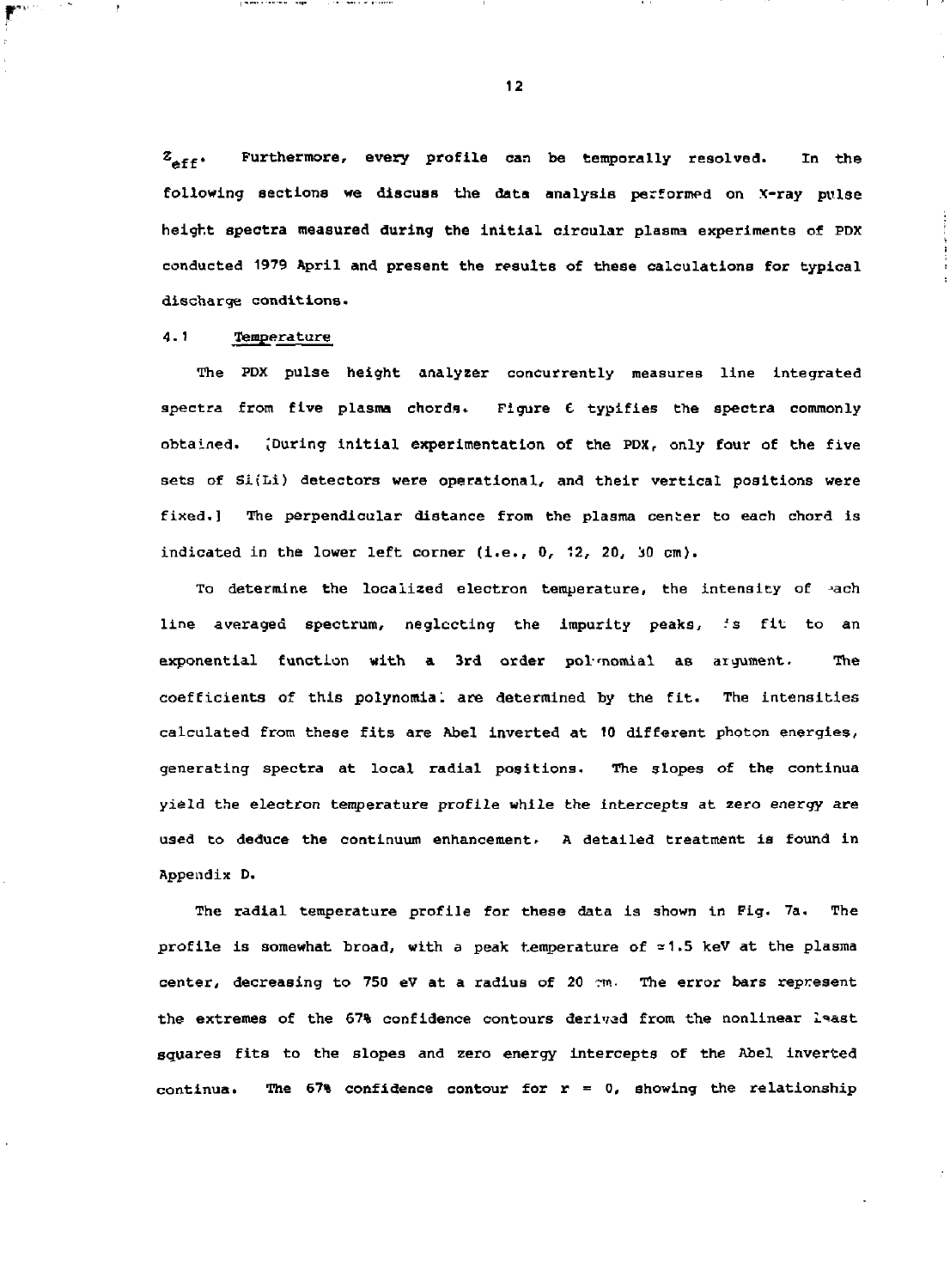between the two correlated parameters, temperature,  $T_{\alpha}$ , and continuum enhancement, *C,* is presented in Fig. 7b.

## 4.2 High-Z impurities

High-Z impurities,  $14 < Z < 50$ , emit characteristic Ra radiation within the sensitive energy range of the pulse height analysis system. The Si(Li) detector cannot, however, resolve the emission lines attributable to the different charge states of a particular element. Rather, the strength of an x-ray line visible above the continuum (see Fig. 6} is proportional to the collective intensities of the element's ionic species, a charge state distribution which is dependent upon electron temperature, plasma transport, and other recombination mechanisms as described earlier. Ignoring the latter two, Eq. (3.3) then becomes

$$
P_{L} (T_{e}) = n_{e} n_{1} \langle \sigma v \rangle_{T_{e}} / K \alpha \cdot E_{K \alpha} k eV / (cm^{3} - sec)
$$
 (4.1)

where  *<av>Te'Ri* equals the sum of the individual charge state cross sections  $\langle \sigma v(T_{e'}) \rangle_{j,j}$  [14], weighted by the fractional abundance,  $n_{j,j}/n_j$ , obtained from coronal equilibrium models  $[20,21,22]$ ; the temperature is furnished from the continuum X-ray data. The cross sections for chlorine and titanium, high z impurities peculiar to the PDX plasma, are shown in Fig. 8. These have been interpolated from values of  $\langle \sigma v \rangle_{Te, K}$  calculated for iron and argon by Cowan [15]. It should be noted again that these data possess large uncertainties arising from variations in the charge state cross sections and coronal equilibrium calculations; results accurate to within a factor of 2 are not unreasonable. Once the elemental line intensities have been measured along several plasma chords, a radial profile of the X-ray power emitted by an impurity per unit volume of plasma can be computed by Abel inversion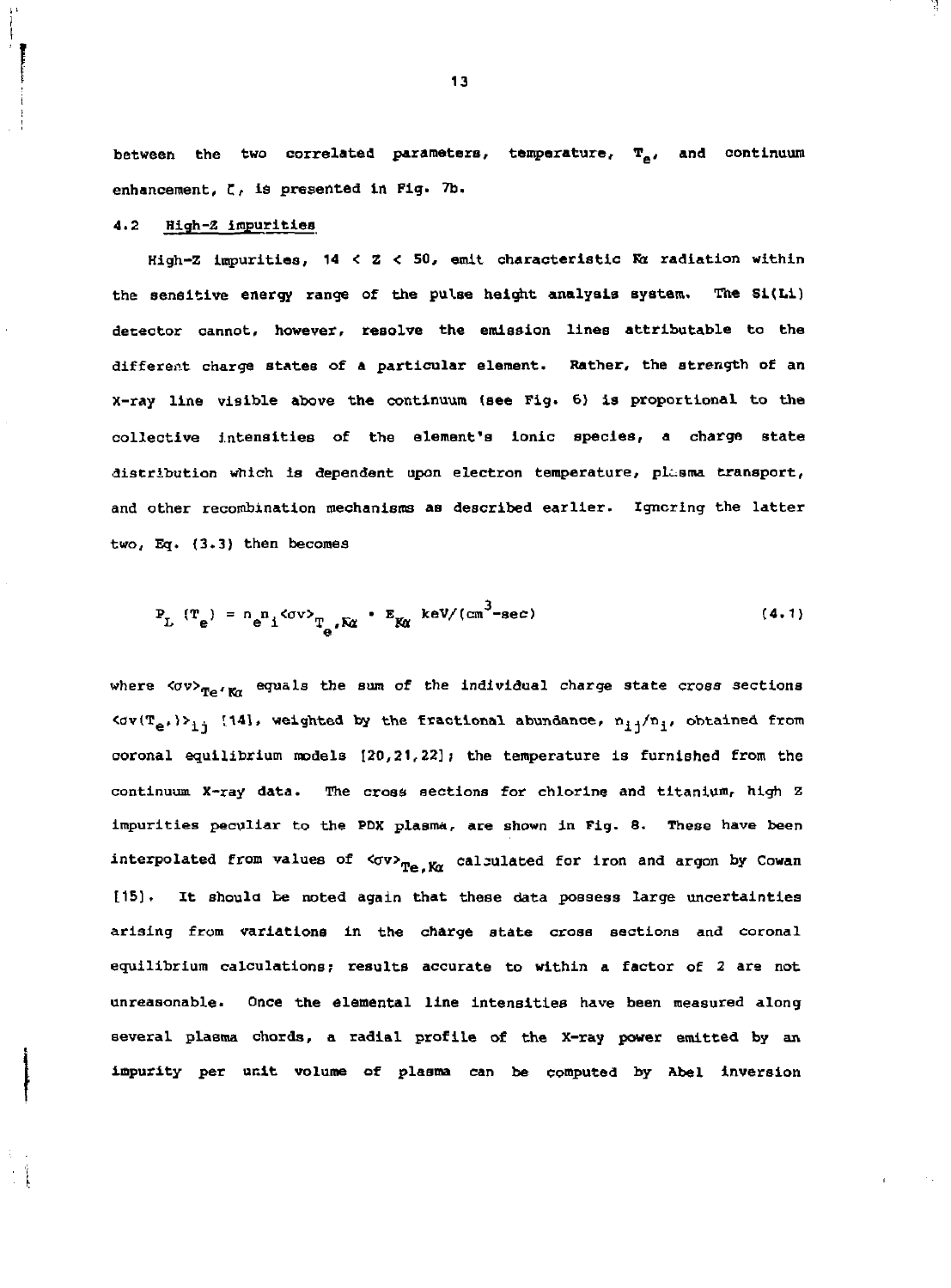methods. Substitution of these intensity values into Eq. (3.5) yields the desired high Z impurity concentrations.

Figures 9a, and 9h exhibit the time resolved radial profiles of the ClKn power derived from the spectra shown in Fig.  $\ddot{\circ}$ . The presence of the chlorine in the plasma arises from cleansing the stainless steel vacuum components with HCl [23] *;* PDX employs titanium limiters, the source of the impurity which presumably generates copious TiKa X rays. The chlorine emission extends to at. least 30-35 vm while the Intensity of Ti X rays disappears between 20-30 cm. According to coronal equilibrium calculations,  $C1^{14+}-C1^{16+}$  and  $T1^{12+}-T1^{20+}$  are the dominant charge states present throughout the plasma. Using a parabolic electron density profile determined from a line averaged microwave interferometry measurement [24}, typical CI densities range between 0.01% - 0.03% (~3.75 x  $10^9$  cm<sup>-3</sup>) while Ti abundances are within 0.08% - 0.3% (~3.75 x 1C -3 10 cm ) (see Figs. *9c,*d). These values agree with spectroscopic measurements in the ultraviolet to within 25% [25) . It should be no id that the apparent off-axis peaking of the Ti density (Fig. 9c) is . robably not significant; the radial Ti density profile is essentially flat to within the uncertainties of the experiment.

# 4.3 Low Z impurities

Ŵ.

The X-ray continuum emitted by an impurity-filled plasma is nore intense than that produced by a plasma of hydrogen. Measurement of this enhancement, *Z,* together with a knowledge of the high Z abundances, provides sufficient *i*nformation for computing the impurity content of low Z contaminants such as oxygen and carbon; these do not radiate emission lines within the sensitive bandwidth of the detector.

Comparing Eq. (3.2) with Eq.(3.1) indicates that the power radiated through radiative recombination by an individual charge state, j of an element, i can be expressed as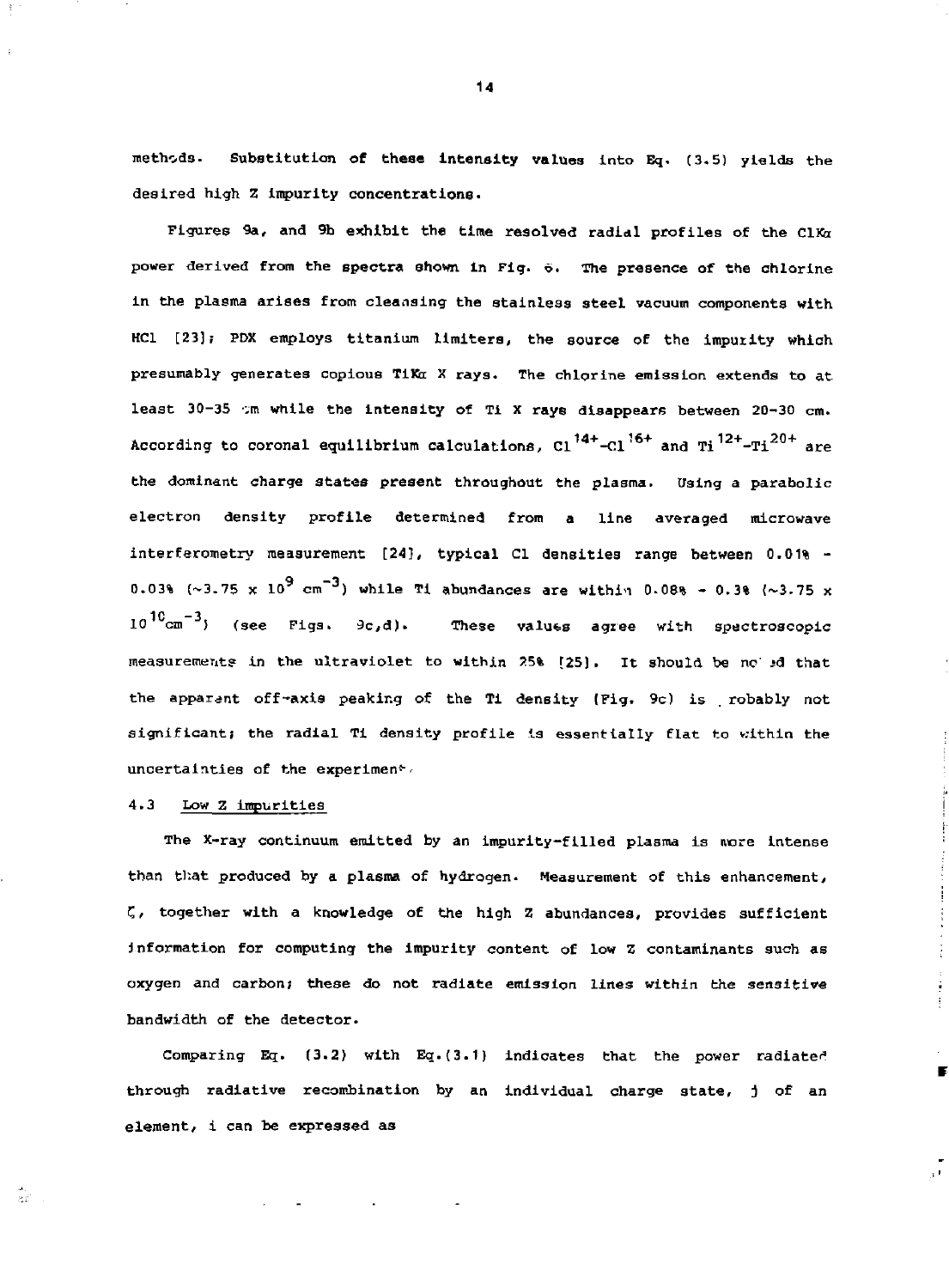$$
\frac{dP_{fb,1}}{dB_{\gamma}} = \frac{dP_{ff,1}}{dB_{\gamma}} [Y_{1j} - 1]
$$
\n(4.2)\nwhere  $[Y_{1j} - 1]$  equals  $\beta_{1j} \frac{Z_{1j}^2}{Z_{1N}^2}$ .

The contribution to the total continuum from this single ion is then

$$
\frac{dV_{TOT,ij}}{dE_{\gamma}} = \gamma_{ij} \frac{dP_{ff,ij}}{dE_{\gamma}}.
$$
\n(4.3)

Summing this expression over all elements and their respective charge etates known to be present in the plasma yields the complete expression for the continuous X-ray radiation from a hot plasma

$$
\frac{dP_{TOT}}{dB_{v}} (T_e, E_{v}) = 3 \times 10^{-15} \frac{m^2}{m^2} \sum_{i=1}^{n} \frac{n_i^2 N_i}{m^2} \sum_{j=1}^{n} \gamma_{1j} \frac{n_{1j}}{n_1} T_e^{-1/2}
$$
 (4.4)  

$$
\times \exp\left(\frac{-E_{v}}{T_e}\right) \frac{\text{keV}}{\text{keV} - \text{cm}^3 - \text{sec}}.
$$

 $\gamma_{ij}$ , which represents the enhancement of the recombination radiation over bremsstrahlung is plotted in Fig. 10 for titanium, chlorine, carbon, and oxygen. The sum over all charge states, j in Eq. (4.4) above, is obtained by again invoking a coronal equilibrium model which weights the  $\gamma_{1+}$  by the fractional abundances,  $n_i^2/n_i$ . The effective  $\gamma_i = \sum_{i=1}^n x_{i,i} n_i^2/n_i$ , that results for each ion is depicted by the dotted lines in Fig. 10.

Consequently, the ratio *Z* of a spectral intensity that includes impurity contributions to one that is a product of hydrogen solely is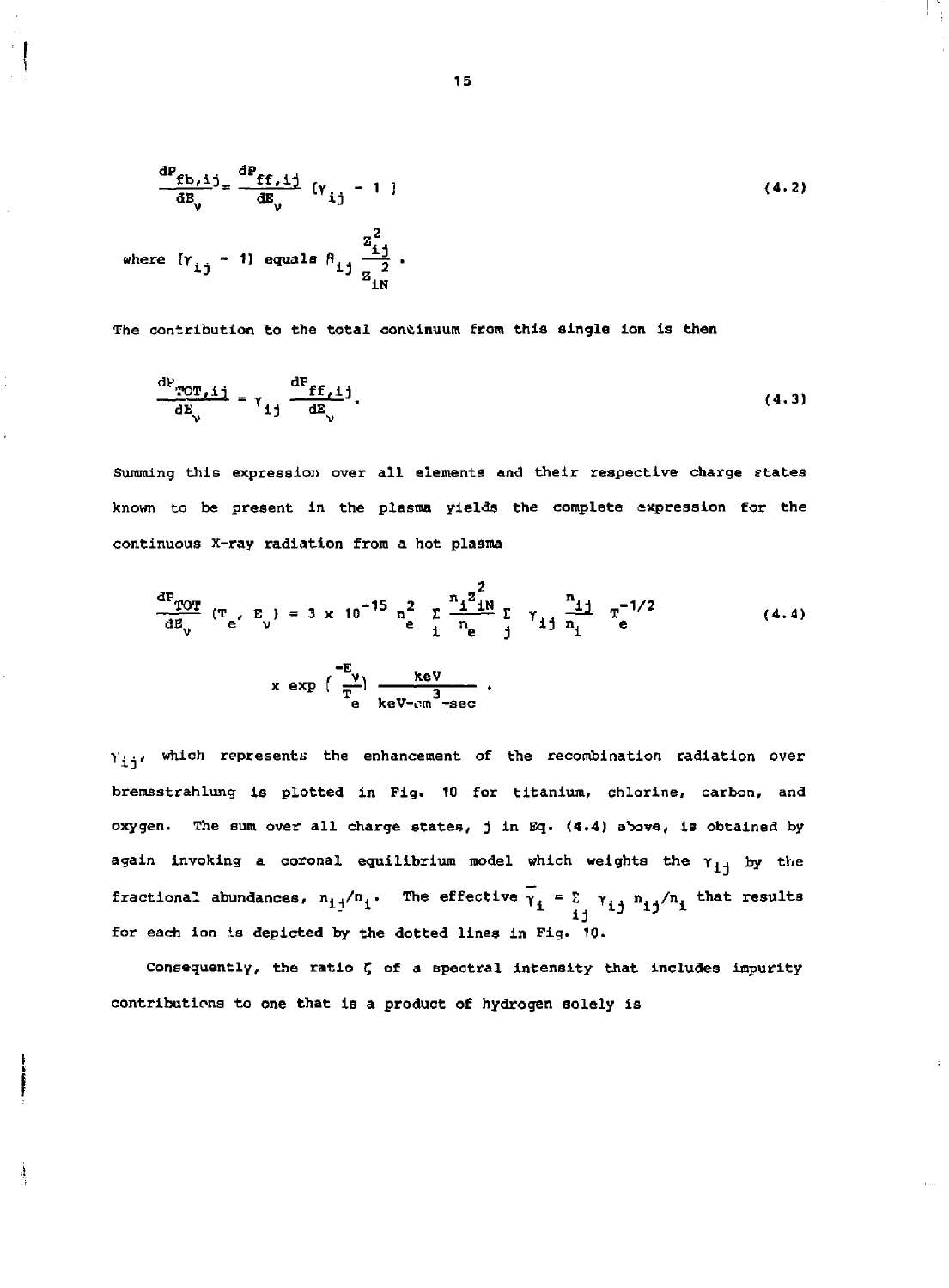$$
\zeta = \frac{\frac{dP_{TOT}(T_e, E_y)}{dE_y}}{\frac{dP_{ff}(T_e, E_y, Z=1)}{dE_y}} = \frac{E}{i} \bar{\gamma}_1 \frac{n_1 Z_{1N}^2}{n_e} = \left[n_p Z_p^2 + \sum_i \bar{\gamma}_i n_1 Z_{1N}^2\right] / n_e
$$
(4.5)

where the subscript  $p$  represents the background plasma  $--$  hydrogen, in all likelihood. Writing the electron density,  $n_{\alpha}$ , as

$$
n_e = n_p Z + \sum_i n_i \overline{Z}_i
$$
 (4.6)

where  $\bar{z}_i = \sum_i (n_{ij}/n_i) z_{ij}$  and substituting for  $n_p$  into Eq. (4.5) yields

$$
\zeta = z_p - z_p \sum_{i} \frac{n_i}{n_e} \bar{z}_i + \sum_{i} \bar{\gamma}_i \frac{n_i}{n_e} z_{iN}^2 . \qquad (4.7)
$$

Experimentally, C is easily determined from the relation

$$
\zeta = \frac{I(E=0, T_e) T_e^{1/2}}{3 \times 10^{-15} n_e^2} \quad \text{where} \tag{4.8}
$$

 $I(E=0,T_e)$  is the zero energy intercept of the Abel inverted continuum.

The low Z plasma constituents in PDX are primarily carbon and oxygen; a 30 A carbon layer is usually present on all metal surfaces, and a residual oxygen contunt always seems to exist even after many hours of vacuum pumping [23] . Since there is insufficient X-ray information to determine uniquely their individual concentrations, the oxygen density can be calculated in terms of a presumed carbon density. The carbon to oxygen density ratio can therefore be defined as  $R \equiv n_c/n_0$ . Finally, the oxygen concentration can be written as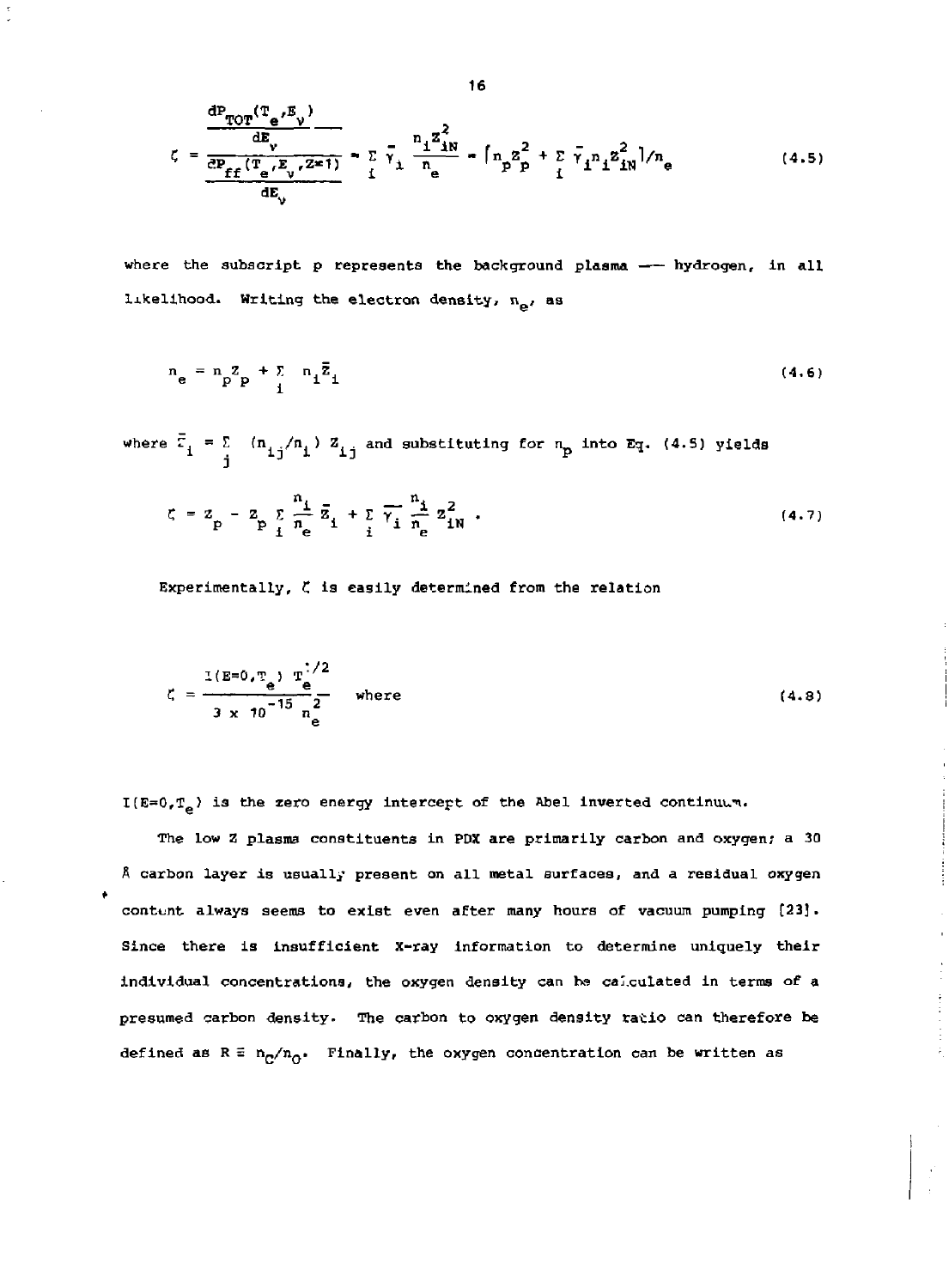$$
\frac{n_{\rm o}}{n_{\rm e}} = \frac{\zeta - z_{\rm p} - \frac{\Sigma}{1 \neq C_{\rm o}} (\bar{v}_{1} z_{1N}^{2} - \bar{z}_{1} z_{\rm p}) n_{1}/n_{\rm e}}{-z_{\rm p} \bar{z}_{\rm o} + \bar{v}_{\rm o} z_{\rm o}^{2} - R_{\rm p} z_{\rm c} + R_{\rm p}^{2} z_{\rm c}^{2}}
$$
(4.9)

and

 $\bar{t}$  .  $\bar{t}$ 

l

$$
Z_{eff} = \sum_{i} \frac{n_{i} Z_{i}^{2}}{n_{e}} = \frac{n_{0}}{n_{e}} [\overline{z}_{C}^{2} + \overline{z}_{O}^{2}] + \frac{n_{P}}{n_{e}} + \sum_{i \neq C, 0} \frac{n_{i}}{n_{e}} \overline{z}_{i}^{2}.
$$
 (4.10)

The continuum enhancements for the spectra shown earlier range from  $\sim$  8 at inner radii to  $\sim$  35-40 at the outer edges of the plasma. The inferred average oxygen and carbon concentration for an R value of 1 is = 1.5%, implying a  $\mathbb{Z}_{\geq 6, \epsilon}$  $= 2.5$  as chown by the radial profiles in rigs. 9e, 9f.

More importantly, varying R over a wide range enables the X-ray measurements to predict the "limits" of the oxygen and carbon concentrations and, hence,  $Z_{\text{off}}$ . As an example, Fig. 11 depicts the ratio, R, effectively ranging between 0 and  $\infty$ , the extreme cases corresponding to a low Z content due only to oxygen or only to carbon. The contributions to the total  $z_{eff}$  at the plasma wenter, shown in the top curve, from oxygen, carbon, titanium, and chlorine are also depicted. The meatured titanium and chlorine concentrations combined with the measured enhancement value thus imply that  $z_{\text{eff}}$  must fall between 2.5 and 3.2, a relatively narrow range by tokamak standards.

# 5. DIVERTOR-CIRCULAR PLASMA COMPARISON

To investigate methods of impurity control in high temperature plasmas and to test the effectiveness of poloidal divertors in particular, POX has been equipped with a magnetic liraiter. Two identical sets of four distinct poloidal field coils encircle the interior of the torus. These coils in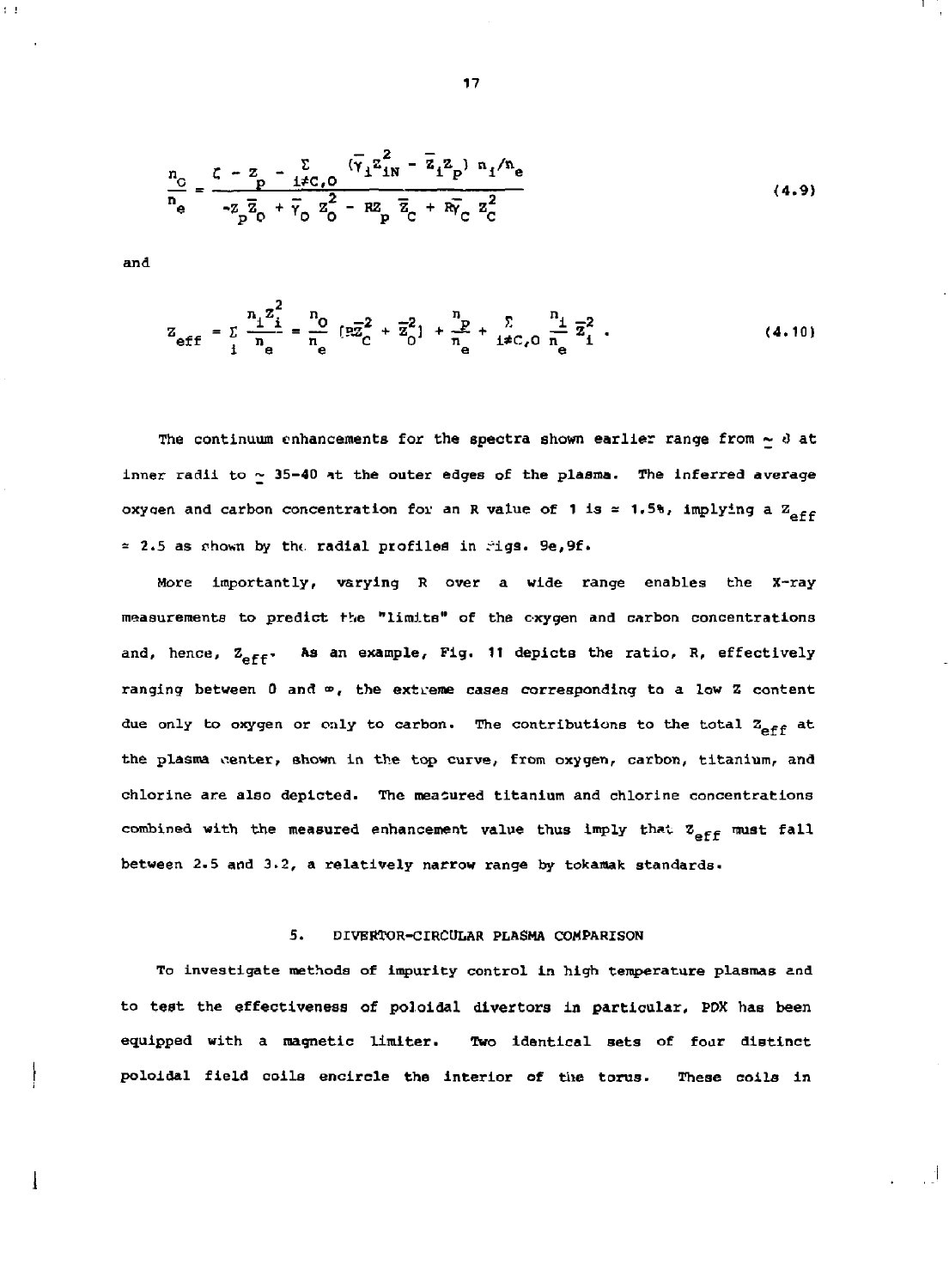conjunction with titanium evaporators and titanium neutralizer plates comprise the magnetic limiter system. Energizing different pairs of coils shapes the plasma into one of three standard configurations, a D-shaped plasma, a square cross-section, or an inverse-D, as shown in Fig. 12.

The outer edge of the plasma, termed the "scrape off" region flows toward and around the activated coils and is neutralized at the neutralizer plates. This scrape off plasma is intended to sweep plasma particles toward the neutralizer plates; neutral impurity atoms  $(7 > 2)$  sputtered or evaporate<sup>A</sup> from the vacuum vessel are expected to ionize in the scrape off layer and prevented from penetrating into the main plasma while central plasma ions diffusing outward are channeled away before striking the vacuum vessel wall. A more detailed discussion of the poloidal divertor may be found elsewhere [26J.

Divertor plasmas were produced routinely in June 1980 and their impurity content compared with circular plasmas created under similar discharge conditions, i.e., identical major radius, plasma current, toroidal field, and similar electron density and temperature profiles. The titanium limiter was positioned at 42 cm for circular plasmas while the average separatrix radius of the lnverted-D discharge was 38 cm. Moat of the circular discharges were characterized by either sawtooth or m=1 KHD mode behavior and the two discharge types exhibited quite different radiation profiles. This behavior of the circular plasma together with erratic bursts of titanium influx in divertor discharges have complicated our systematic comparisons. However, substantial evidence, provided by X-ray and ultraviolet measurements [25] , permit one to conclude that divertor plasmas are cleaner than the purest circular discharge. In addition, the divertor appears to be most efficient in reducing the high-2 impurity content while modestly reducing the low-Z concentration- The X-ray data is presented below.

95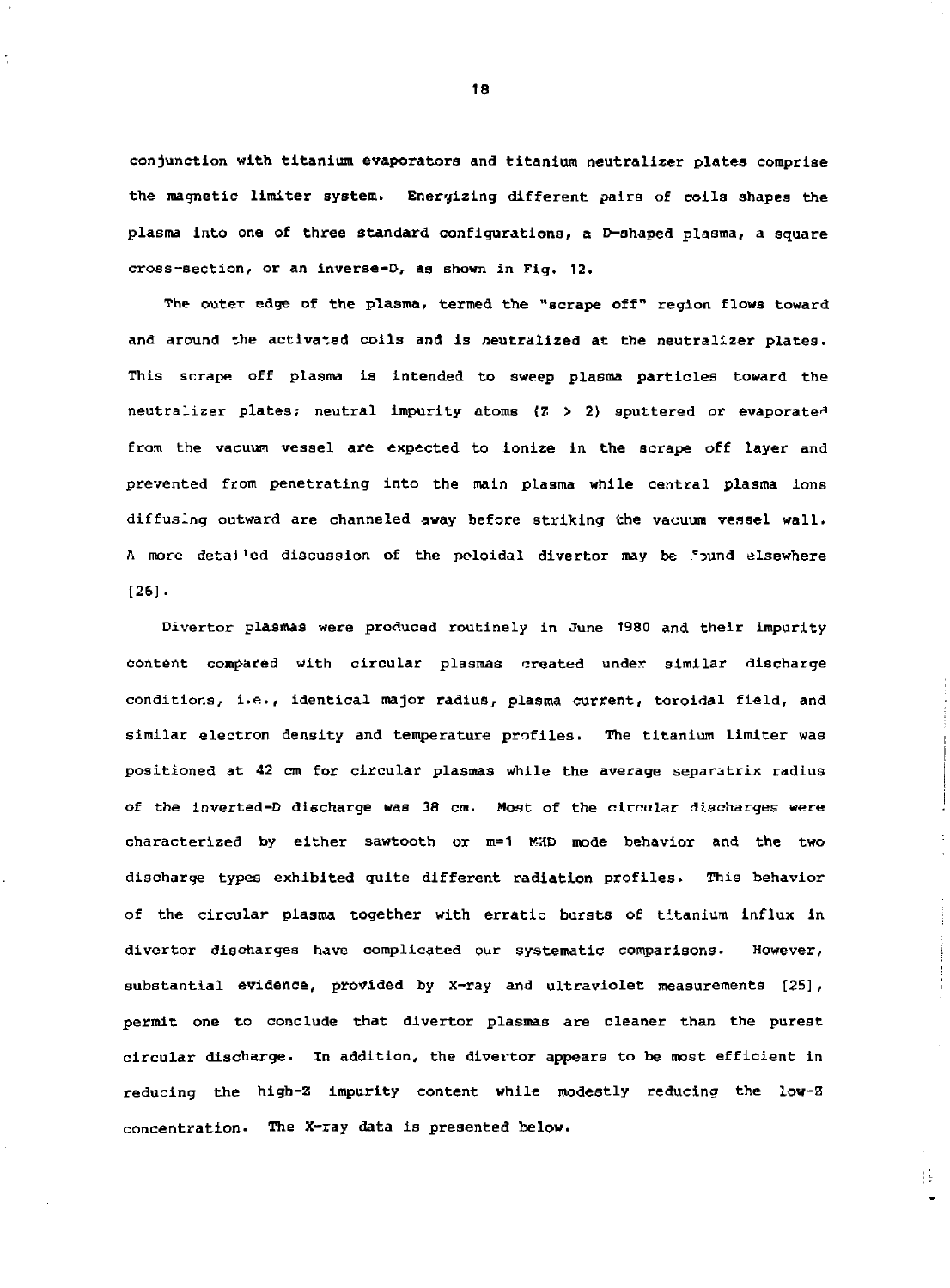Figura 13 depicts the e'ectron temperature radial profiles for the three plasma cases measurnd at 500 ms into the discharges. The solid circle, open circle, and the x reprasent the divartor, m-1 circular, and sawtooth circular cases, respectively, ?rid the solid curve fits each set of points equally weLl. Fig. 14 presents a comparison of the temporal profile of electron .emperature at the plasma core. The similarities in the spatial and temporal behavior of electron temperature are clear and imply that the divertorclrcu '..jr comparisons do not depend upon exact knowledge of impurity ion excitation cross-sections.

Radial profiles of electron density were not available for these experiments. The temporal behavior of the density was identical for the three plasma types [24]. Small variations in profile shape, i.e., flatness or peaking, cannot account for the dramatic shifts in radiated power detected by the x-ray PHA. As a consequence of this density and temperature behavior, the relative intensities of the Ka and continuum emission are direct indicators of shifts in impurity content from one discharge to another.

Fig. 15 compares the 2.8 kev Cl Ka X-ray emission from the plasma core of circular and divertor plasmas During the steady state portion of the pulse (at 500 ms of a " sec pulse) the X-ray intensity in the m=1 case is approximately ten times higher than in the circular sawtooth plasma, which in turn is roughly 10 times greater than the divertor discharge. Similarly, the titanium Xx radiation centered at 4.7 kev is 75 times higher in the plasma with m=1 activity than in a circular sawtooth plasma while the emission from a divertor discharge is another factor of 5 below that (see Fig, 16). Within the variations of electron temperature and density these findings provide strong evidence that high-Z impurity levels are lowest in the divertor discharges.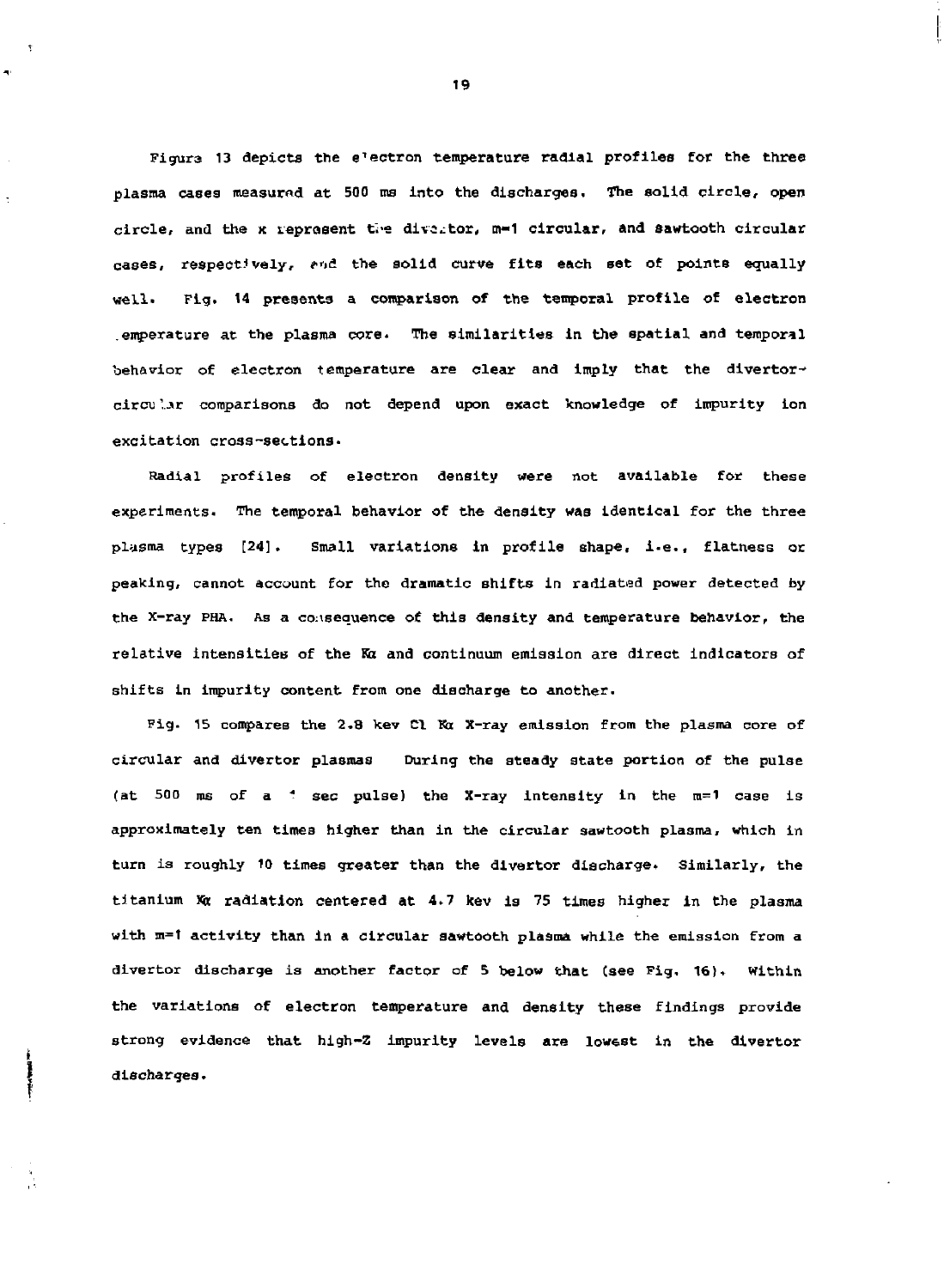Further proof of this trend is furnished by comparing profiles of the Xray continuum intensity weighted by  $\sqrt{T_{\alpha}(\mathbf{r})}$ , i.e.,  $n_{\alpha}^{2}\zeta$  as given in Eq. (4.8). Fig. 17 clearly shows that the divertor plasma impurity level is at least a factor of 5 lower than the cleanest circular plasma. The profiles also indicate that the impurity content is peaked toward the plasma center in the m=1 discharge but relatively flat for the circular and divertor sawtooth plasmas. The low-Z impurity behavior can only be inferred from these continuum curves by first subtracting the high-Z contribution as discussed earlier in section *4.* Table 5.1 lists these core plasma concentrations. The dominant impurities in the divertor plasma are oxygen and carbon since titanium and chlorine have been reduced by factors of six and ten, respectively, compared to the best circular discharge. Oxygen and carbon show a three-fold reduction. The m=1 circular discharge indicates an increase in all impurities, but the influx of titanium and chlorine is predominant.

## 6. SU: MARY

The PDX X-ray pulse height analysis system has demonstrated itself to be an extremely versatile diagnostic tool. Its capability to obtain timeresolved radial profiles from a single tokamak pulse permits one to contrast the measurements of electron temperature an'', impurity content from divertor and circular plasmas. Systematic comparisons of X-ray emission from discharges with and without a divertor have shown that a poloidal divertor reduces the overall plasma impurity content. In particular the concentration of high Z material is reduced by approximately an order of magnitude.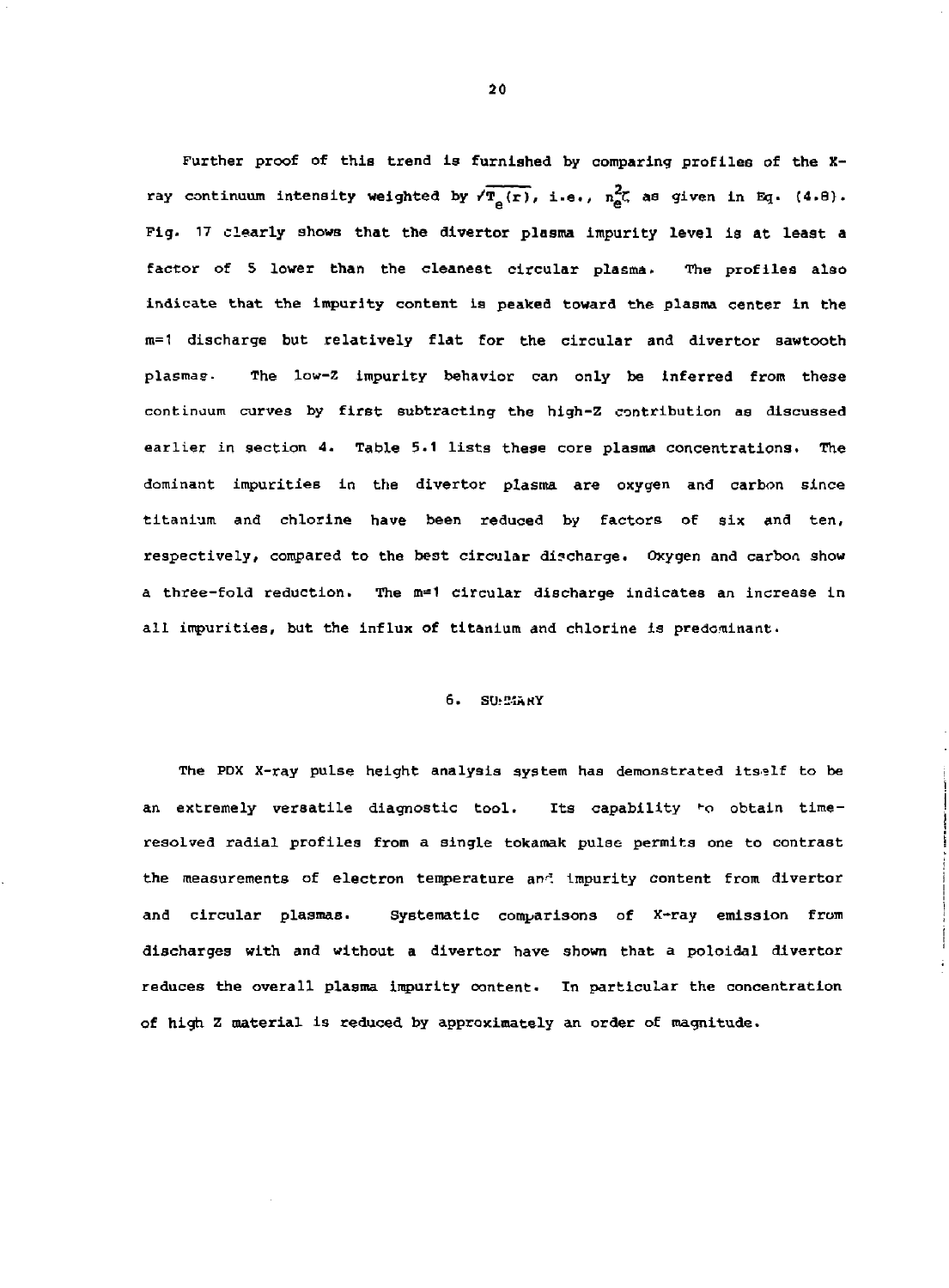**The authors vould like to acknowledge R. Fonck, R. Hulse, D. Post, K. McGuire, K, Owens and** *G.* **Schmidt for helpful dlscuBalons. Special thanks to G. Bates, J, Boychuk, J. O'Sulllvan, H. Feng, J. Gorman, W. Kycock, and T. Provost. Their invaluable technical assistance waa essential to the completion of this experiment.** 

**This work was supported by the** *U.S.* **Oepartment of Energy Contract No. CiE-ACO2-76-CHO3073.** 

> 一直的  $\mathcal{Y}$

i

 $\mathfrak{f}$ 

J.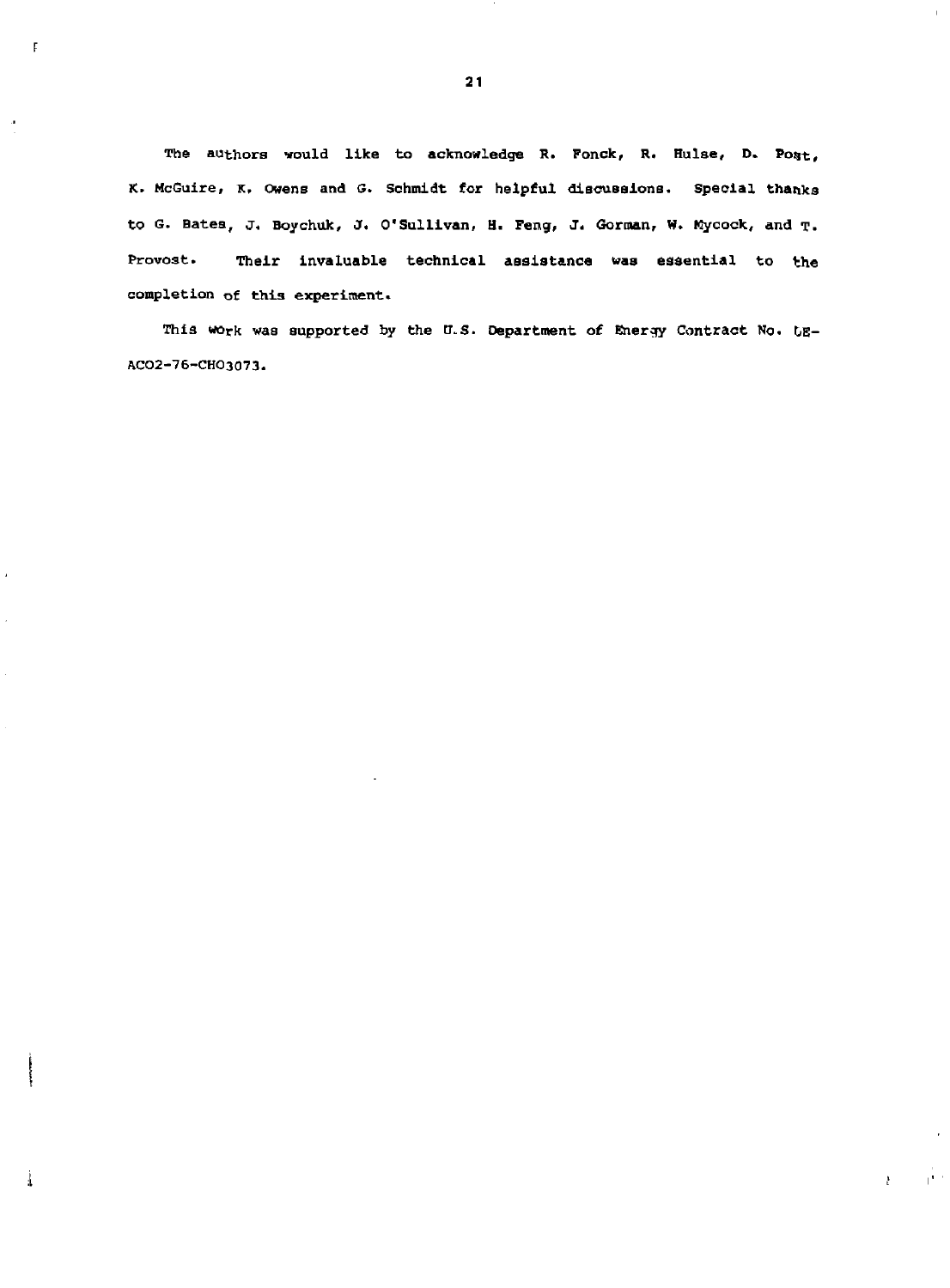# TABLE 5.1

# SOFT X-RAY ANALYSIS

# Contributions to  $z_{eff}$  in Core of PDX Plasmas

|                                                |           | Divertor (Sawtooth) |           | Circular (Sawtooth) | Circular $(m = 1)$ |               |
|------------------------------------------------|-----------|---------------------|-----------|---------------------|--------------------|---------------|
| $T_{n_e}$ (10 <sup>13</sup> cm <sup>-3</sup> ) | 3.4       |                     | 4.0       |                     | 4.0                |               |
|                                                | $n_z/n_e$ | $z_{\text{eff}}$    | $n_z/n_e$ | $z_{\text{eff}}$    | $n_z/n_e$          | $z_{\tt eff}$ |
| Chlorine                                       | ~1.0016   | $\sim .002$         | .01%      | .02                 | .073               | .15           |
| Titanium                                       | .0016     | .004                | .006%     | .02                 | .13                | .4            |
| Oxygen                                         | 0.16      | .06                 | $-35$     | .19                 | 2%                 | 1.28          |
| Carbon                                         | 500.      | .02                 | .28       | ,07                 | $1.3*$             | .47           |
| Hydrogen                                       |           | . 99                |           | .96                 |                    | .73           |
| $z_{x}$                                        |           | 1.08                |           | 1.3                 |                    | 3.0           |

 $\cdot$ 

 $\frac{1}{2}$  $\bar{1}$ 

> $\ddot{.}$  $\frac{1}{2}$

 $\ddot{\cdot}$ Ì  $\frac{1}{2}$  $\hat{\boldsymbol{\cdot}$ 

 $\frac{1}{2}$  , the sequence of  $\frac{1}{2}$ 

ï

 $\frac{1}{2}$ 

 $\bar{\bar{z}}$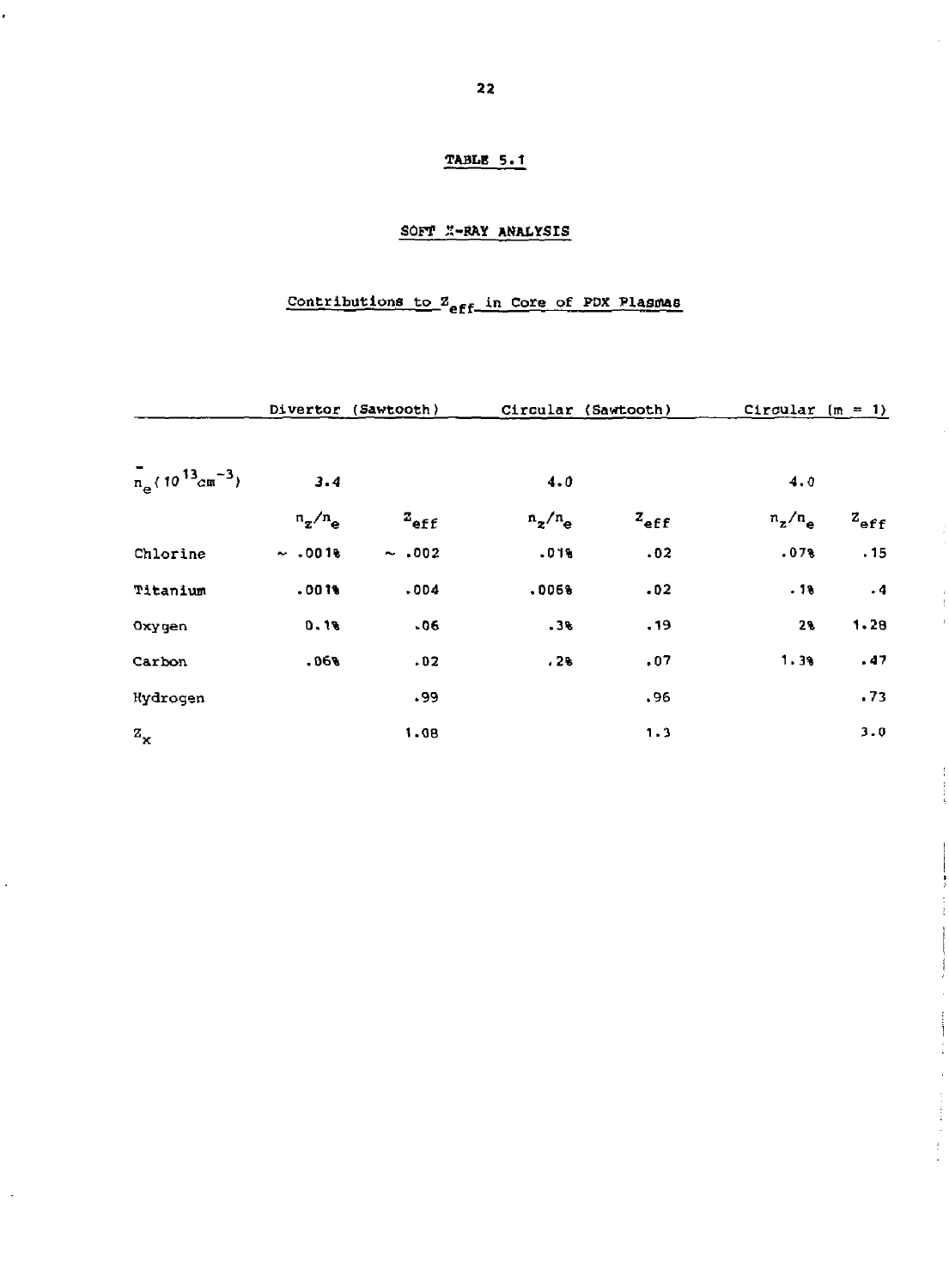#### **Appendix A**

## **PULSE PILJSUP**

**The effects of pulse pileup can be modelled computations<sup>1</sup> ly; one straightforward approach is presented here. Given that a continuous spectrum of photons is emitted at an average rate, a, integrated over all energies, we**  write the combined pro ability that a photon (also termed "event") is not **produced within a time interval, t. but does occur in a small time Interval, dt, as** 

$$
dP = ae^{-at} dt \t\t( A.1)
$$

Equation (A.1) may also be interpreted as the probability that the time interval size between successive events falls within the range (t,t+dt). If N **is - large tiumbex °f successive intervals, the expression** 

$$
n = N \int_{t_1}^{t_2} ae^{-at} dt = N \left[ e^{-at} - e^{-at} \right] (a.2)
$$

**specifies the nunber of time intervals, n, that satisfy the requirements <sup>t</sup> 1 < t D . < t 2 wner <sup>e</sup> the t <sup>D</sup> , i = 1,2,...n, are the individual durations of the n intervals** [27]. If we let  $t_1 = 0$  and set  $t_2 = \tau$ , the pulse pair resolution of **the amplifier pile-up rejector, Eq. (A.2) becomes** 

$$
n = N(1-e^{-aT})
$$
 (A.3)

 $\gamma=1$ 

**Equation (A.3) states that the number of intervals between successive events**  with durations less than or equal to  $\tau$  is n; it implies that pulse pileup will **occur in the amplifier n times. For a large time t >> T , the average rate of**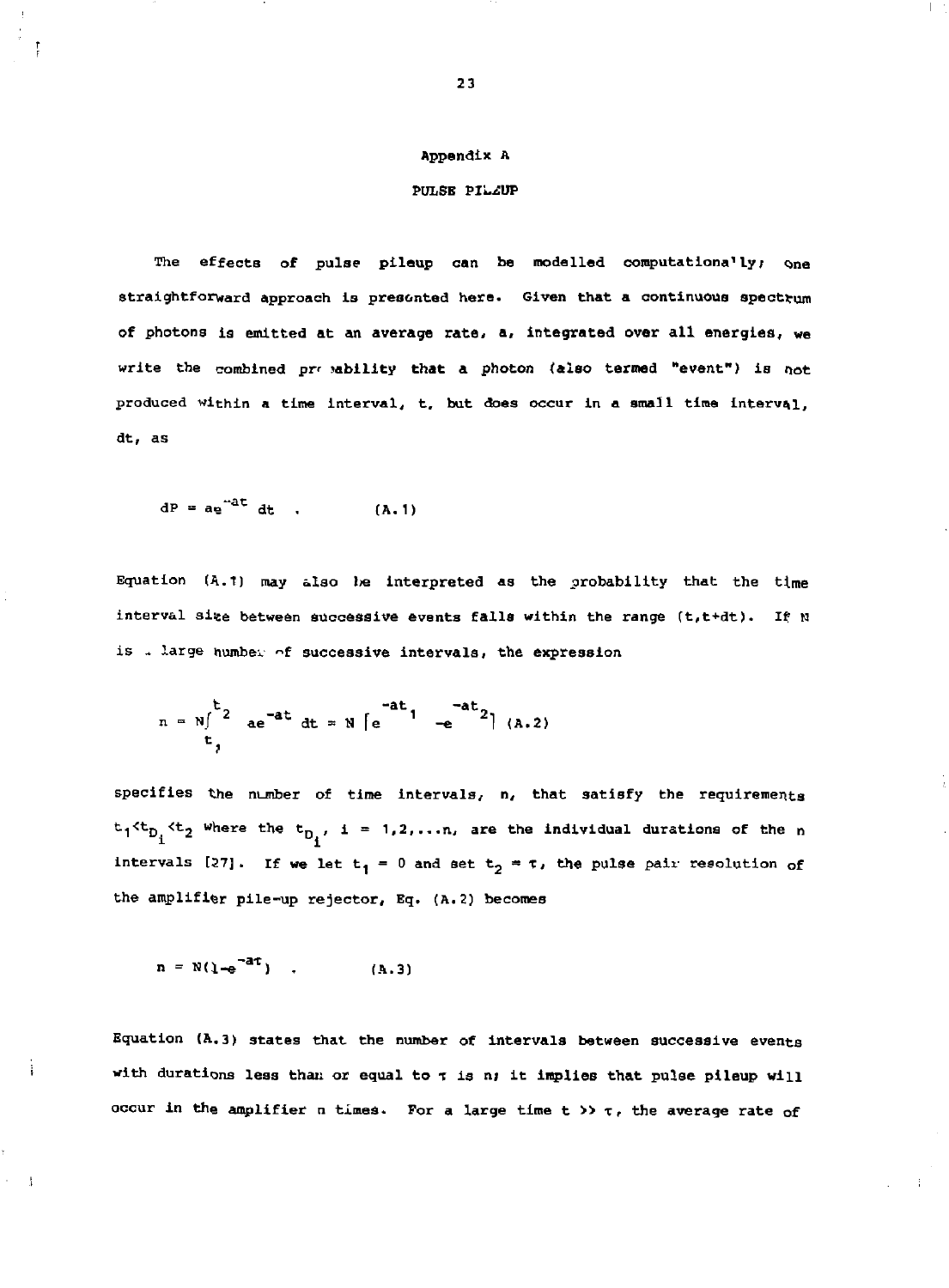photon production, a, is just N/t, and the total pulse pileup rate,  $a_{n}$ , is simply  $a_n = a^2\tau$ , expanding the exponential in Eq. (A.3) to first order in at; we concern ourselves only with the pileup of two pulses, and therefore neglect higher order terms in the expansion. Referring to Figure A.1, the total measured rate, a<sub>M</sub>, integrated over all energies and corrected for pileup is

$$
a_M = a^{-a^2 \tau} \qquad (A.4)
$$

Ī

We are more interested, however, in the perturbation of the spectrum as a function of energy and presently use Eq.  $\{A.4\}$  as the framework for deriving Eq. (1.1).

When the time interval between two photons of energies  $E_1$  and  $E_2$  is less than the araplif*i*er pulse pair resolution, a new amplifier pulse corresponding to the pseudo-photon energy,  $E_2 \approx E_1 + E_2$ , is created.\* The spectral distortion due to pulse pileup is therefore threefold; for each unreal photon added to the spectrum, two lower energy photons arr. lost. Since the total spectral rate, integrated over all energies must reduce to Eq. (A.4), we use the form of Eq.  $(A.4)$  to specify the three contributions to the measured rate,  $S_M(E)$ , within the energy range  $(E, E + dE)$ . Assuming that the amplifier pulse heights of two photons add when they occur within the time interval,  $\tau$ , the pileup production rate,  $S_p(E)$ , at energy, E from all photons with energies, E'<E is

In this approximation the amplifier pulse shape is assumed to be square and tends to overestimate the pileup distortion. Dyer  $et_{al}$ . [28] have improved upon this model by assuming that a triangular pulse shape better approximates the true Gaussian-like shape of the amplifier pulse.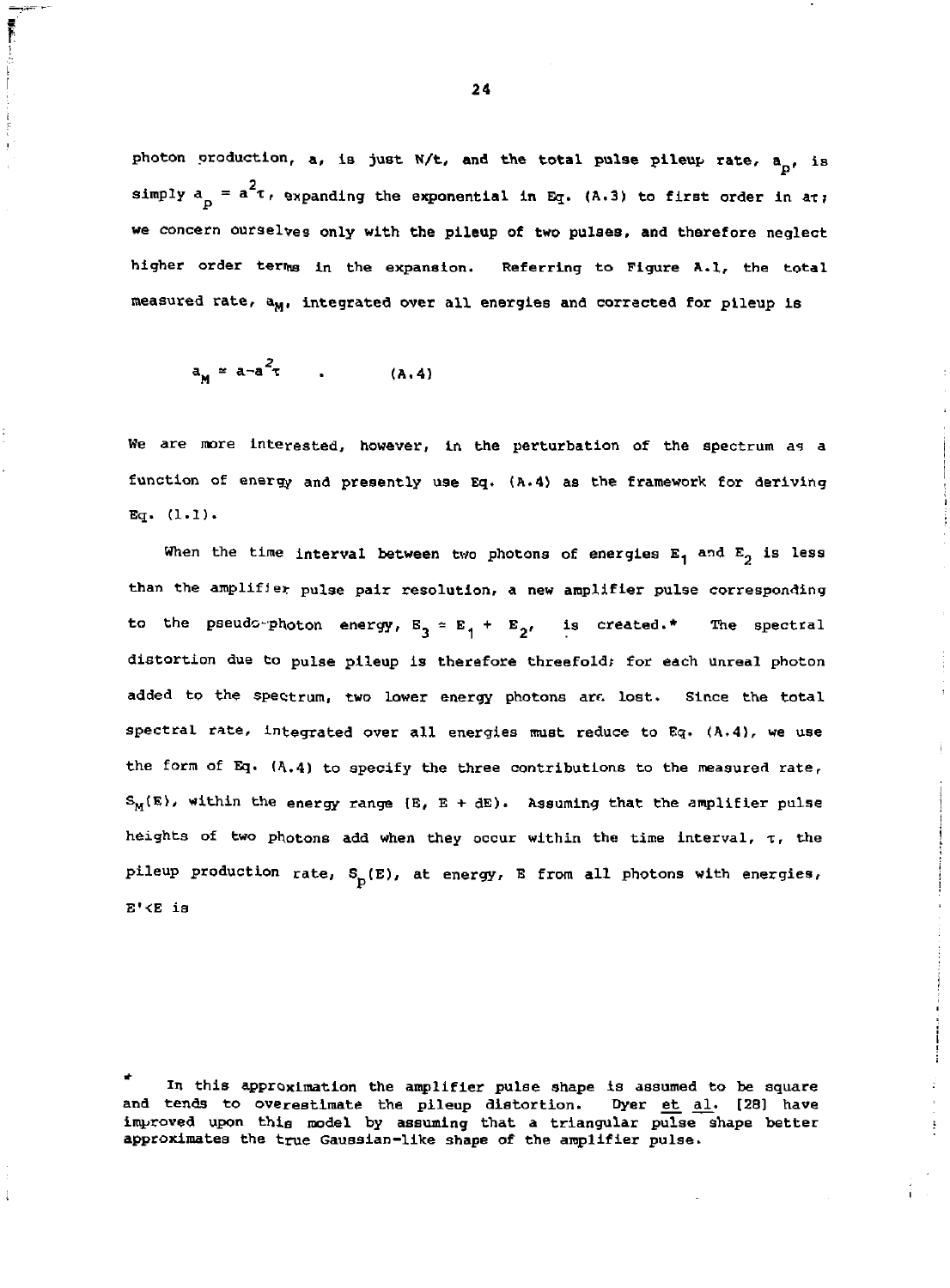$$
S_{p}(E)dE = \tau dE \int_{-\frac{\pi in}{\pi in}}^{\frac{E-E}{\pi in}} S(E^*)S(E-E^*)dE^* \qquad (A.5)
$$

where  $\mathbb{E}_{\text{min}}$  is the minimum energy detected by the system. Note that the integral of  $S_p(E)$ dE over all  $e$  argies is a<sup>2</sup>t where a =  $\int_{E_{n,i}}^{\infty} S(E^t) dE^t$ .

**min Additionally, the loss of photons from the energy interval (E,** *e +* **dE) due**  to pileup dan be shown to be

$$
S_{\text{L} \times \text{L} \times \text{S}} \text{d}E = -2\tau S(E) \text{d}E \stackrel{\text{m}}{E} S(E^{\dagger}) \text{d}E^{\dagger} = -2\tau \text{d}S(E) \text{d}E \quad . \tag{A.6}
$$

The integral over all energies reflects the fact that a specific photon of energy, E, can pileup with another photon of any energy ,E', where  $\mathbb{E}_{\text{mix}}$ < E" +». The effective pulse pair resolution time is 2r since it does not matter which photon arrives first and accounts for the factor of two in Eq. (A.6). The final expression for the measured spectrum corrected for the energy dependence of pulse pileup is therefore

$$
S_{\text{M}}(E)dE = S(E)dE - 2\tau S(E)dE \text{ a } + \tau dE \int_{E_{\text{min}}}^{E-E} S(E')S(E-E')dE' \text{ .}
$$
 (A.7)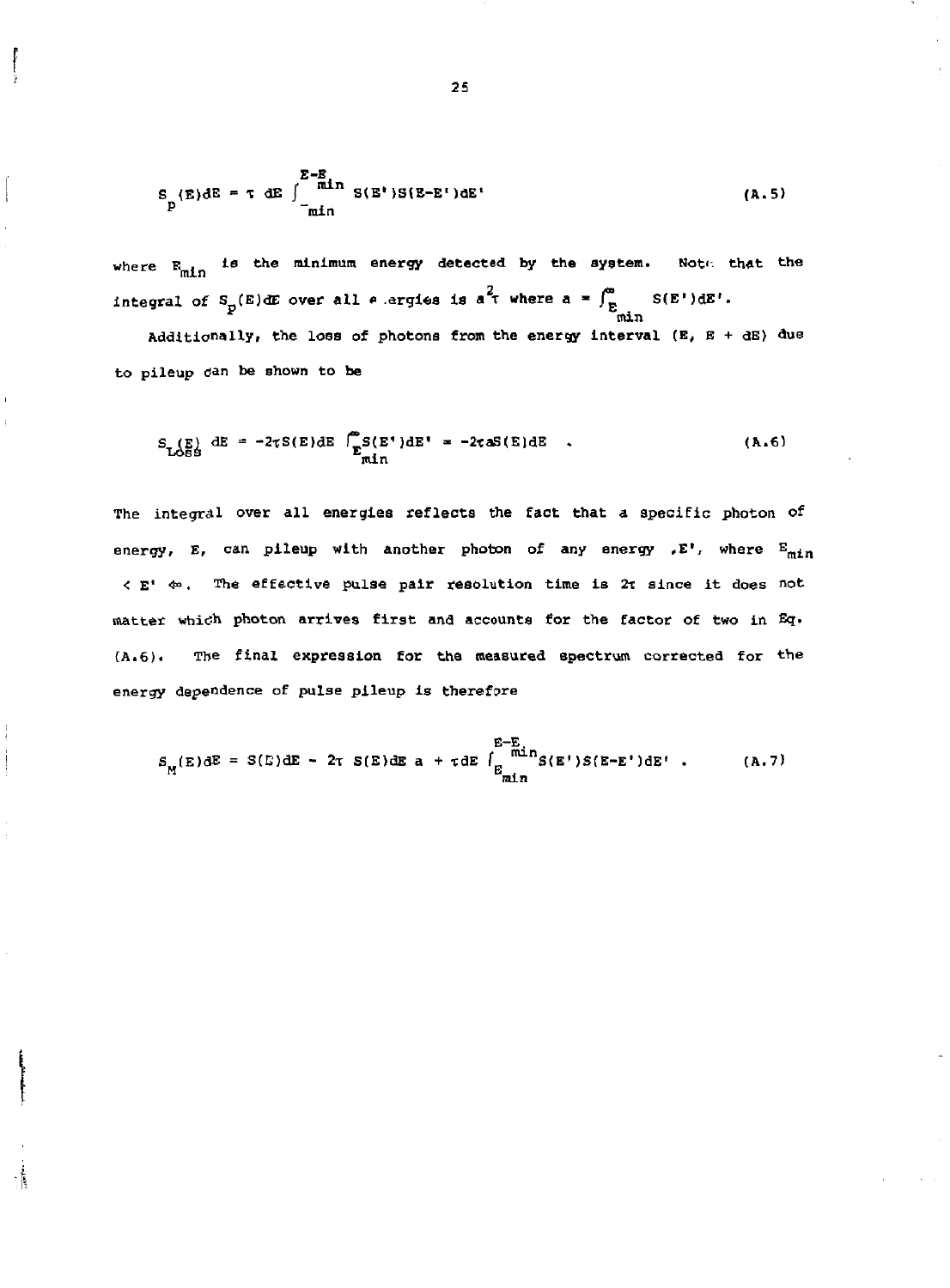#### **APPENDIX B**

#### **CHOOSING APERTURES AND ABSORPTION** FILTERS

In general, the detrimental spectral effects caused by pulse pileup can be reduced in three ways:

1) The measured 3pectrum can be modelled computationally in a manner similar to that presented in Appendix A; attempts to mathematically correct measurements for the count-rate-dependent pileup contribution can be made [28].

*2)* Experimentally maintain low count rates, limiting pileup to a minimum level.

3) Utilize filters to divide the spectrum into overlapping energy bands; each spectral segment is then measured by an individual detector. The width of each spectral segment extends to the energy beyond which the distortion due to pulse pileup is greater than some tolerable value; the distortion permitted clearly depends on the precision sought in the measurements. This pileup energy cutoff varies with filter thickness, count rate, and plasma temperature, and is established empirically by experiments and spectral simulations using Eq. (1.1).

The third method offers a way to measure directly the entire spectrum at high data rates without invoking mathematical corrections, and it has served as the basic framework for the PDX PHA design.

To simplify the following discussion, several parameters will be defined:

- a)  $E_{0.01} \equiv$  the energy at which filter transmission is 1%.
- b)  $E_{\alpha}$  = the energy at which filter transmission is 37%.
- c)  $E_{p#}$  = the energy at which the effects of pileup distort the spectrum by # percent.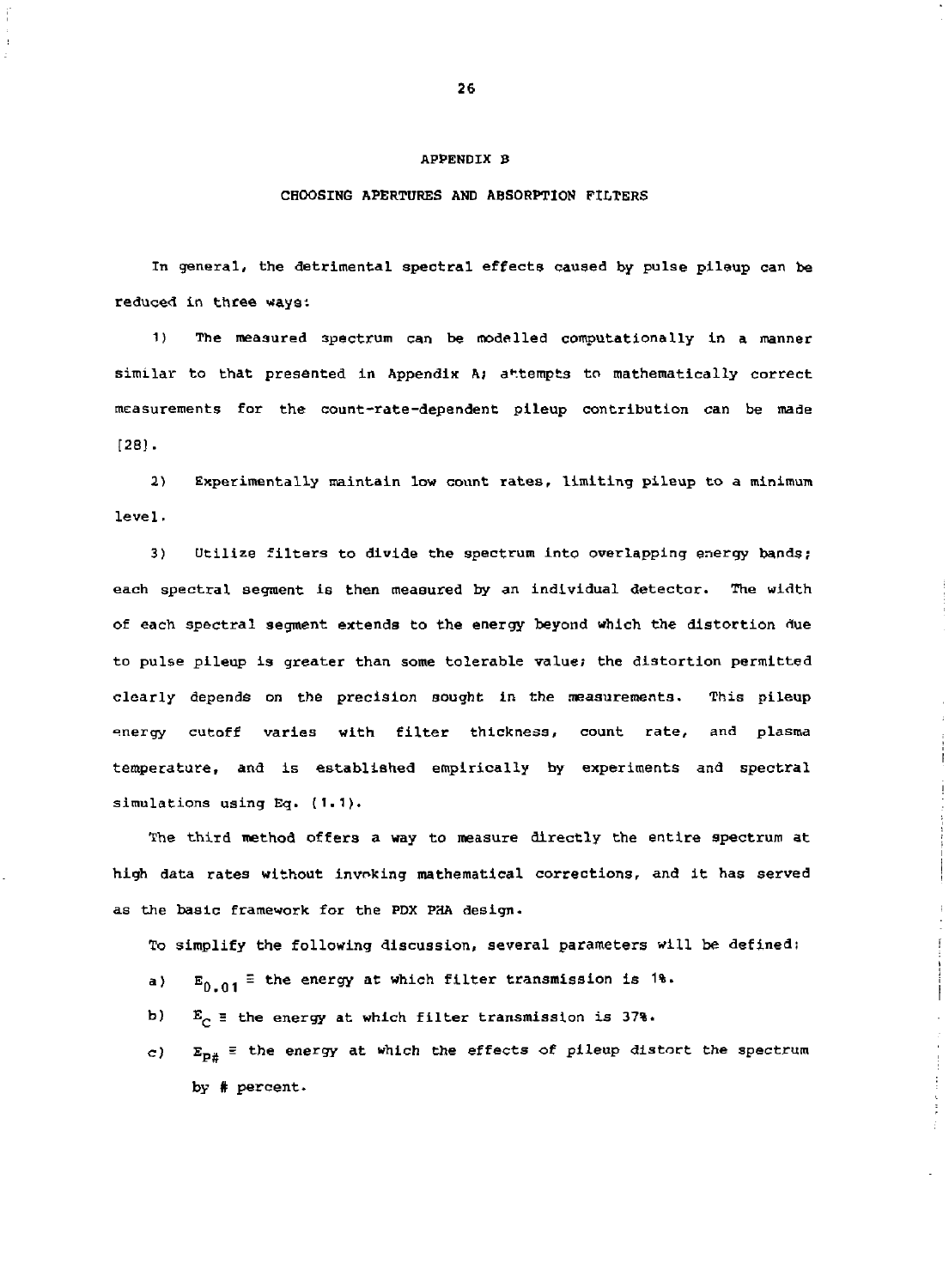- d) A = aperture area.
- e)  $R \equiv$  total integrated count rate recorded by a detector.
- $f$ ) T<sub>2</sub>  $\equiv$  electron temperature.
- g)  $\mu_4(E) \equiv X$ -ray absorption coefficient of filter.
- h)  $X_4 \equiv$  filter thickness.

牑

- i)  $N(E) =$  detector efficiency.
- j)  $T_{\text{all}}T_{\text{eff}}$  = the high and low limits of the temperature range associated with a set of filters.

Following the technique outlined by method 3 above, the X-ray continuum emission transmitted by specific filters is simulated by a computer code. The intensity radiated as a function of energy and line averaged over twice the minor radius of the plasma is approximated by an equation of the form

$$
I(E) \, \mathrm{d}E = \frac{A}{E T_{\text{e}}^{1/2}} \left( 1 + 1.5 \frac{T_{\text{e}}}{E} \right) \, \exp \left[ -\mu_1(E) X_1 - E/T_{\text{e}} \right] \, \mathrm{d}E \, \frac{\text{counts}}{\text{sec}} \quad ; \tag{B.1}
$$

the factor (1 + 1.5  $T_a/E$ ) is an estimate of the profile effects associated with a measurement obtained along the central plasma chord.

By design, a group of three PHA filters must be chosen to transmit X-ray spectra from plasmas with electron temperatures that fluctuate by

ately 400 ev. This can be achieved with a minimum of pileup by requiring that transmission by at least two of the three filters be sufficient to produce a contiguous spectrum. The energy window of the filters must therefore satisfy several criteria. At  $T_{\text{eff}}$  of a specific temperature range, the low energy cutoff of the third (III) or high energy filter,  $E_{0.01}^{III}$ , must be less than  $E_{\text{D4}}^{\text{I}}$ ,  $E_{\text{D4}}^{\text{I}}$  is determined by computer simulations using Eq. (1.1) and an input spectrum,  $3(E)$ , defined by Eq.  $(B.1)$ . Because of the steep exponential fall of the Maxwellian-type spectrum, detector II, which views the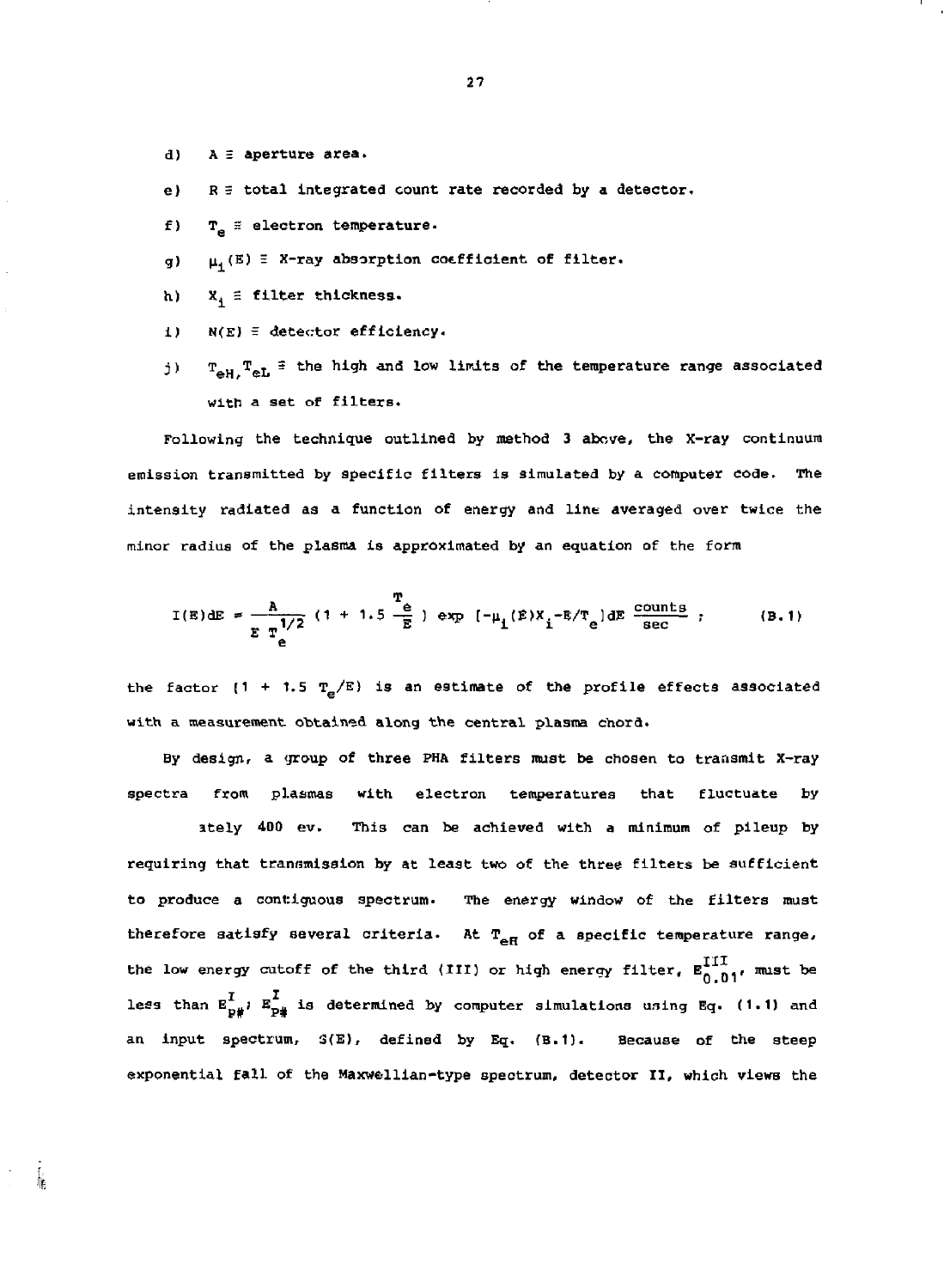plasma through a thicker foil than detector I, must be exposed to a larger volume of the source in order to maintain equal intensities in both detectors. Hence, fixed lead apertures with areas in the ratio of 1:40 are placed in front of detectors I and III, respectively. A filter of intermediate thickness  $\mathbb{E}^{\bullet}_{0,0}$   $\mathbb{E}^{\bullet}_{0,0}$  and aperture of intermediate size is placed in front of detector II.\* As a result, detector II will record higher count rates by factors of three or four than those obtained by detectors I and II, but at  $T_{\text{eff}} = T_{\text{eff}} = 400$  ev, the photon rates for II and I will be similar; the contribution from detector III will be reduced below I and II by a factor of 4 or 5.

Five overlapping temperature intervals have been established for the PDX PHA, and pulse pileup calculations have been performed to determine  $E_{p\#}$  for every filter and, hence, the degree of overlap in each 3-fliter group. Figure B.1 depicts the percent of spectral distortion that would stem from count rates of 10, 20, 40, 60, and 100 kHz as a function of the ratio,  $E/E_c$  for the five groups of filters. The distortion defined by these curves is illustrated in Pig. B.2. The solid line is a typical 1 keV continuum spectrum as it would be measured through a 0.030 in. beryllium filter at a 40 kHz count rate, assuming pulse pileup to be absent; the curve depicted by dashes of alternating sizes includes pulse pileup contributions, and the arrows define the degree of distortion between the two spectra. Notice, however, that the loss of low energy photons to the creation of pseudo high energy X rays, which is simply proportional to the total count rate [see Eg. (1.1)], introduces an intensity drop that is a constant fraction lower than the true spectrum. Consequently, the low energy portion of the measured spectrum has the

# The relative ratios between detectors I, II and III are 1:30:40, respectively.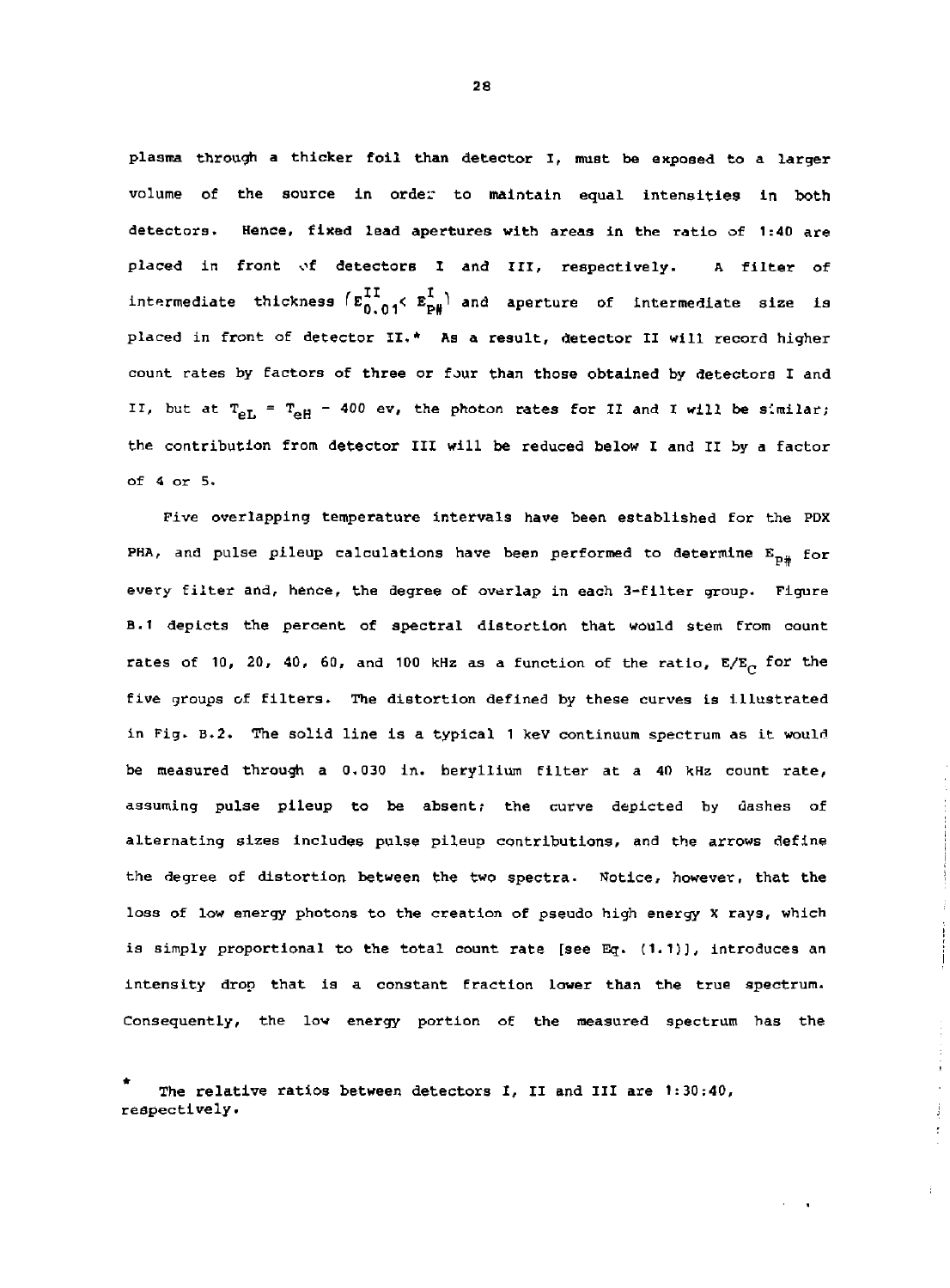identical shape as the true spectrun. Accounting for this negative departure in low energy intensity by extending the low energy spectrum upward in energy, assuming no pileup (curve with small dashes), effectively increases the degree of pulse pileup at higher photon energies. This is shown in Pig, B.2 by the arrows bridging the two different dashed lines.

The curves corresponding to a 10 kHz rate shown in Fig. B.1 imply that the energy ranges for three filters can be made to overlap and to sample a combined range of 6-10 ke7, depending on tamperatuve, while maintaining less than 2% pileup. In an attempt to remain conservative, but also to improve the counting statistics, we have accepted pileup distortion of 10%, thereby extending the allowable count rates to 40 kHz or 50 kHz.

as an example, the energy overlap of filters chosen to bridge the 0.6 keV to 1 keV temperature range Is shown in Fig. B.3. It is assumed that at 1 keV detectors I and III both record spectra at 30 kHz. Their energy overlap begins at  $E_{0.01}^{III}$  = 3.5 keV and extends to the 10% pileup cutoff for detector I of  $E_{p_{10}}^I$  = 4.6 keV. The total extent of the spectrum reaches  $E_{p_{10}}^{III}$  = 8.4 keV. Detector II, which records approximately 100 kHz count rates, suffers from pileup anomalies that are greater than 10% and is neglected at this temperature. However, at a temperature of 0.\* keV, detectors I and II furnish the major contributions to the spectrum at count rate of 5.5 and 9 kHz, respectively, while the signal recorded by detector III is a factor of 5 or 8 lower:  $\begin{array}{lcl} \text{I} & \text{I} & \text{I} \ \text{for} & \mathbb{E}_{\text{D1d}} \end{array}$  , so that we have sufficient overlap between the  $\text{cpecti}$ of detectors I and II.

Â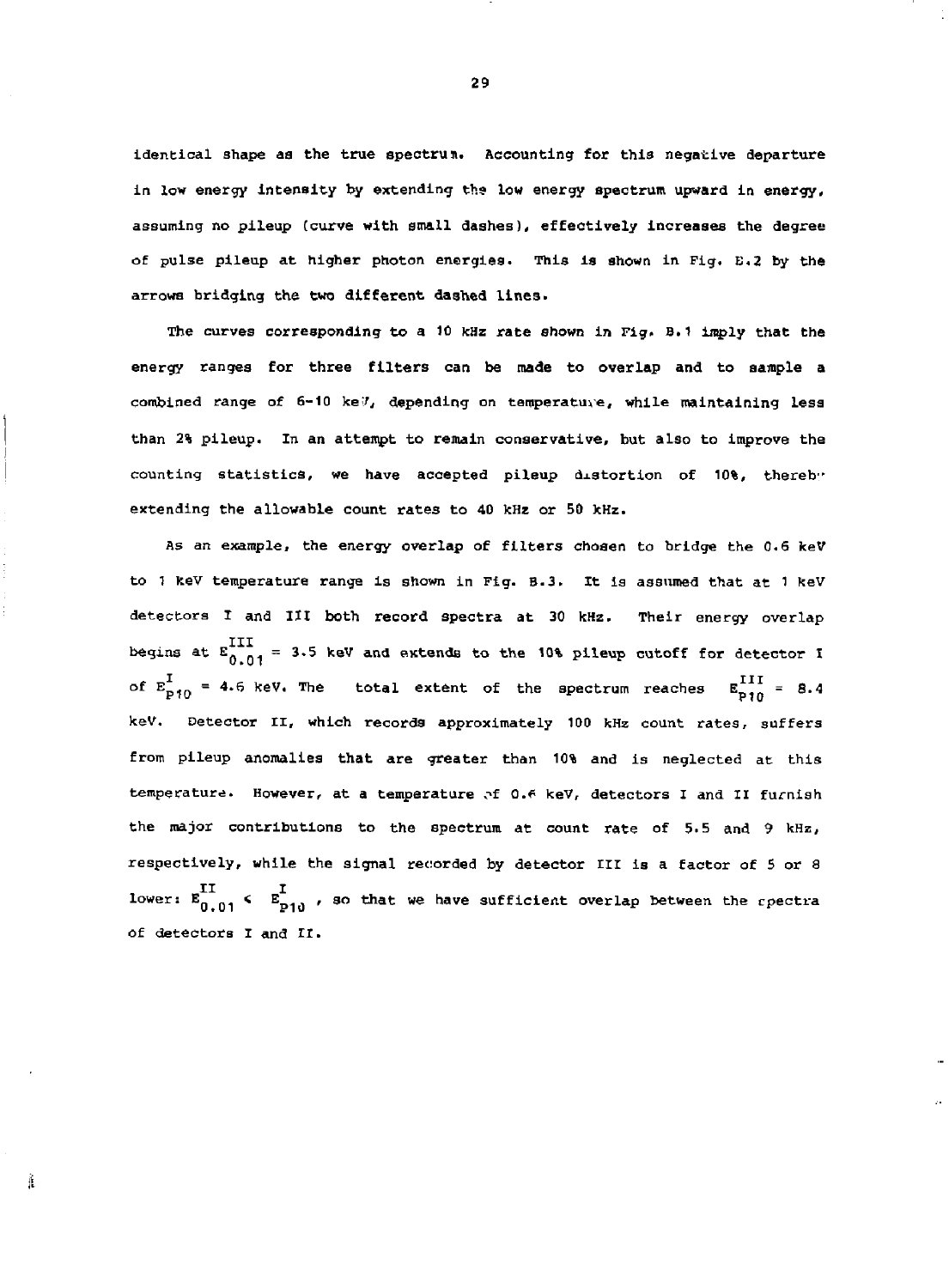#### APPENDIX C

# SPECTRAL SYNTHESIS

The final X-ray spectrum averaged across a plasma chord ia synthesized from the data obtained by the three independent detector channels. The scaler outputs establish which spectral regions should be included with regard to problems of pulse pileup as stated in Appendix E. In addition, the scaler readings together with the pulse pair resolution time, T, of the amplifier  $d$ etermin<sub>i</sub> the dead time correction used to scale the raw data; the term "raw data" is used to represent the contents of the 2S6 energy bins of each memory subsection. The ratio between the total accumulated data in the 256 energy channels to the scaler counts is less than unity because of the system dead time. This fraction, f, can be written as,

$$
f \approx \frac{R_{\text{scale}}}{R_{\text{M}}}
$$
 (1 + R\_{\text{scalar}} \tau) , (1 + 1)

where  $R_{\rm g_{CalPT}}$  is the count rate recorded by the scalers, and  $R_{\rm M}$  is the raw dat. ount rate.

The spectrum incident on each detector is therefore

$$
R(E) = C[R_M(E)/n(E)]
$$
  $eff(E/\Delta E) exp [\mu(E)x]$   $key/(kev-cm^2-sec)$  (C.2)  $p$   $l$   $ds$ 

 $\label{eq:3} \begin{split} \mathcal{L}_{\mathcal{P}}(\mathcal{L}_{\mathcal{P}}) = \mathcal{L}_{\mathcal{P}}(\mathcal{L}_{\mathcal{P}}) = \mathcal{L}_{\mathcal{P}}(\mathcal{L}_{\mathcal{P}}) = \mathcal{L}_{\mathcal{P}}(\mathcal{L}_{\mathcal{P}}) = \mathcal{L}_{\mathcal{P}}(\mathcal{L}_{\mathcal{P}}) \end{split}$ 

where  $R_M(E)$  has units of counts/sec, exp( $\mu(E)x$ ) corrects the rate for the filter attenuation *(29,3<1!, &S* is the energy width *of* one- *a£ the 256 AOC*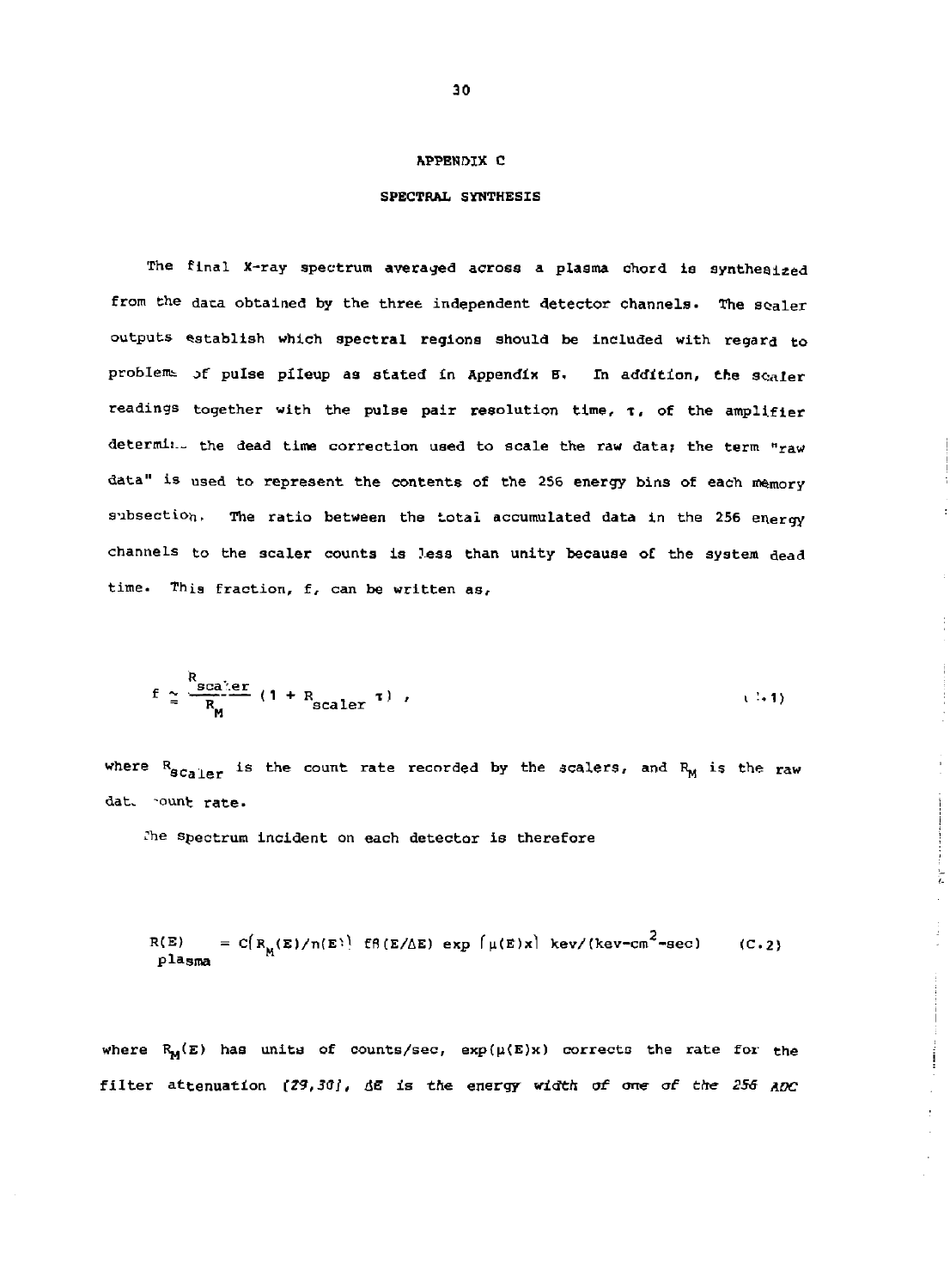channels,  $\eta(B)$  is the efficiency of the detector which depends on its window and crystal absorption at energy E, and fl corrects the count rate for the reduction due to the solid angle subtended by the plasma volume at the detector. Specifically,

$$
\beta = \left[\frac{A_{D}A_{P}}{4\pi\sigma^{2}}\right]^{-1} \tag{C.3}
$$

where  $A_p$  is the area of the remotely controlled entrance aperture,  $A_p$  is the effective area of the detector (meaning the size of the small rear lead aperture, as discussed previously in Appendix 8), and D is the distance between the front and rear apertures. Once the three measured spectra have been appropriately scaled, they are averaged according to their statistical weight to create one complete spectrum (see Fig. 5).

Å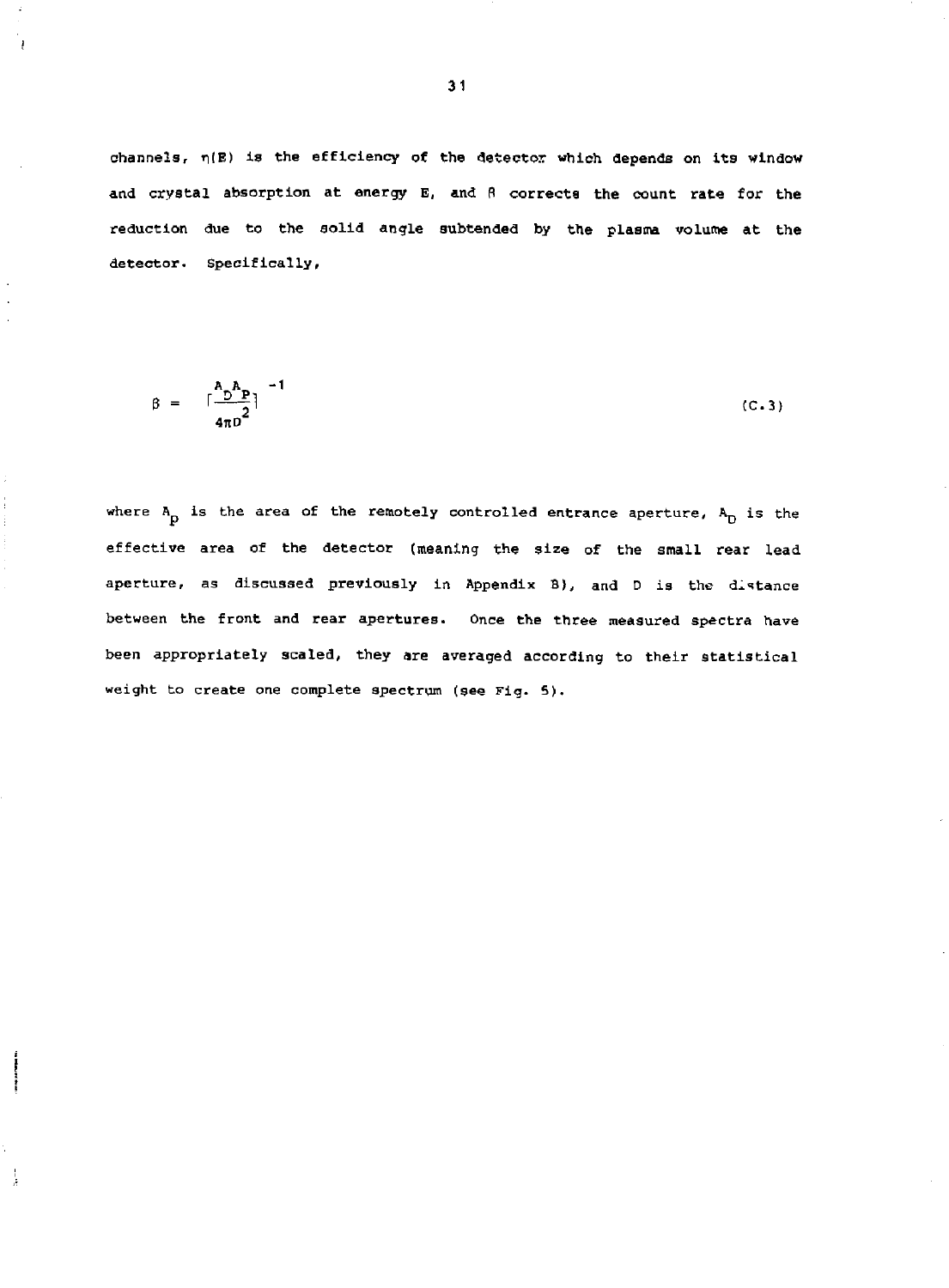#### APPENDIX D

 $\mathbf{1}$ 

# ABEL INVERSION

Radial intensity profiles of X-ray continuum and line radiation contain electron temperature and impurity concentration information. Such radial emission distributions in sources with circular cross sections can be computed using Abel inversion techniques (31,32), and their application to the PBX X-ray PHA measurements are discussed below. The reader is referred to the literature for several methods that have been developed to treat noncircular cross sections [33,34].

Calculating the localized electron temperature involves a fit of the intensity of each line averaged spectrum,  $I_{\mathbf{y}}(E)$ , neglecting impurity peaks, to an exponential function of energy, E:

$$
I_{y}(F) = P_{0,y} exp^{i} P_{1,y} E + P_{2,y} E^{2} | Rev/(cn^{2} - sec^{-1})
$$
 (D.1)

where y is the perpendicular distance from the plasma center to each chord, i.e.,  $y = 0$ , 6, 12, 20, 30 cm, etc. (see Fig. D.1).

The  $I_{\mathbf{y}}(\mathbf{E})$ 's are subsequently fit to 'n exponential function of the perpendicular distance, y, for ten different energies, 1<E<20 Kev:

$$
I_{E}(y) = \exp[\lambda_{0,E} + \lambda_{1,E}y^{2} + \lambda_{2,E}y^{3}] \text{ Rev/(cm}^{2}\text{-sec}). \qquad (D.2)
$$

The  $I_g(y)$ 's are Abel inverted in order to generate the sources of emission,  $E(r, E)$  at localized radial positions:

$$
E(r, E) = \frac{-1}{\pi r} \frac{d}{dr} \left[ \int_{r}^{a} \frac{I_{E}(y) y dy}{(y^{2} - r^{2})^{1/2}} \right] \text{ Kev/(cm}^{3} - \text{sec})
$$
 (D.3)

 $32<sub>2</sub>$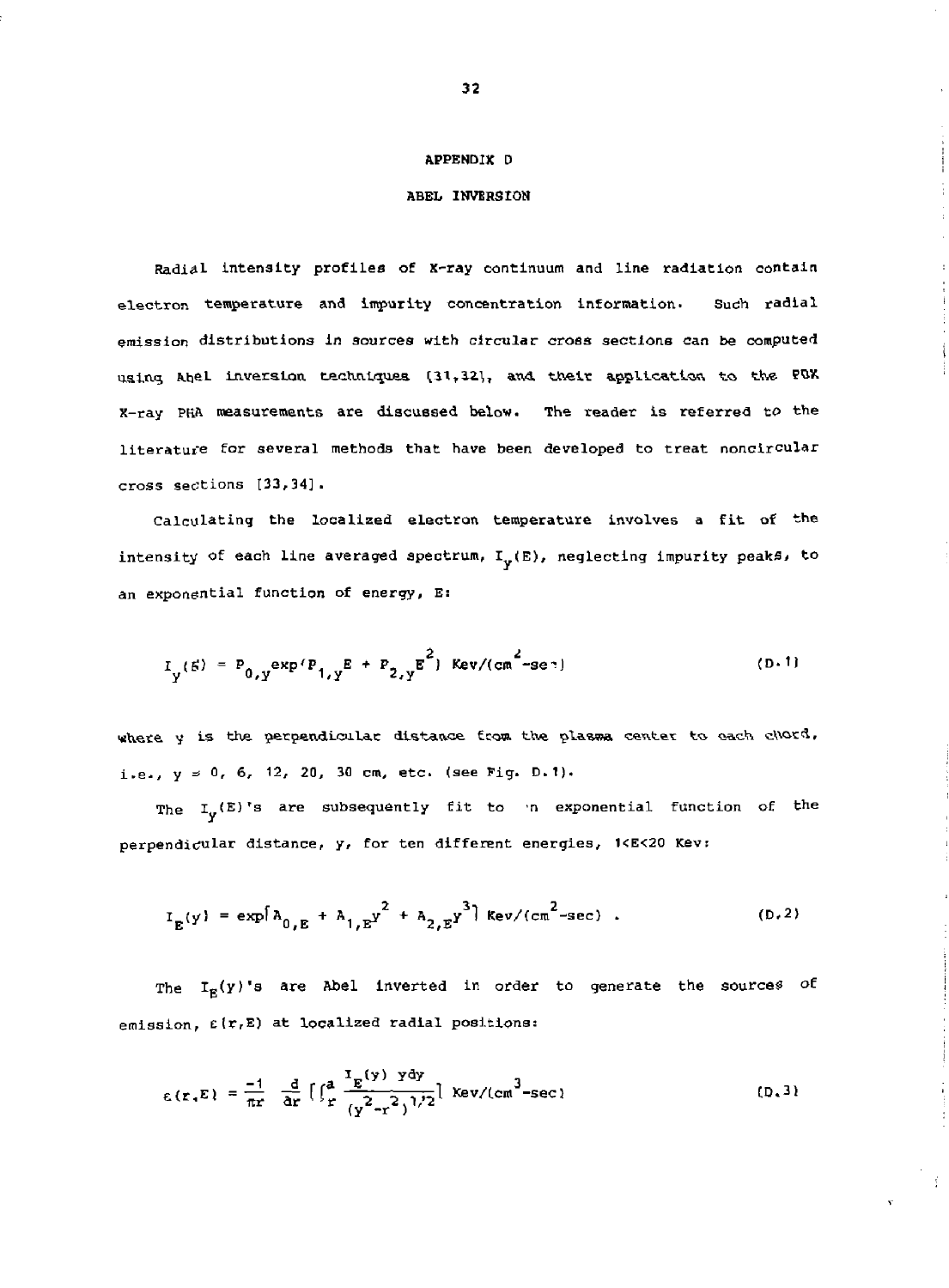where a is the minor radius of the plasma.

 $\mathbf{f}_{\mathrm{R}}$ 

The slopes of the resulting continua formed by the sets of  $\varepsilon(r,E)$  at specific radii yield the electron temperature profile while the intercepts at zero energy are used to deduce the continuum enhancement,  $\zeta$ .

The high Z impurity Intensity profiles are computed in a similar manner. The factor,  $I_E(y)$ , in Eq. (D.3) is simply replaced by the line averaged intensity or the particular impurity measured at each chordal position, y. Abel inversion is then a straightforward operation.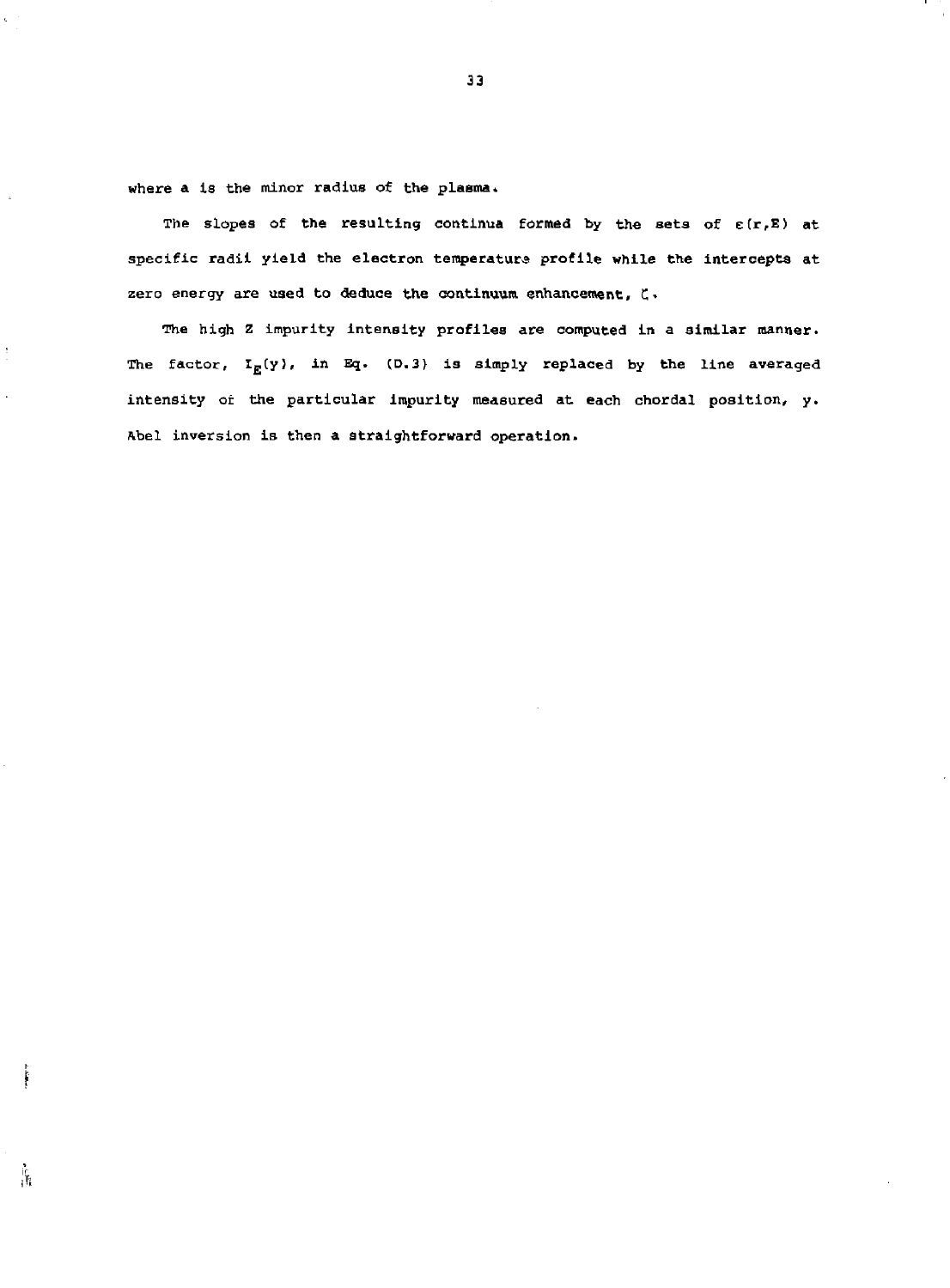#### REFERENCES

- [1] MEADE, D., Nucl. Fusion 14 (1974) 289.
- [2] JENSEN, R.V., et al., Nucl. Fusion 17 (1977) 1187.
- [3} ARUNASALRM, V., et al.. Proceedings of the Eighth European Conference on Controlled Fusion and Plasma Physics, Vol. II, Prague, (1977).
- [4] VON GOELER, S., et al., Nucl. Fusion 15 (1975) 301.
- [5] SESNIC, S., IPP 111/22 April 1976.
- [6] EQUIPE TFR, Nucl. Fusion \_V7\_ 2 (1977) 213.
- [7] RICE, R., et al., private communication.
- (8) GILL, R., et al., Nucl. Fusion <u>19</u> (. 9) 1003
- [9] DYER, G.R., private communication.
- [10] MILLMAN, J., and TAUB, H., Pulse and Digital Circuits, McGraw-Hill Book Company, New York (1956).
- [II] TUCKER, W.H. and KOREN, M., Astrophysical Journal 168, (1971) 283.
- $[12]$  BRUSSAARD, D.J., and VAN DE HULST, H.C., Rev. Mod. Phys., 34 (1962) 507.
- [13] WEINSTOCK, R., Phys. Rev. 61 (1942) 584.
- [14] LEE, C. M., PRATT, R. H., and TSENG, H. K., Phys. Rev. A 16 (1977) 2169-
- [15' COWAN, R., private communication.
- [16] HILL, K., et al., Phys. Rev. A 19 (1979) 4.
- [17] BITTER, H., et al.. Third APS Topical Conference on High Temperature Plasma Diagnostics, (March, 1960) 84.
- [18] HULSE, R.A., POST, D.E., and MIKKELSON, D.R., Princeton Plasma Physics Laboratory, PPPL-1633, (March, 1980).

ţ.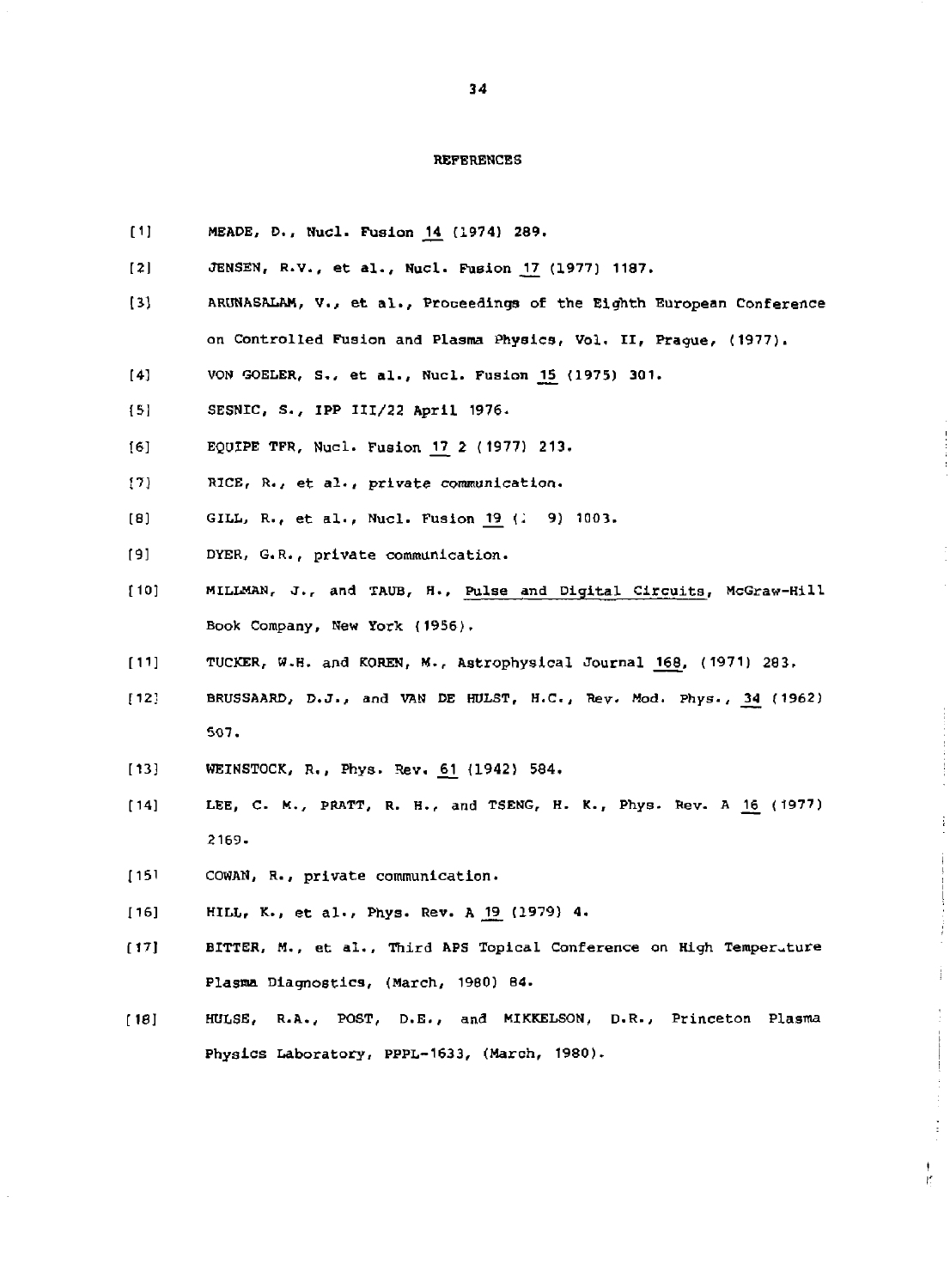- [19] VON GOELER, S., Diagnostics for Fusion Experiments Pergamon Presg, Oxford and New York, (1979).
- [20] JORDAN, D., Mon. Not. R. Ast. Soc. 142 (1969) 501, and Mon. Not. R. A\$t. Soc, 148 (1970) 17.
- [21] BRETON, C., DE MICHELIS, C., FINKENTHAL, M., and MATTIOLI, M., Pdntenay-aux-Roses, Rep. Eur-Cea-Fc-948 (1978).
- J22J POST, D.E., and JENSEN, R.V., Atomic Data and Nuclear Tables, Vol. 20, No. 5, (1977).
- [23] DYLLA, H. F., private communication.
- [24] SCHMIDT, G., private communication.
- [25] FONCK, R., private communication.

 $\mathbf{F}$ 

÷

à. à.

 $\hat{\mathbf{r}}$ 

į

È

- [26] OWENS, D.K., et al., Journal of Nuclear Materials 93 & 94 (1980) 213.
- [27] EVANS, R.D., The Atomic Nucleus (1955) McGraw-Hill, New York.
- [28] DYER, G.R., et al., Nucl.Inst. and Methoda, 161, (1979) 365.
- [29] BRIGGS, F., and LIGHTHILL, R., Analytical Approximations for X-Ray Croaa Sections II, SC-RR-710507, Sandia laboratories, December, 1971.
- J30) MQMASTER, W.H., KERR DELLA-GRANDE, N., MALLETT, J.H., and HUBBELL, J-H., Compilation of X-Ray Cross Sections, UCRL-50174, Sec. II, Rev. 1J. Lawrence Livermore Laboratory, May, 1969.
- [31] BARR, W., Journal of the Optical Society of America, Vol. 52, No. 8, (1962).
- [32] BOCKASTEN, K., Journal of the Optical Society of America, Vol. 51, No. 9, (1961).
- [33] SAUTHOFF, N.R., and VON GOELER, S., IEEE Transactions on Plasma Science, Vol. PS-7, No. 3, (1971).
- [34]  $JLVER, E., and RONEY, W., IEEE Transactions on Plasma Science, Vc.1,$ PS-8, No. 3, (1980).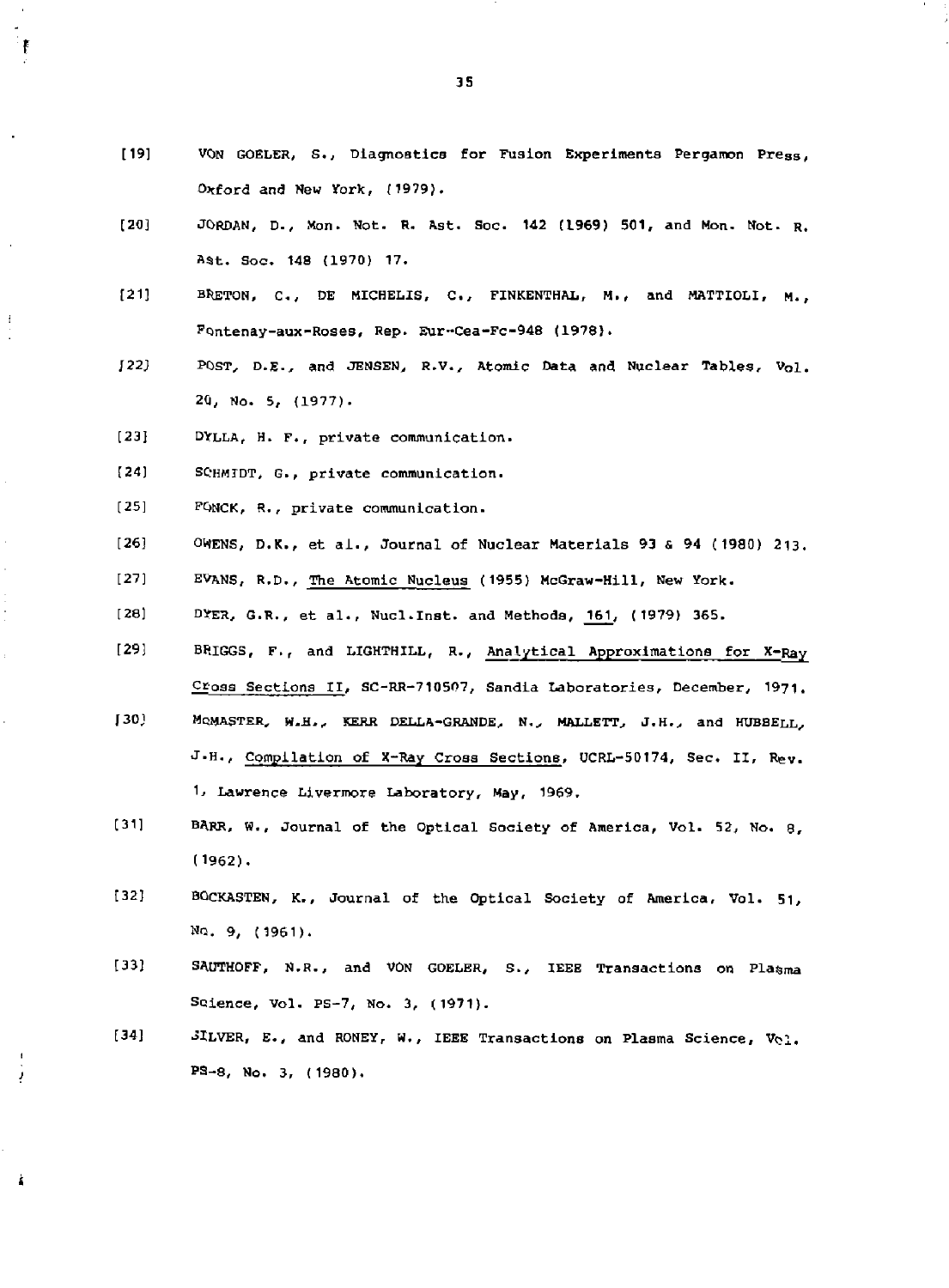#### FIGURE CAPTIONS

| -1. |  |  |  | Schematic of the multi-detector PHA system designed for PDX. |  |  |  |  |  |
|-----|--|--|--|--------------------------------------------------------------|--|--|--|--|--|
|-----|--|--|--|--------------------------------------------------------------|--|--|--|--|--|

- $2<sub>1</sub>$ Detailed view of one pulse height analyzer tube assembly.
- $\overline{3}$ Schematic illustrating how multi-detector PHA systems avoid problems with pulse pileup; the energy region where pileup occurs in detector I is measured with detector II.
- $4.$ Block diagram of PDX PHA electronics.
- 5. Raw data obtained by the three detectors are synthesized into one  $X$ ray spectrum.
- 6. Typical spectra obtained from simultanous measurements along four plasma chords. The smooth curves represent polynomial fits to the continuum, neglecting the C*l*Ka, TiKa, and TiKA impurity peaks.
- $7.$ a) Electron temperature profile for the line integrated spectra shown in Fig. 6. The error bars represent the extremes of the 67% confidence contours; b) The 67% confidence contour For the radius *R* = 0 is depicted here.

 $\frac{1}{1}$ 

 $\label{eq:3.1} \begin{split} \mathcal{L}_{\text{in}}(\mathcal{L}_{\text{in}}(\mathcal{L}_{\text{out}}),\mathcal{L}_{\text{out}}(\mathcal{L}_{\text{out}}),\mathcal{L}_{\text{out}}(\mathcal{L}_{\text{out}}),\mathcal{L}_{\text{out}}(\mathcal{L}_{\text{out}}),\mathcal{L}_{\text{out}}(\mathcal{L}_{\text{out}}),\mathcal{L}_{\text{out}}(\mathcal{L}_{\text{out}}(\mathcal{L}_{\text{out}}),\mathcal{L}_{\text{out}}(\mathcal{L}_{\text{out}}),\mathcal{L}_{\text{out}}(\mathcal{L}_{\text{out}}(\$ 

8. Temperature averaged excitation cross sections <av> for the Ka emission of ions in coronal equilibrium. The FeKa values are based upon calculations made by Cowan [11] from which the CJXa and TiKa values have been interpolated.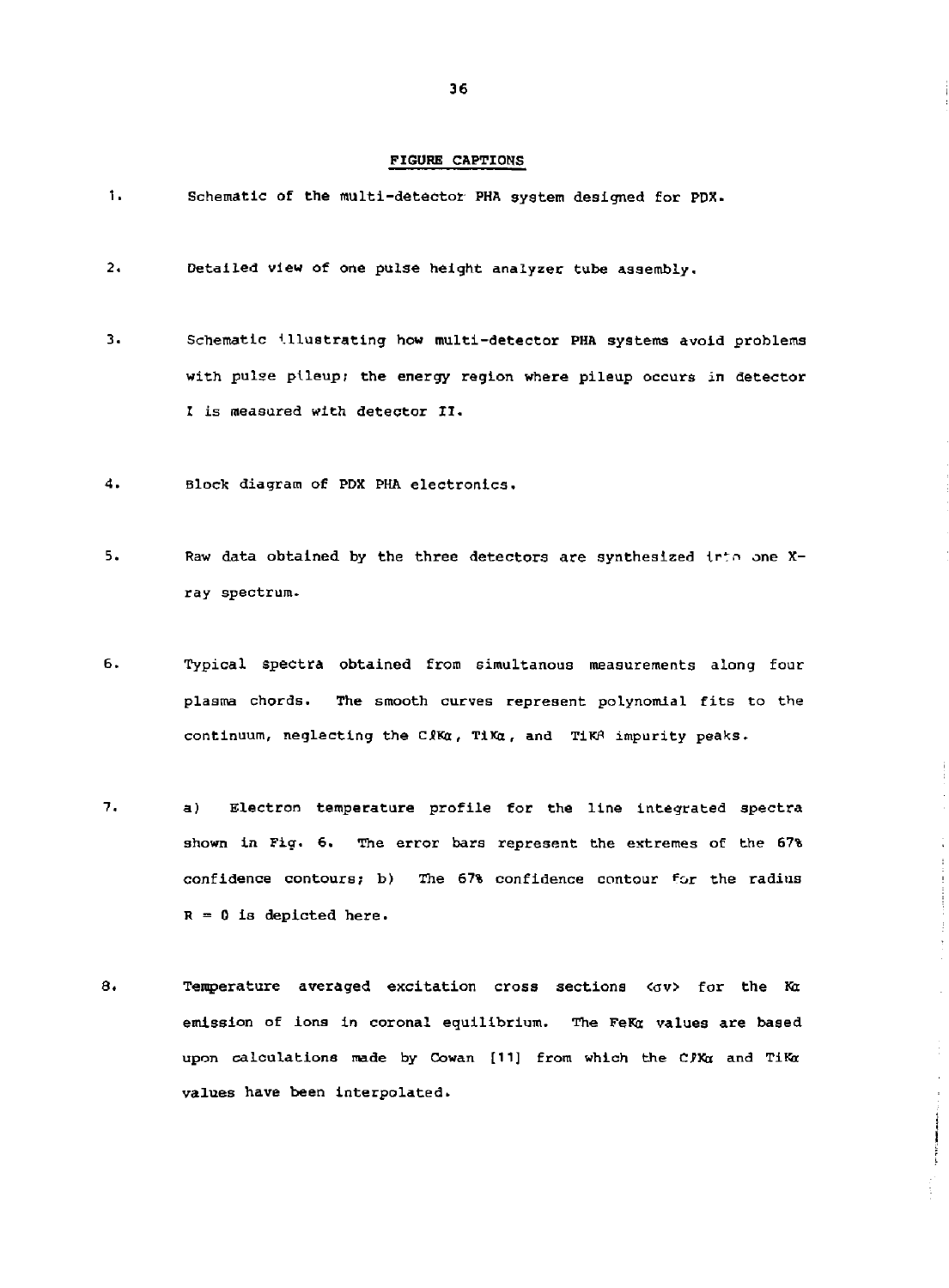- Typical time resolved spatial profiles of several measured 9. quantities; a-b) *CZKx* and TiRi radiated power; c-d) CAKi and TiKfr impurity densities; c-f) oxygen impurity density and  $Z_{\text{aff}}$  for  $n_{\rm c}/n_{\rm g} = 1.$
- Recombination enhancement factor, *y* is plotted vs electron 10. temperature,  $T_{\alpha}$ , for carbon, oxygen, chlorine, and titanium ions.
- $11.$  $T_{i,s}$  contribution made by carbon, oxygen, titanium, and chlorina to  $Z_{\text{aff}}$  plotted as a function of the carbon-oxygen ratio  $n_{\text{C}}/n_{\text{O}}$ .

 $12.$ PDX Plasma Configurations.

 $\sim$  10

- $13.$ Electron temperature profiles obtained at 500 ms into the pulse of a circular discharge with m=1 MHD activity (open circle), a circular plasma with sawtooth behavior  $(x)$ , and a divertor discharge with sawtooth oscillation (closed circle).
- $14.$ Temporal behavior of electron temperature at core of three different plasma types.
- $15.$ Power radiated by chlorine Kx X-rays from core of PDX plasma. Circular and divertor discharges are compared.
- 16. Power radiated by titanium Ka X-rays from core of PDX plasma. Circular and divertor discharges are compared.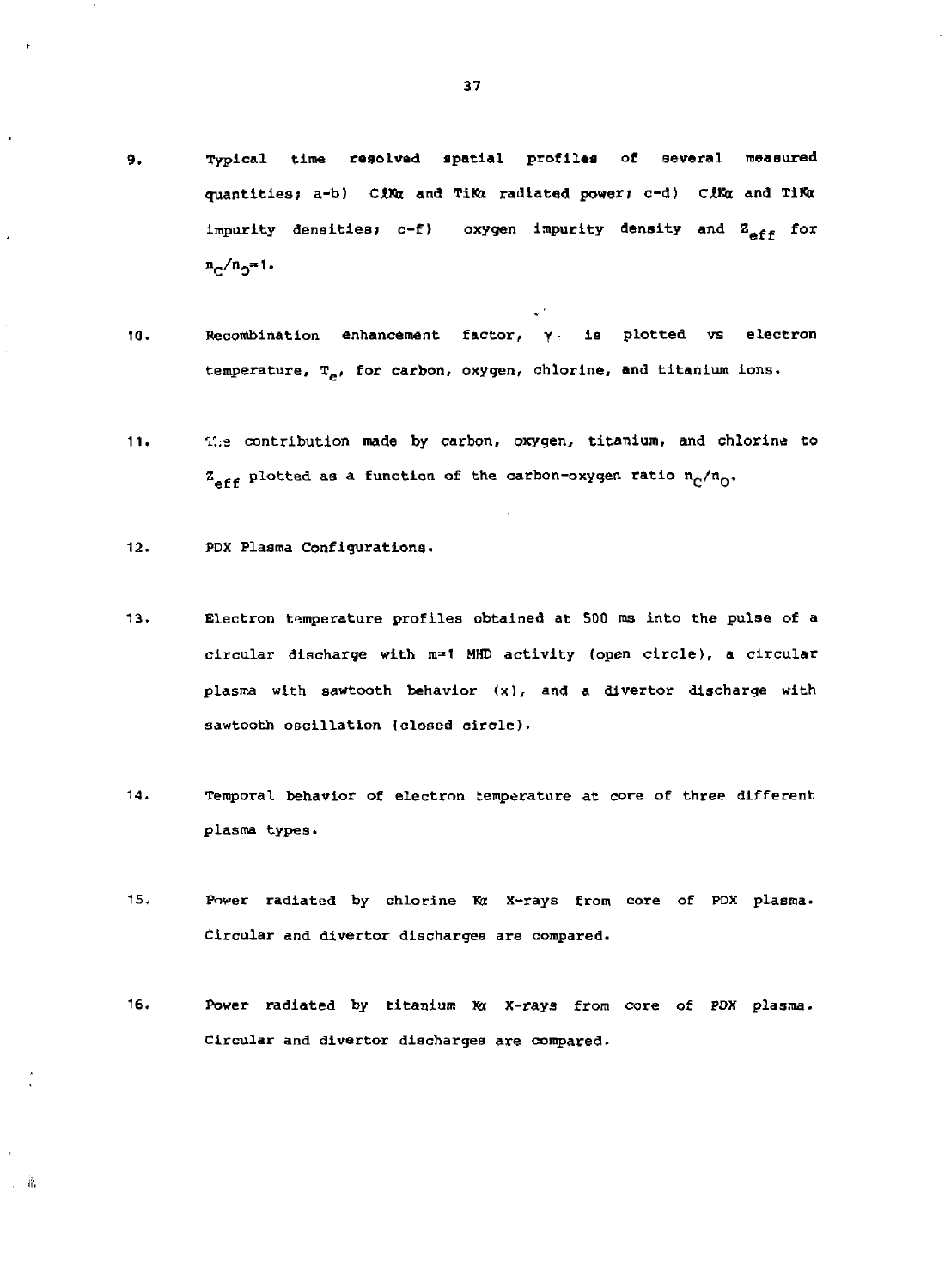- 17. Radial profiles of X-ray continuum emission from divertor and circular plasmas.
- $A.1$ A time series of photons occurring at an average rate, a.
- $B.1$ The spectral distortion expected from count rates of 10, 20, 40 and 100 kHz is plotted as a function of  $E/E_C$  for the absorption filters utlized in the PDX PHA. The individual graphs are designated by the filter type and thickness; the energies where transmission is 1%  $(E_{0.01})$  and 37% ( $E_{c}$ ) are also indicated. These plots are organize in grouts of six; each horizontal row demonstrates the energy overlap of the set of three filters? each set is categorized vertically by the high and low limits of their useful electron temperature range.
- $B.2$ An illustration of spectral distortion. The solid line depicts a typical X-ray continuum for an electron temperature of 1 keV as it would be measured through a 0.030 In. beryllium filter at a 40 *kHz*  count rate, assuming pileup to be absent. The large dashed line includes pulse pileup contributions, and the arrows define the degree of distortion plotted in Fig. B.I. The low energy portion of the pileup spectrum has the same shape but less intensity than the true spectrum. The smaller dashed line is a continuation of the low energy spectra with pileup, ann the arrows bridging this curve with the solid curve indicates the extent to which the negative departure in intensity effectively increaser the degree of pileup at high energies•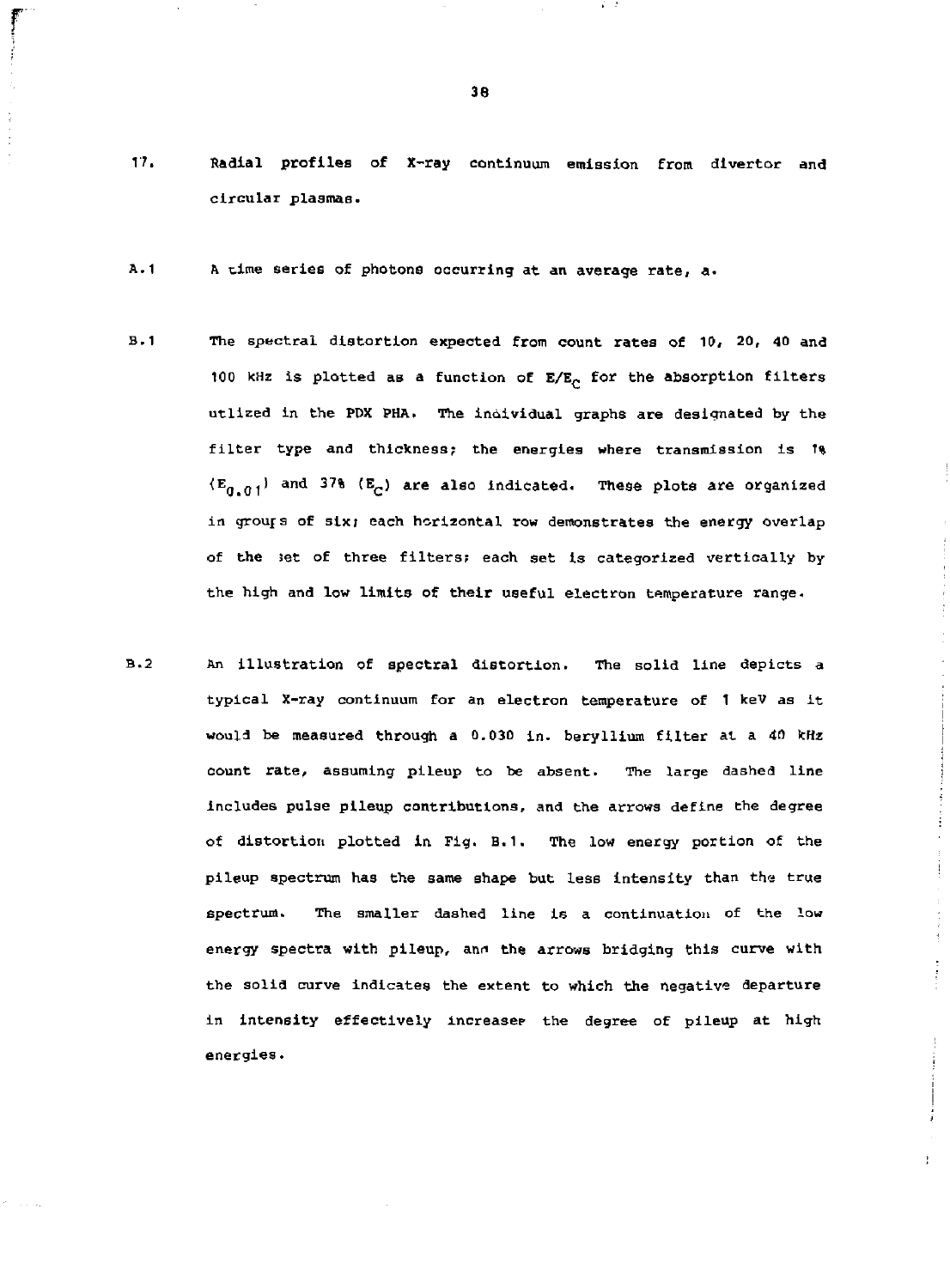**B.3 Energy overlap of the foil transmission curves for datectors I, II, and III at temperatures of a) 1 Kev and b) 0.6 Kev.** 

 $\bullet$ 

 $\frac{1}{2}$ 

 $\frac{1}{2}$  . The contract of  $\mathcal{A}$  is a set of  $\mathcal{A}$ 

ł

 $\begin{aligned} \mathcal{L}_{\text{in}}(\mathcal{L}_{\text{in}}) = \mathcal{L}_{\text{in}}(\mathcal{L}_{\text{in}}) = \mathcal{L}_{\text{in}}(\mathcal{L}_{\text{in}}) \end{aligned}$ 

 $\pmb{\ell}$ 

**D.I Geometrical configuration for Abel inversion of a circular cross section.**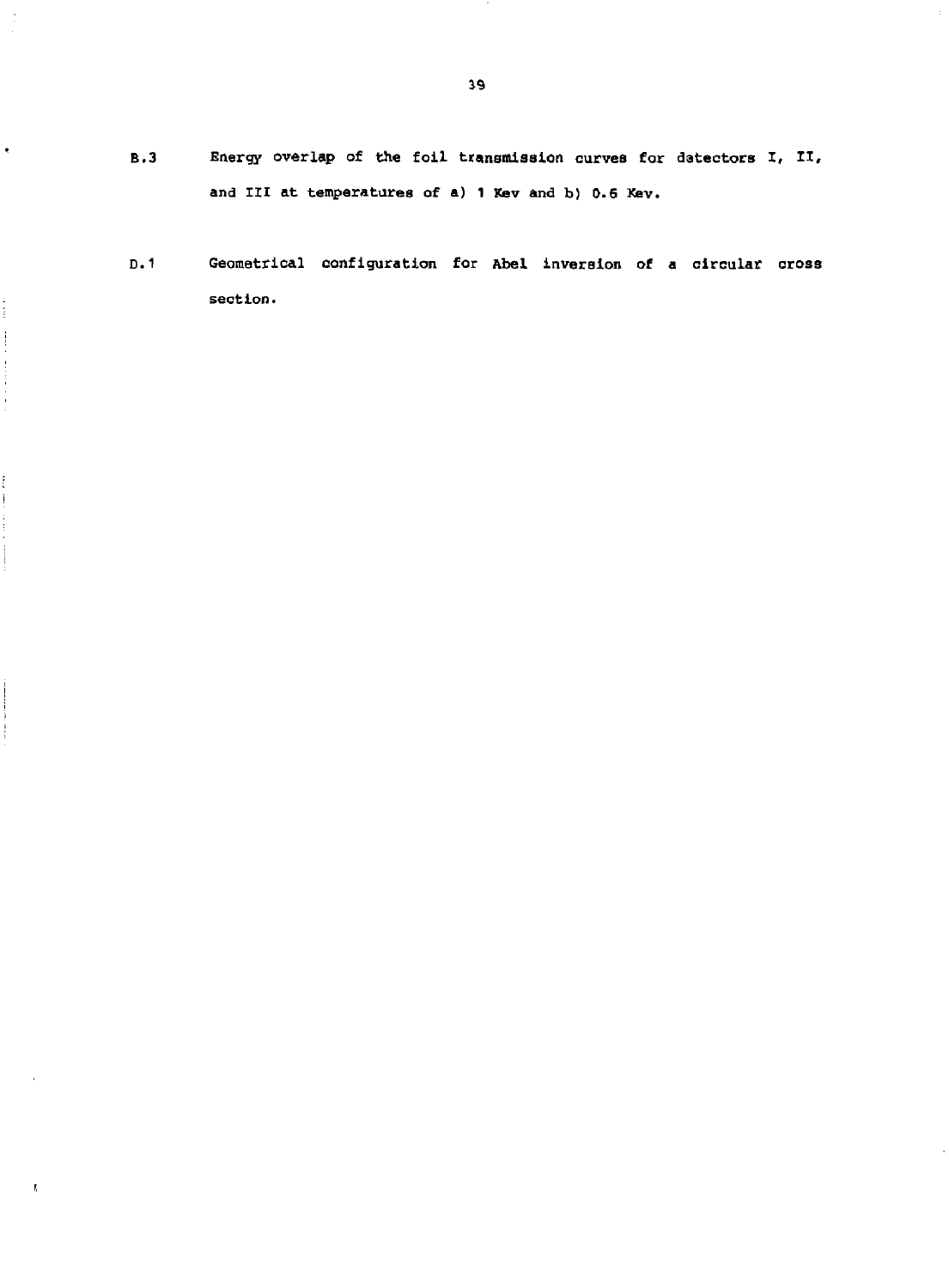

 $\frac{4}{5}$ 

Fig. 1

 $\omega$  $\sim$  100  $\pm$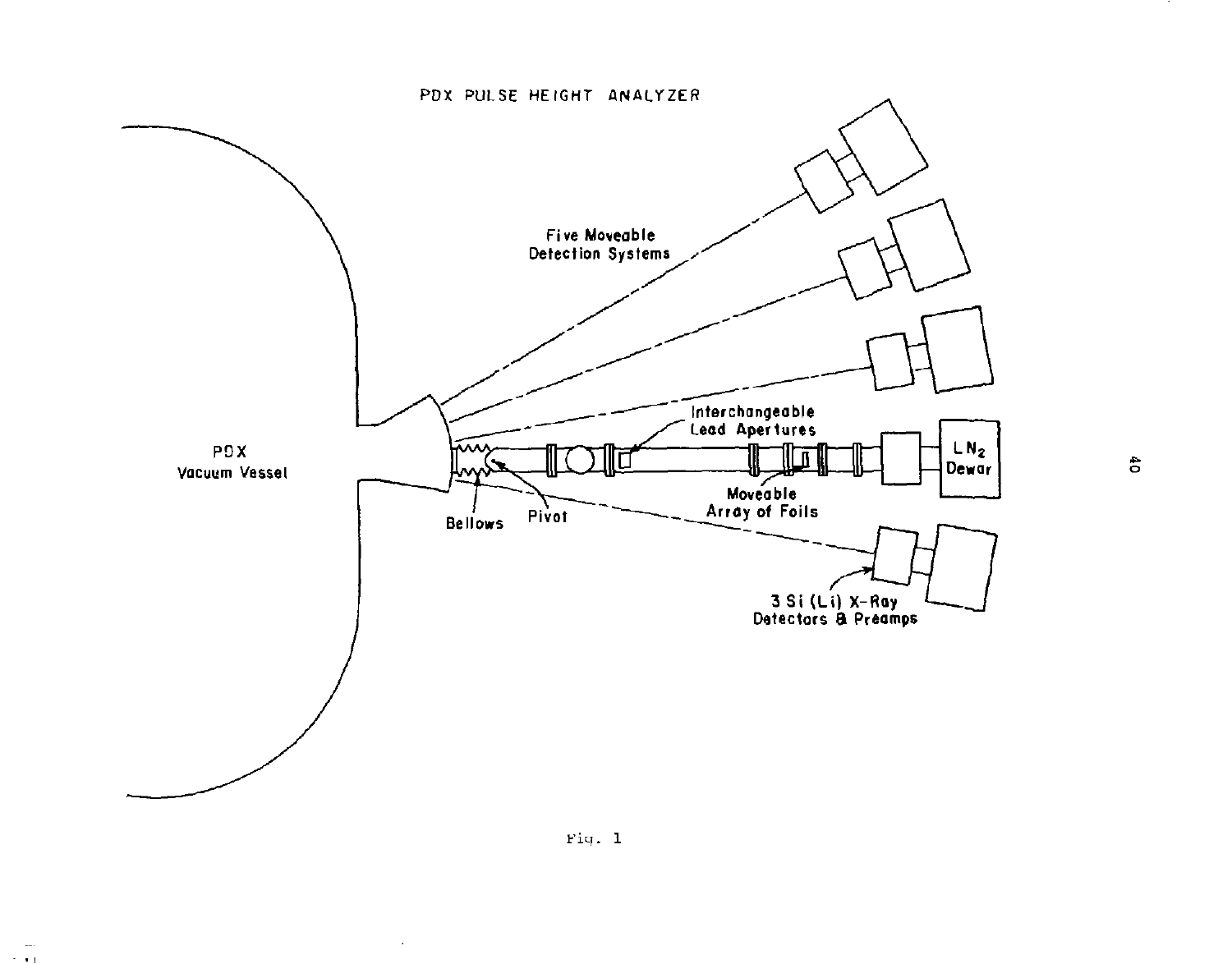

 $\frac{4}{11}$ 

 $\sigma_{\rm{max}}=0.000$  ,  $\sigma_{\rm{max,max}}$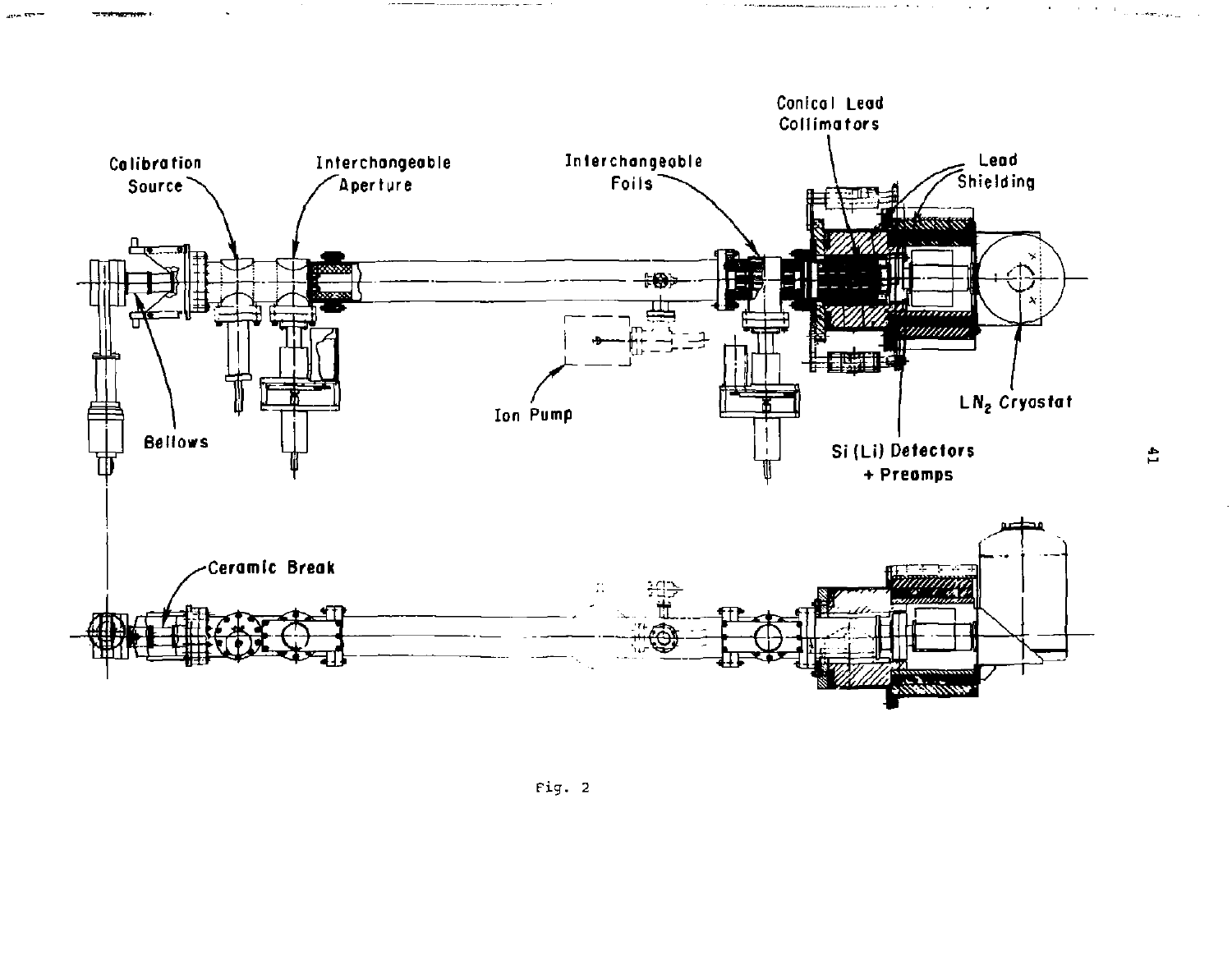



 $\mathcal{D}^{\text{c}}$  . There is a  $\mathcal{D}$ 

÷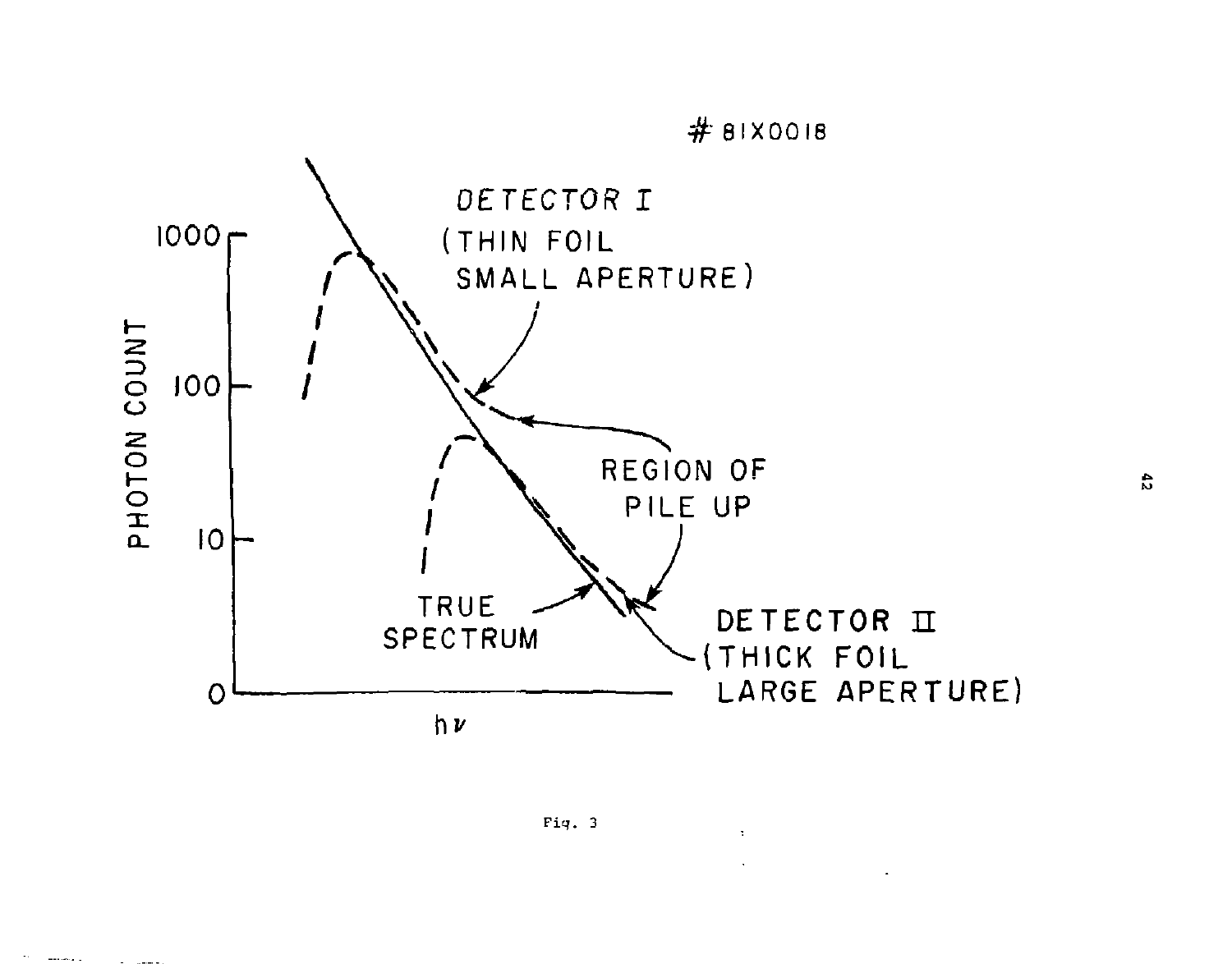

**PULSE HEIGHT ANALYZER ELECTRONICS** 

Fig. 4

 $\overline{a}$ 

 $\frac{1}{3}$ 

 $\mathring{\mathring{}}$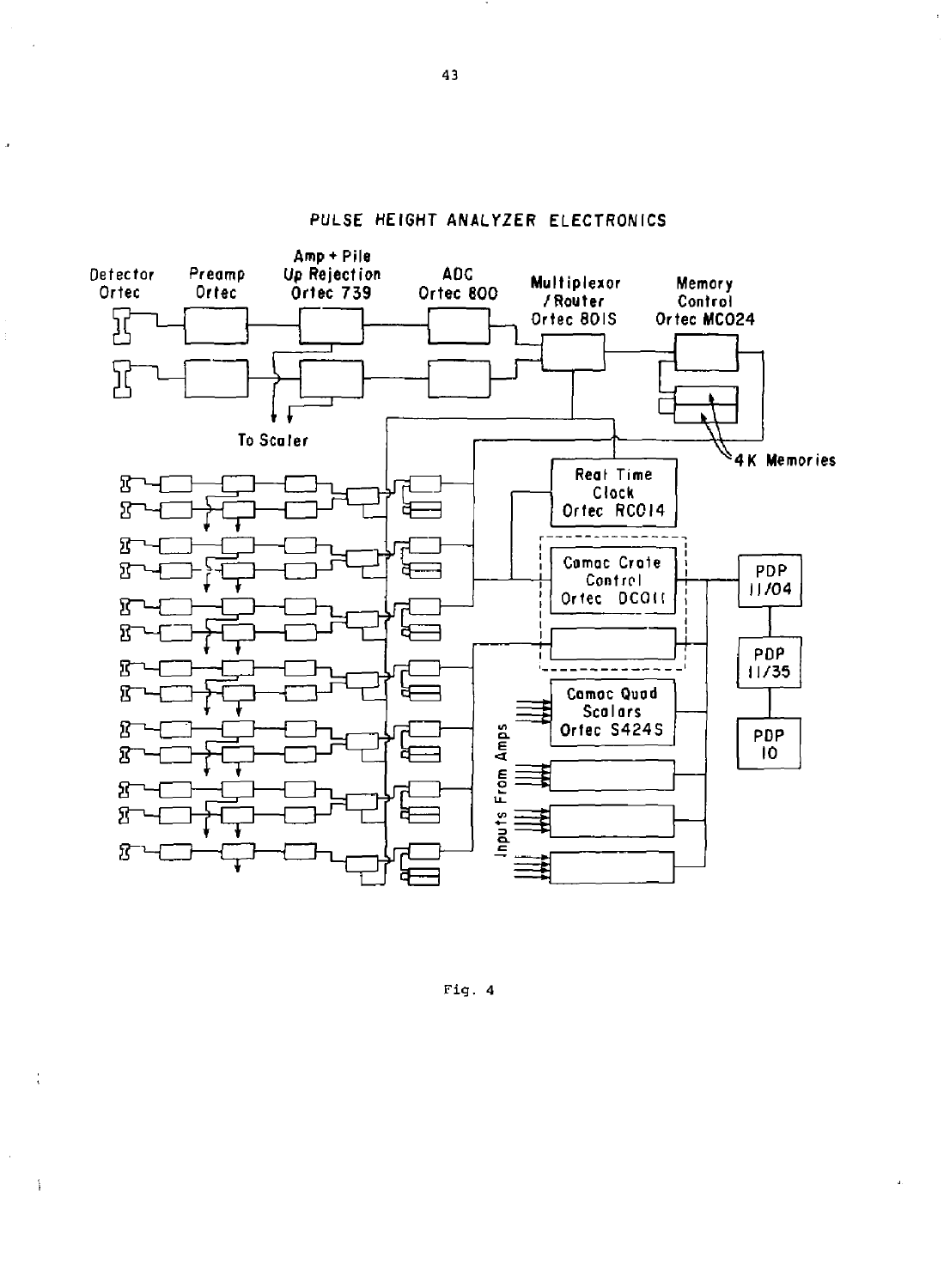

 $Fig.5$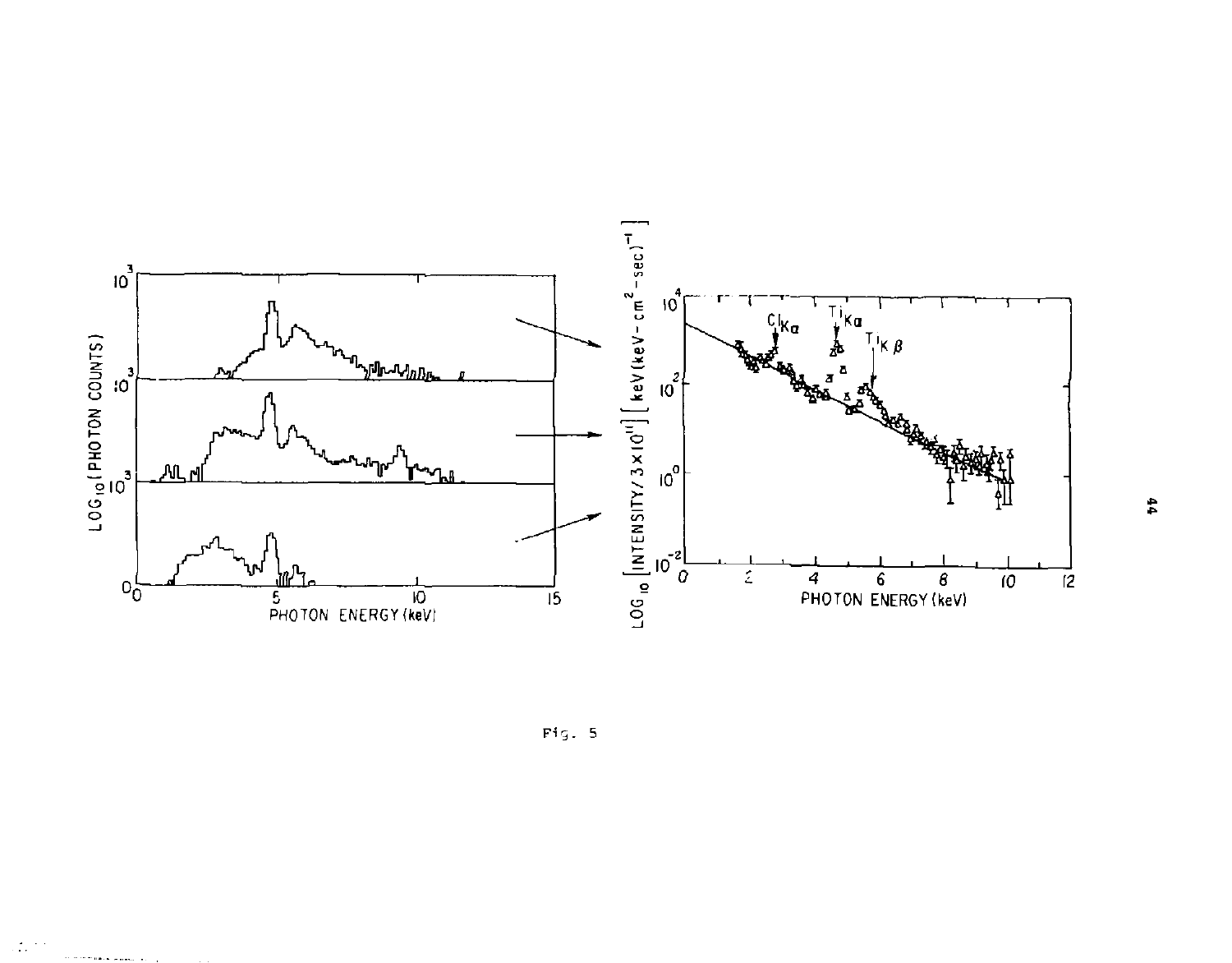

Fig. 6

ł

Ì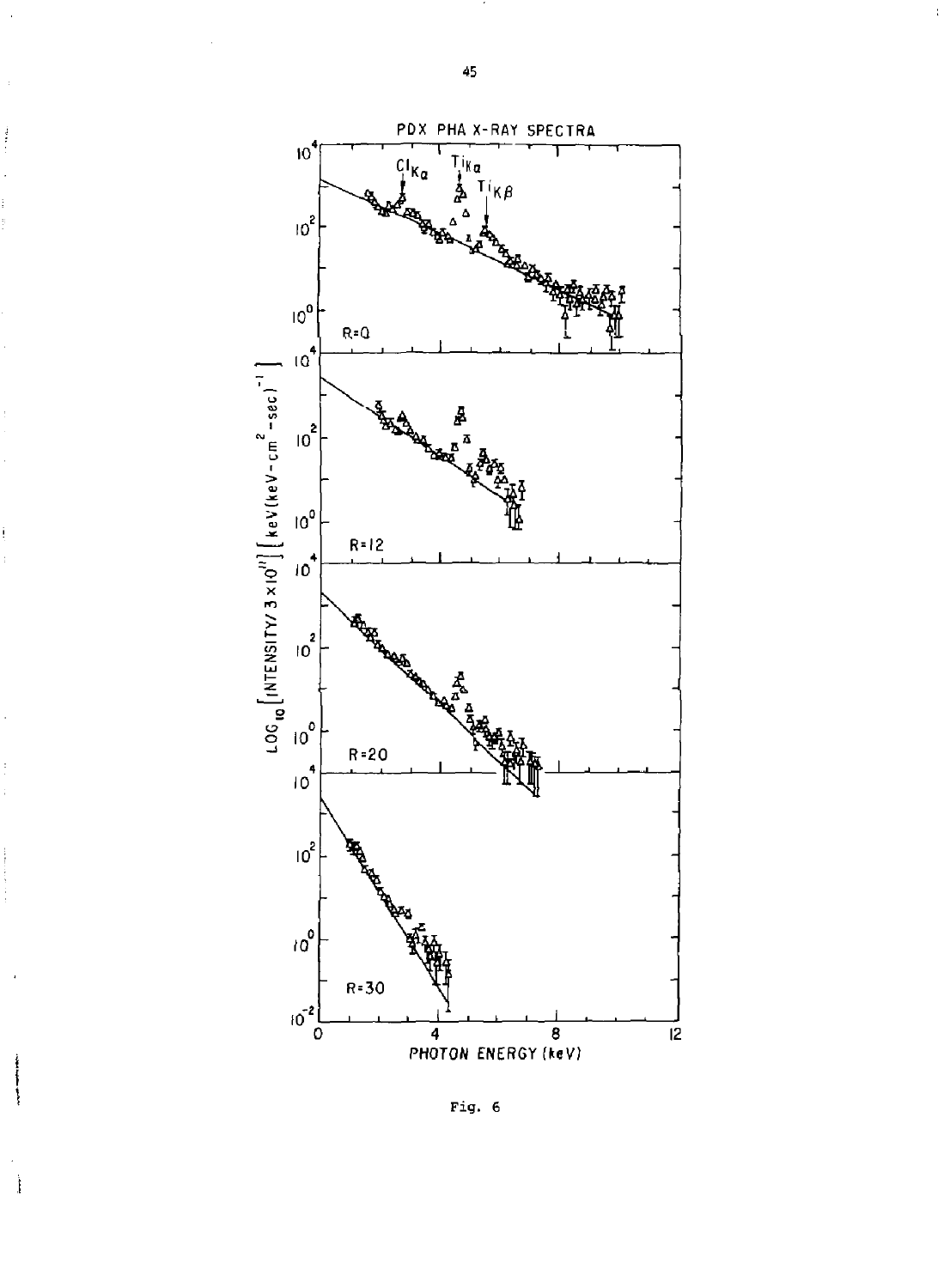

Fig. 7

 $46\,$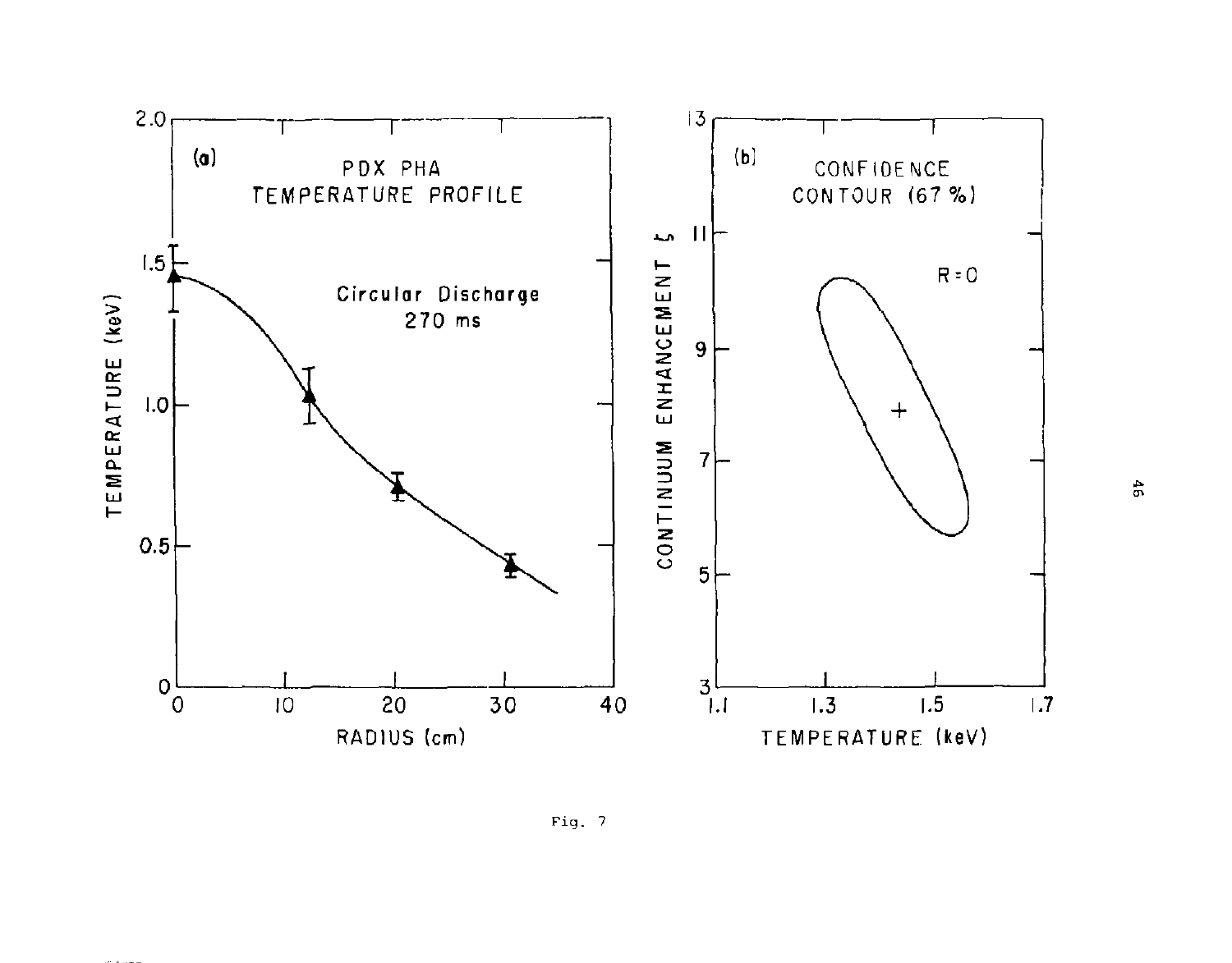

a construction  $\alpha \in \mathcal{A}$  $\cdot$  $\cdot$ 

Kig. 8

 $\mathfrak{c}_1$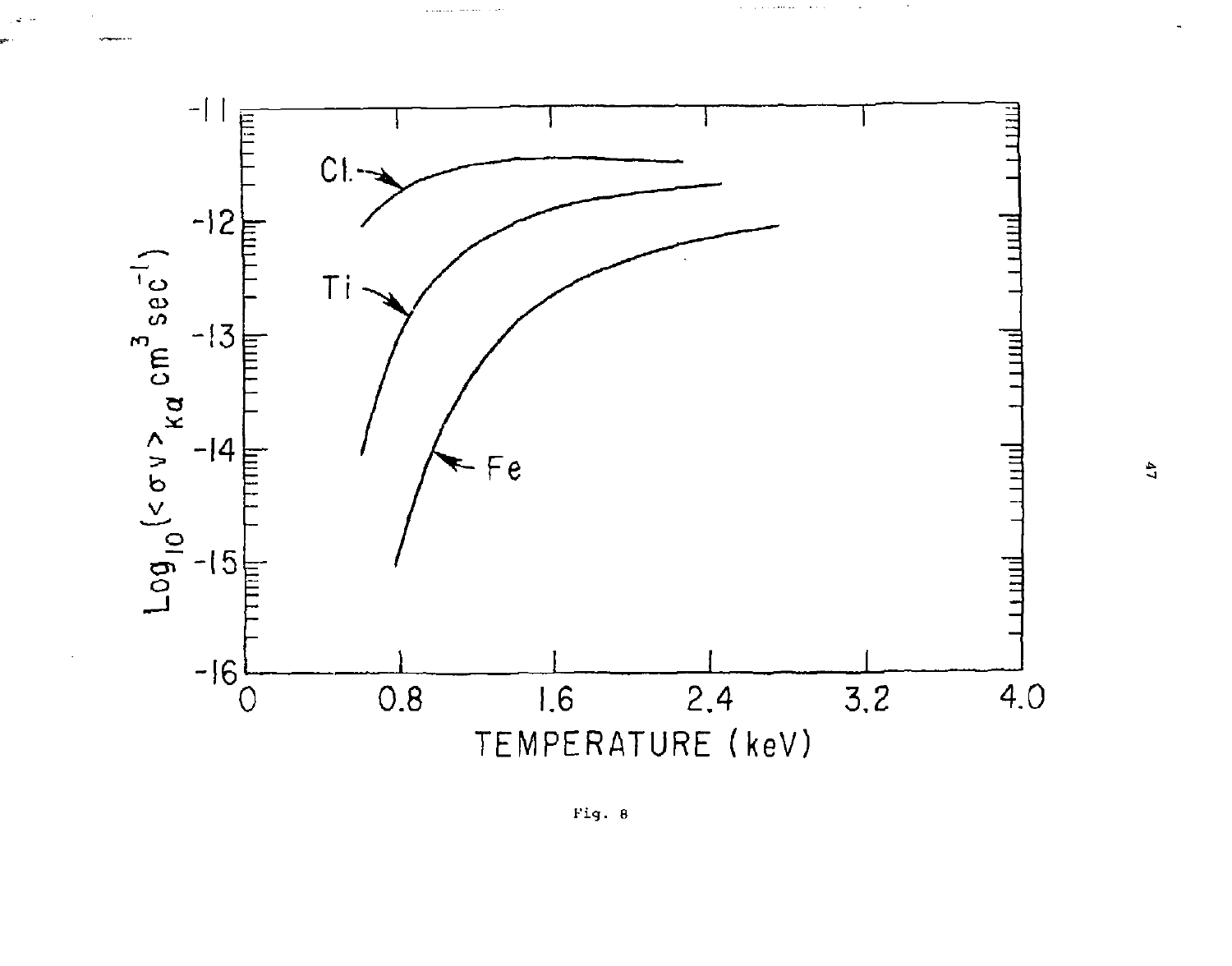#8110020

 $\frac{1}{1}$ 

 $\frac{1}{2}$ 

 $\bar{\Gamma}$ 

l,

ĵ

j

J)

 $\overline{\phantom{a}}$ 



Fig. 9

÷,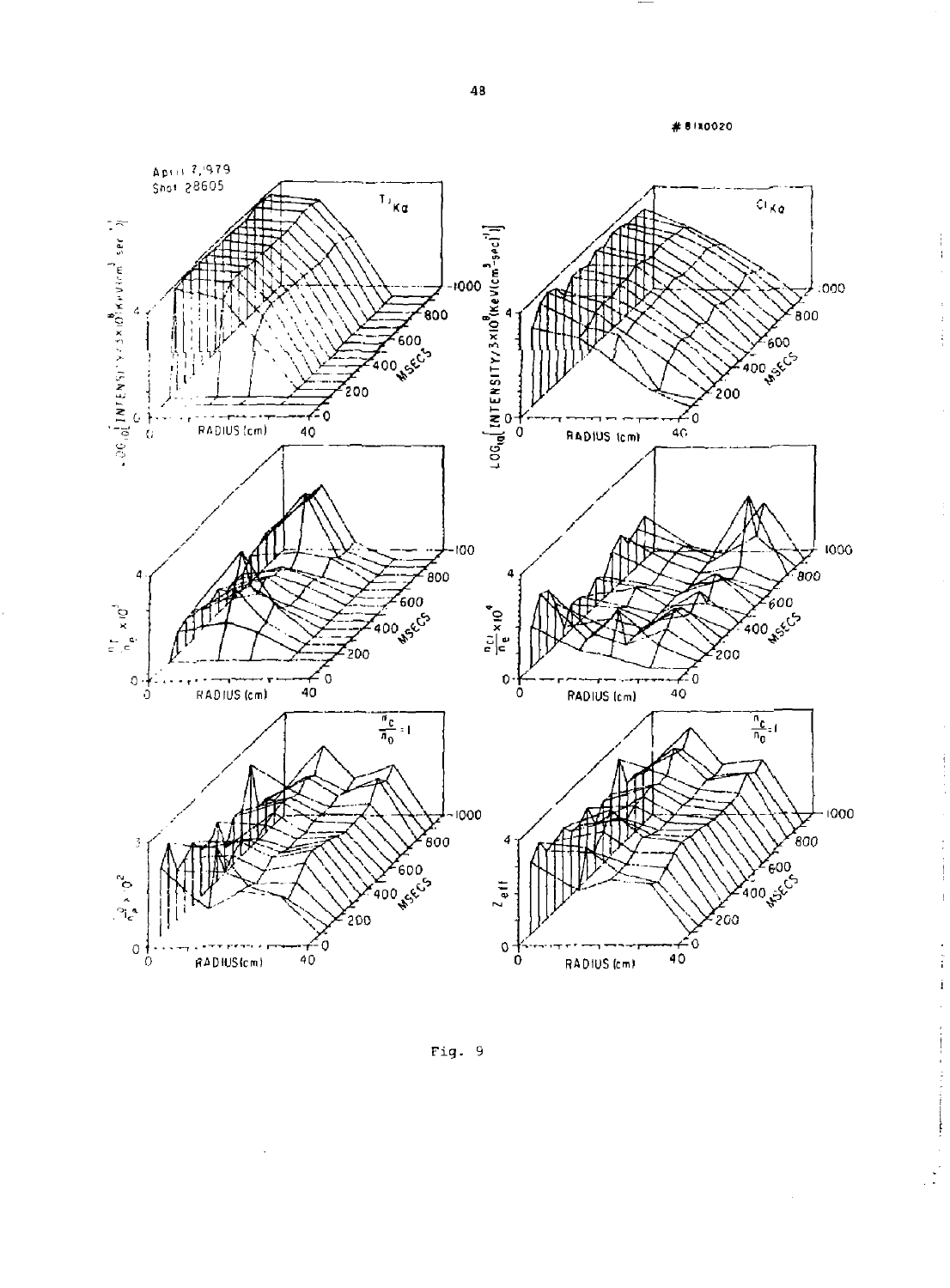

 $\mathcal{A}^{\mathcal{A}}$  and  $\mathcal{A}^{\mathcal{A}}$  and  $\mathcal{A}^{\mathcal{A}}$ 

 $\sim$ 

 $\label{eq:1} \mathcal{L}_{\mathbf{S}}(\mathbf{x},\mathbf{y})=\mathcal{L}_{\mathbf{S}}(\mathbf{x},\mathbf{y})=\mathcal{L}_{\mathbf{S}}(\mathbf{x},\mathbf{y})+\mathcal{L}_{\mathbf{S}}(\mathbf{x},\mathbf{y})+\mathcal{L}_{\mathbf{S}}(\mathbf{x},\mathbf{y})+\mathcal{L}_{\mathbf{S}}(\mathbf{x},\mathbf{y})+\mathcal{L}_{\mathbf{S}}(\mathbf{x},\mathbf{y})+\mathcal{L}_{\mathbf{S}}(\mathbf{x},\mathbf{y})+\mathcal{L}_{\mathbf{S}}(\mathbf{x},\mathbf{y})+\mathcal{L}_{$ 

 $\cdots$ 



 $\mathfrak{S}$ 

 $\sim$   $\sim$ 

 $\cdot$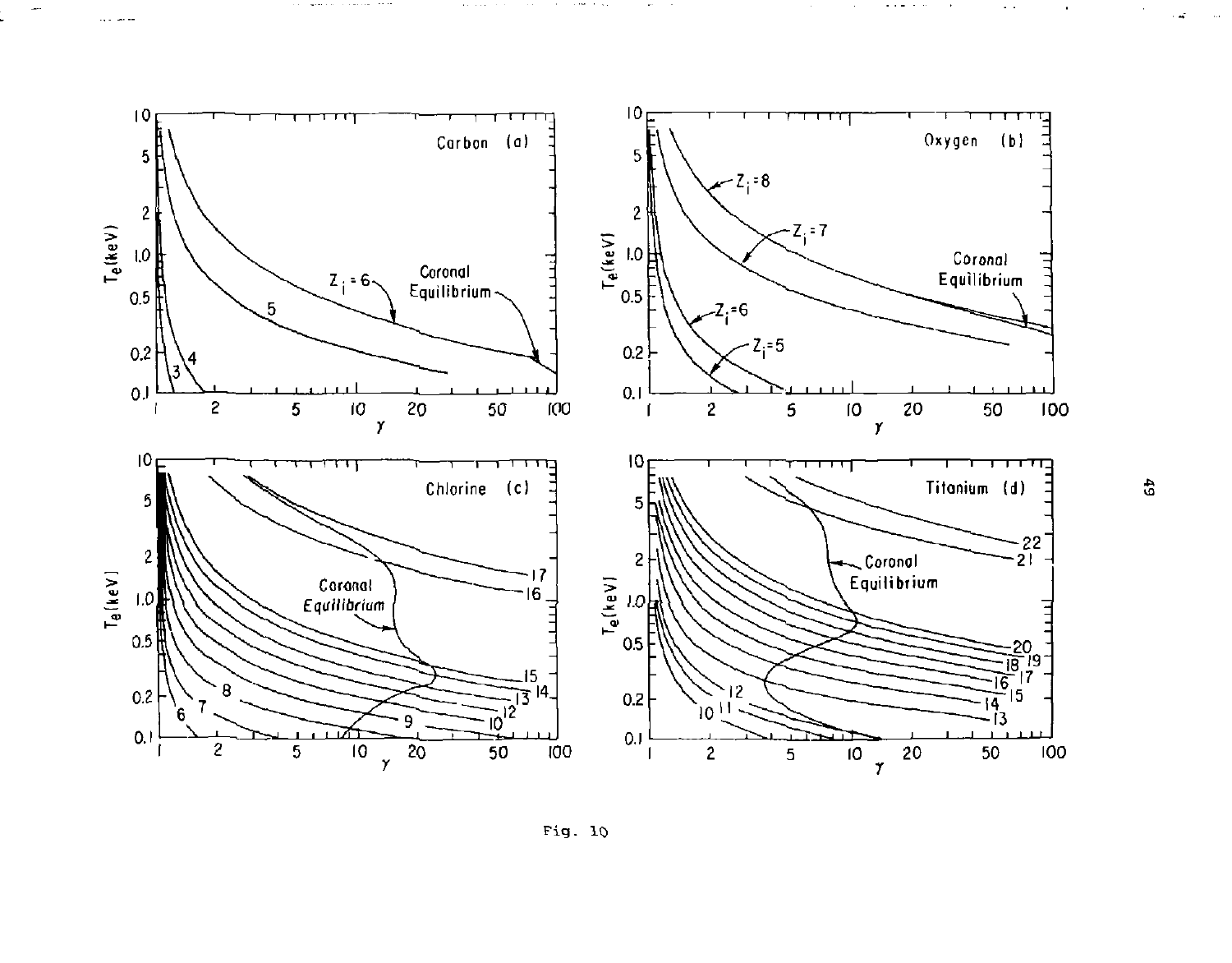

 $\frac{1}{\epsilon}$ 

计中间 计

à.

 $Fig. 11$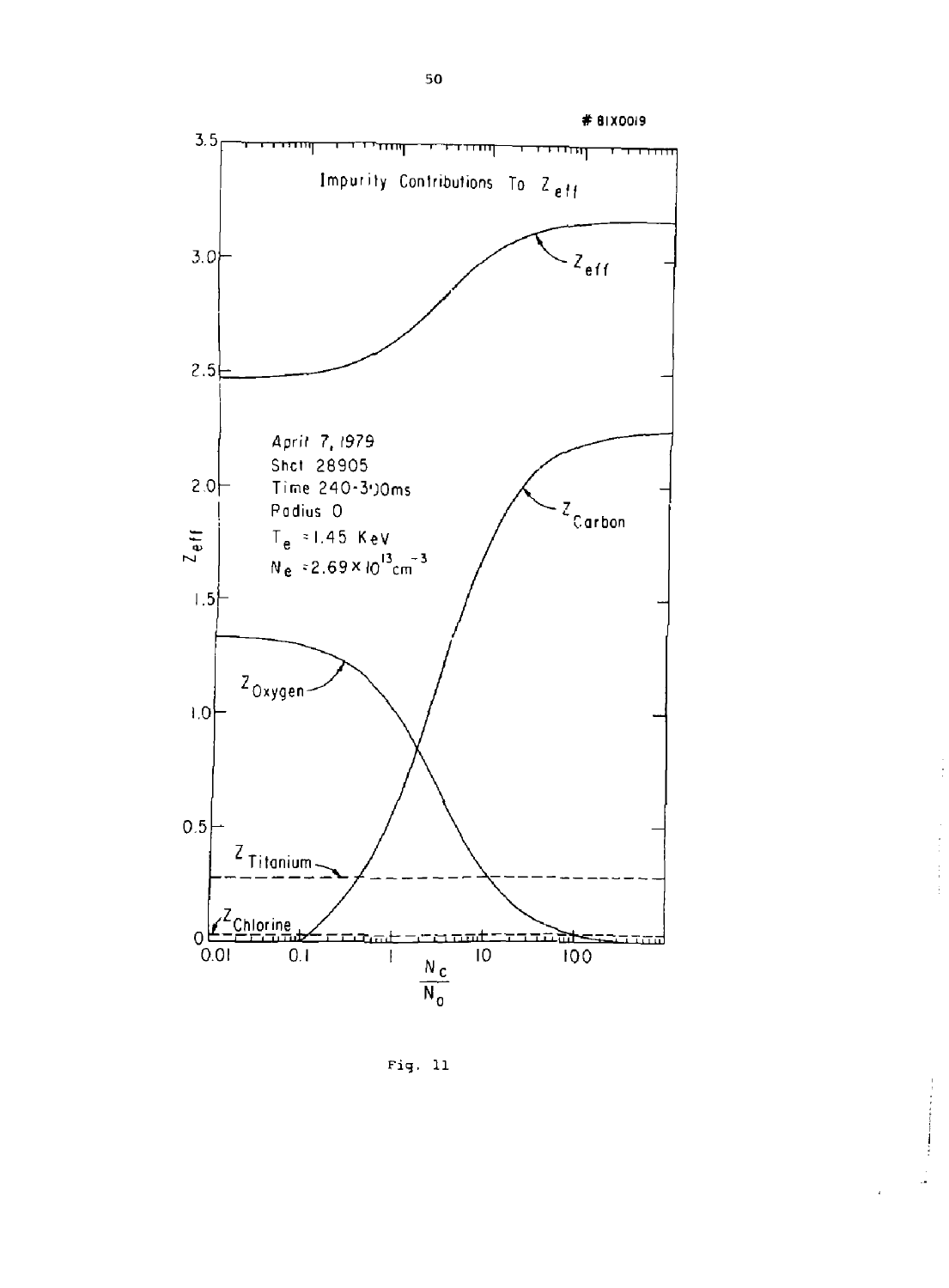

 $\mathcal{A}$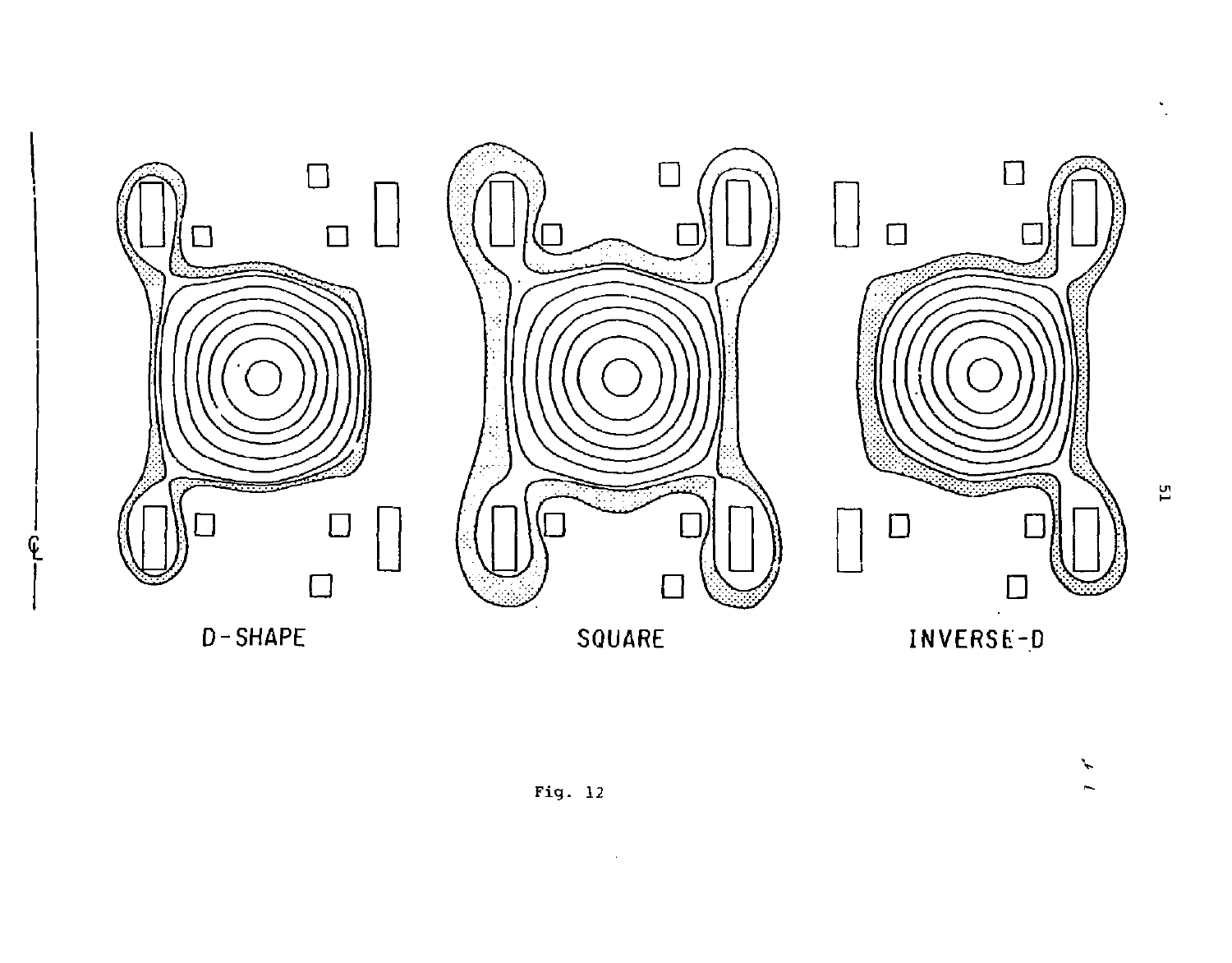

# Fig. 13

 $#$  81x0777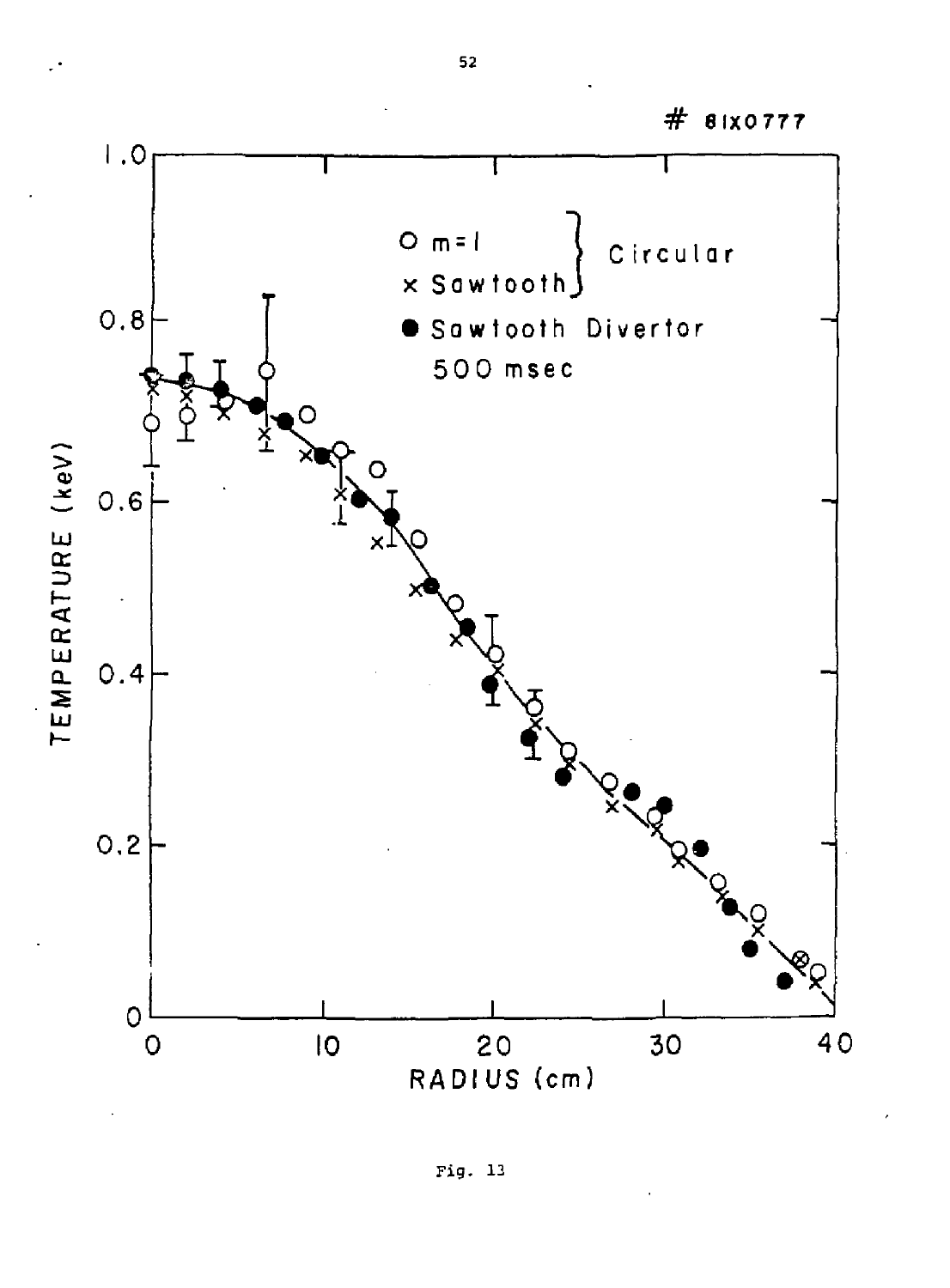

۵ĥ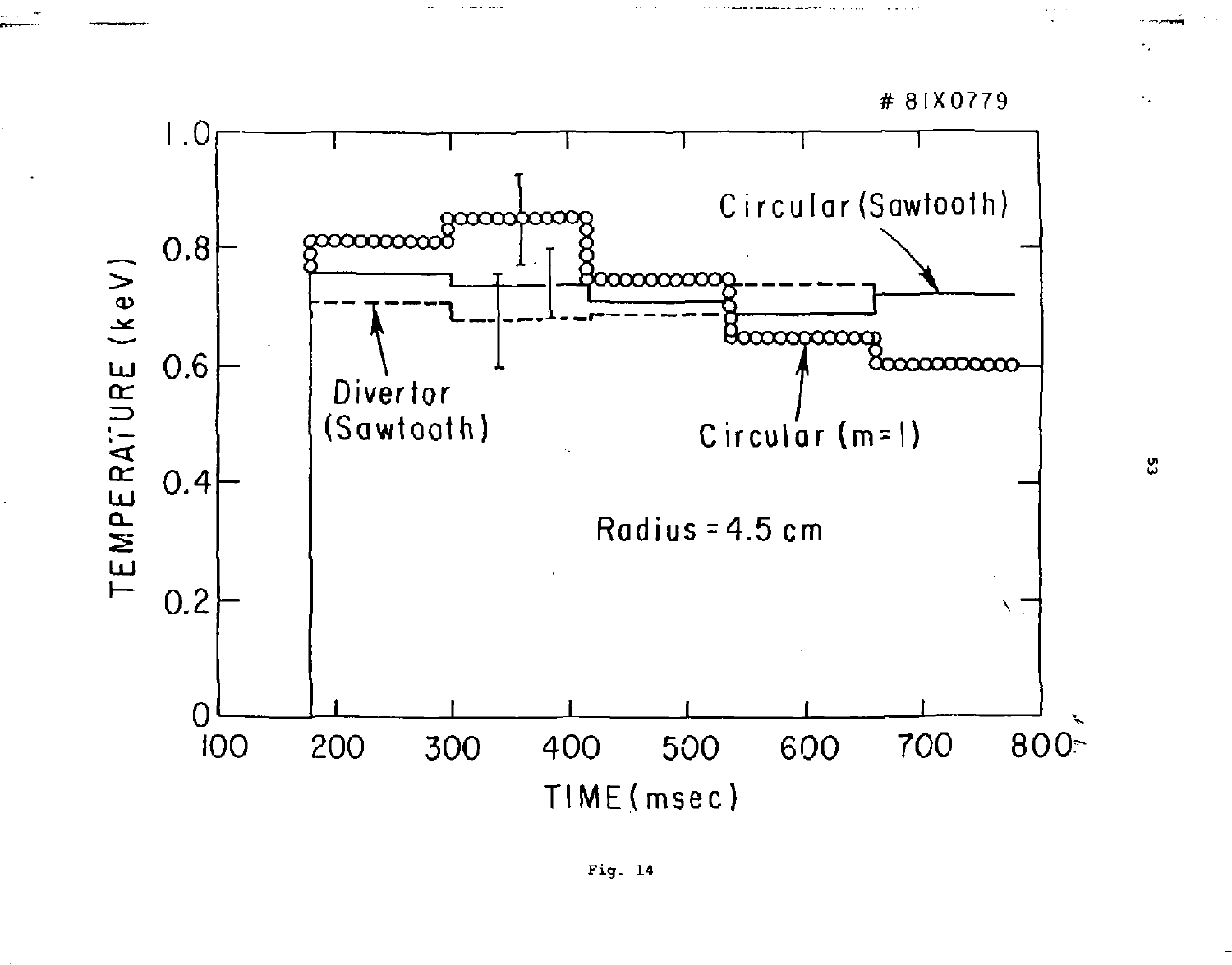



Fig. 15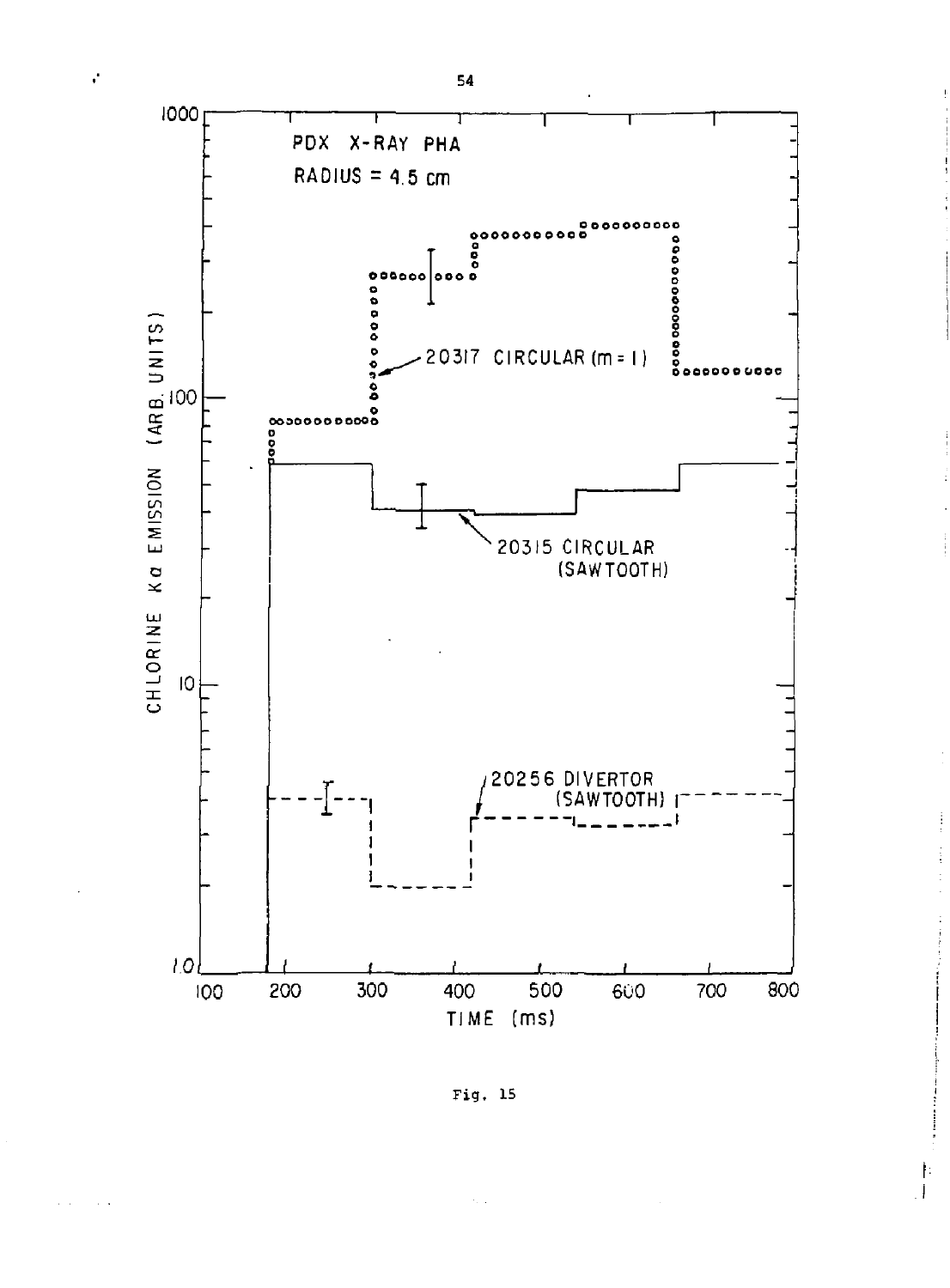![](_page_56_Figure_0.jpeg)

Fig. 16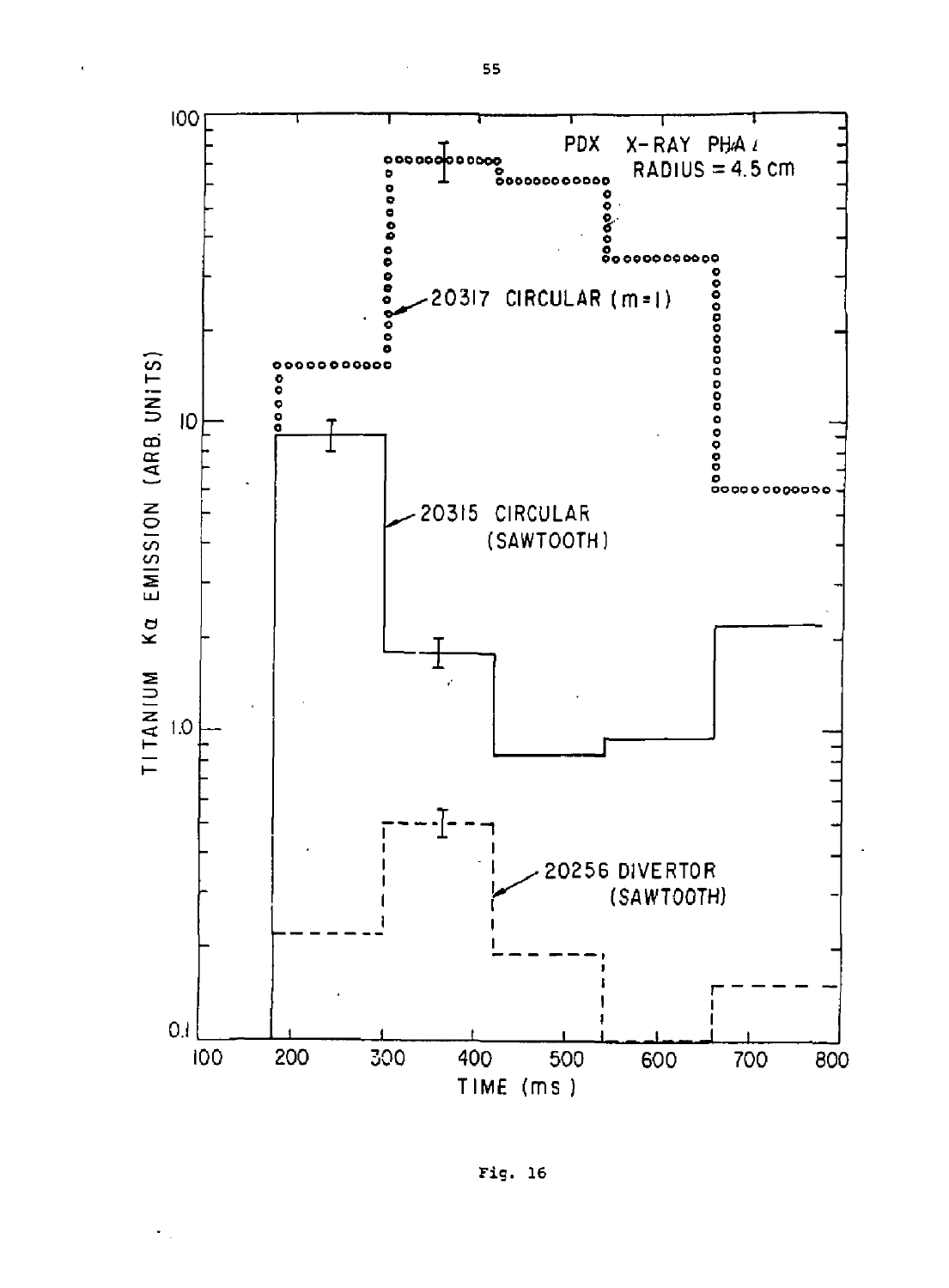![](_page_57_Figure_0.jpeg)

 $\mathcal{C}$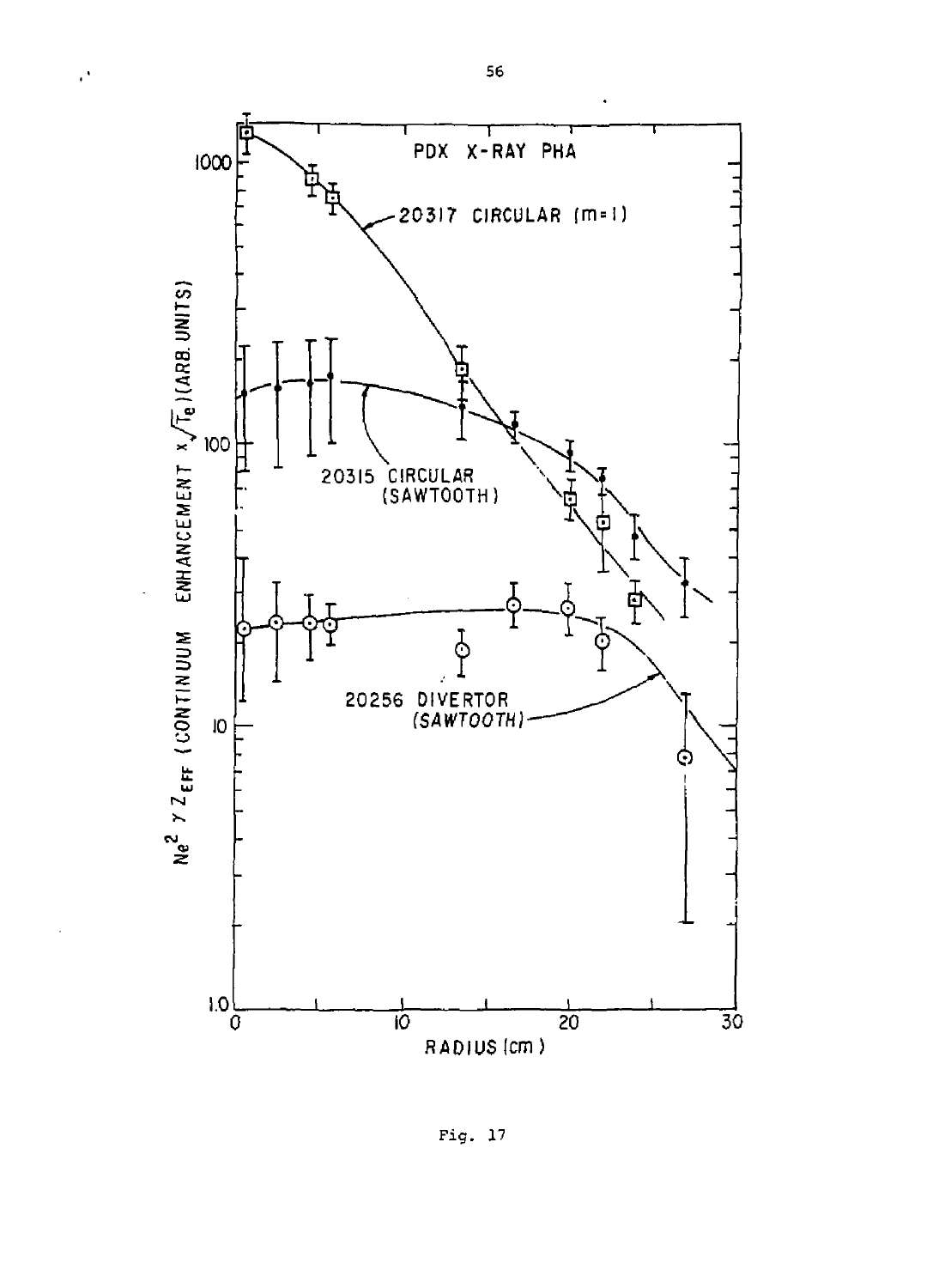A TIME SERIES OF PHOTONS OCCURRING AT AVERAGE RATE 'a'

![](_page_58_Figure_1.jpeg)

# WITHOUT PILEUP

 $\frac{1}{2}$ 

 $\frac{1}{2}$ 

 $\mathring{\mathbb{R}}$ 

7 Photons:  $P_1$ ,  $P_2$ ,  $P_3$ ,  $P_4$ ,  $P_5$ ,  $P_6$ ,  $P_7$ 6 Intervals:  $I_1$ ,  $I_2$ ,  $I_3$ ,  $I_4$ ,  $I_5$ ,  $I_6$ 

# WITH PILEUP

6 Photons:  $P_1$ ,  $P_2$ ,  $P_3$ ,  $+ P_4 = P^1$ ,  $P_5$ ,  $P_6$ ,  $P_7$ 5 Intervals:  $I_1$ ,  $I_2$ ,  $I_4$ ,  $I_5$ ,  $I_6$ 

#### In General:

For large number of N intervals,  $I_1$ ,  $I_2$ , ...,  $I_N$  $I_j \le \tau$  n times where  $n = N(1-e^{-a\tau})$  and  $a = N/t$ . The measured rate is  $a_M \n\equiv a - a^2 \tau$ .

Fig. A.1

 $\mathbf{I}$ .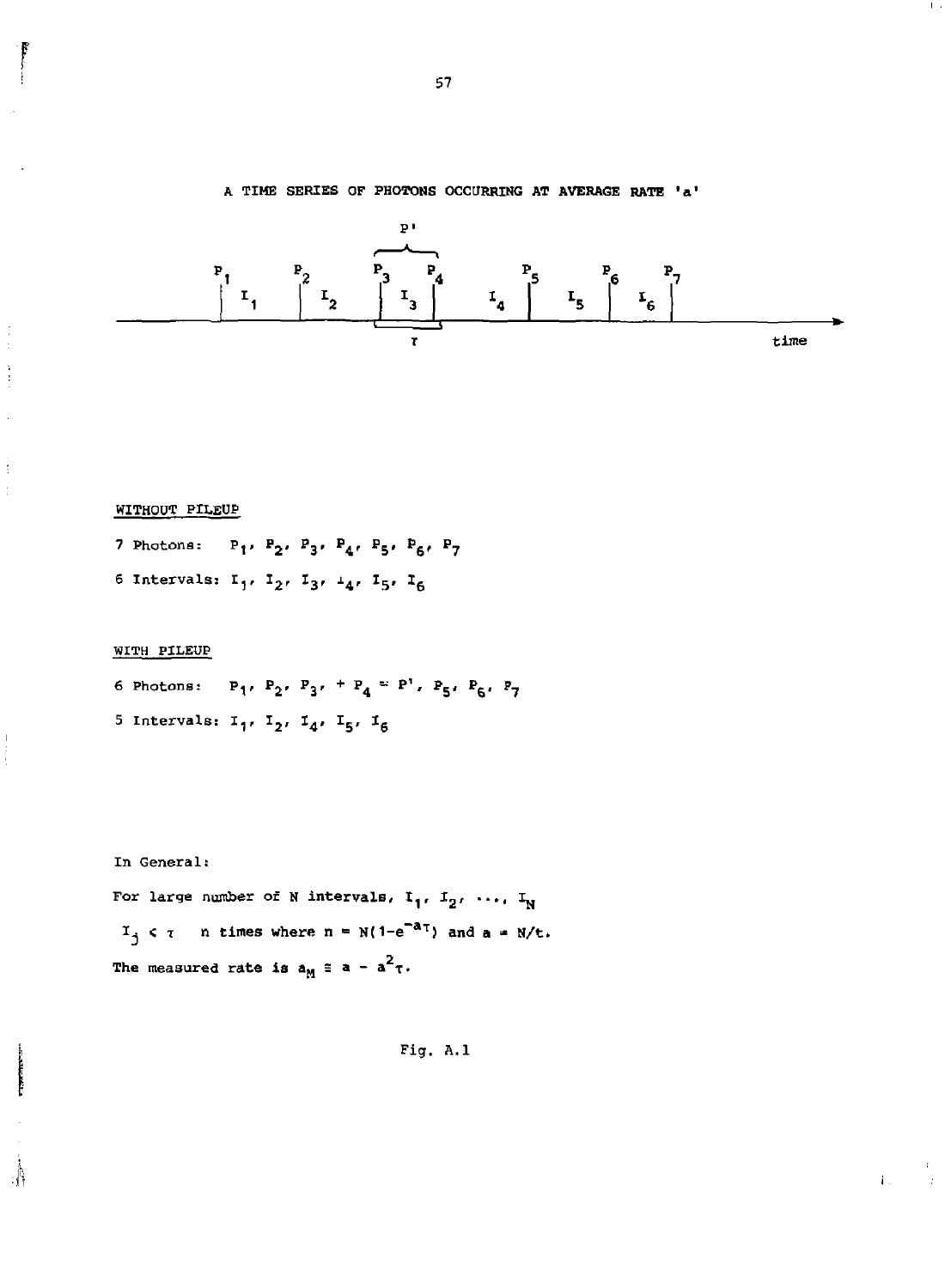![](_page_59_Figure_0.jpeg)

Fig. B.1

ပ္စာ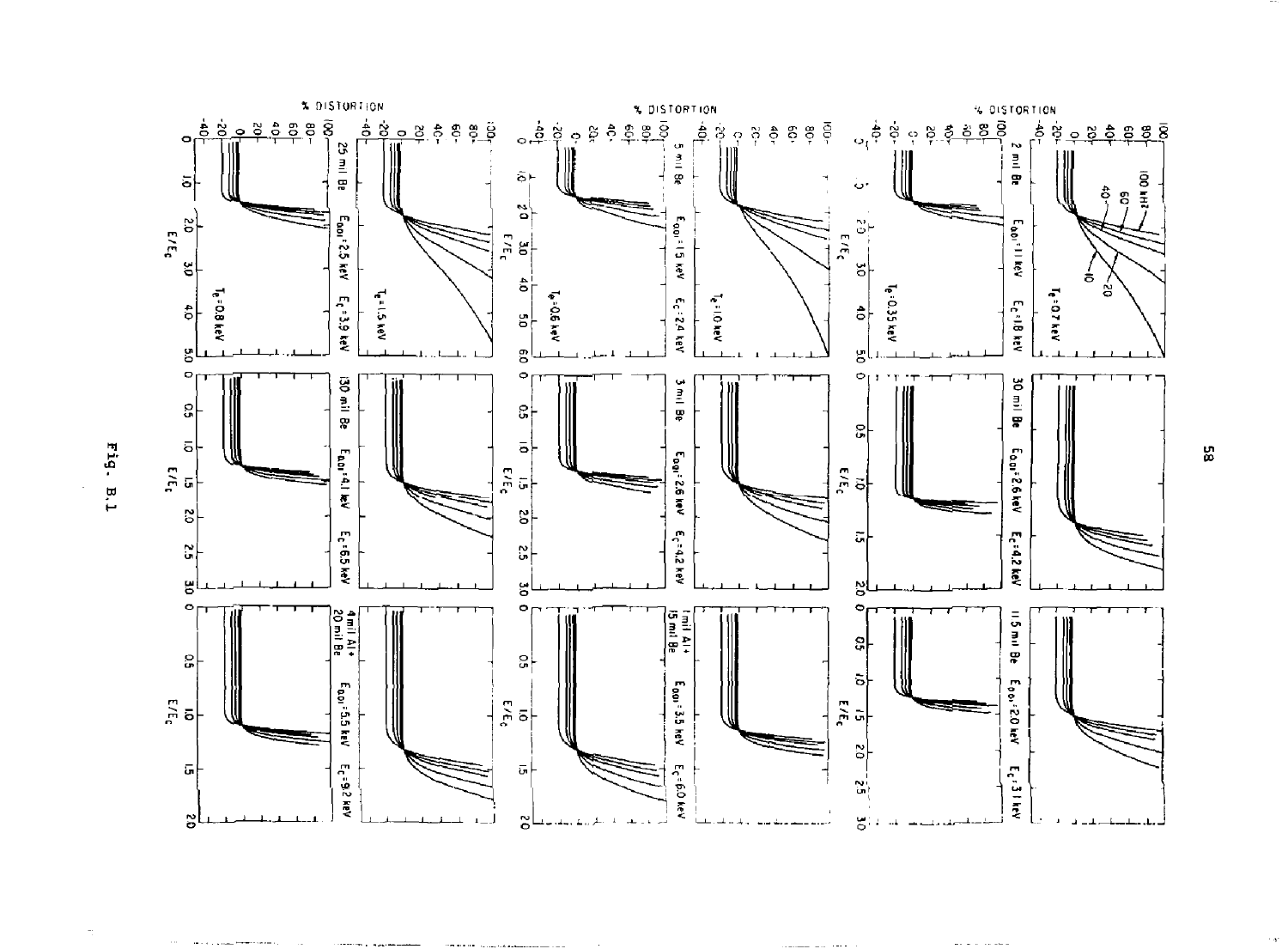![](_page_60_Figure_0.jpeg)

Fig. B.l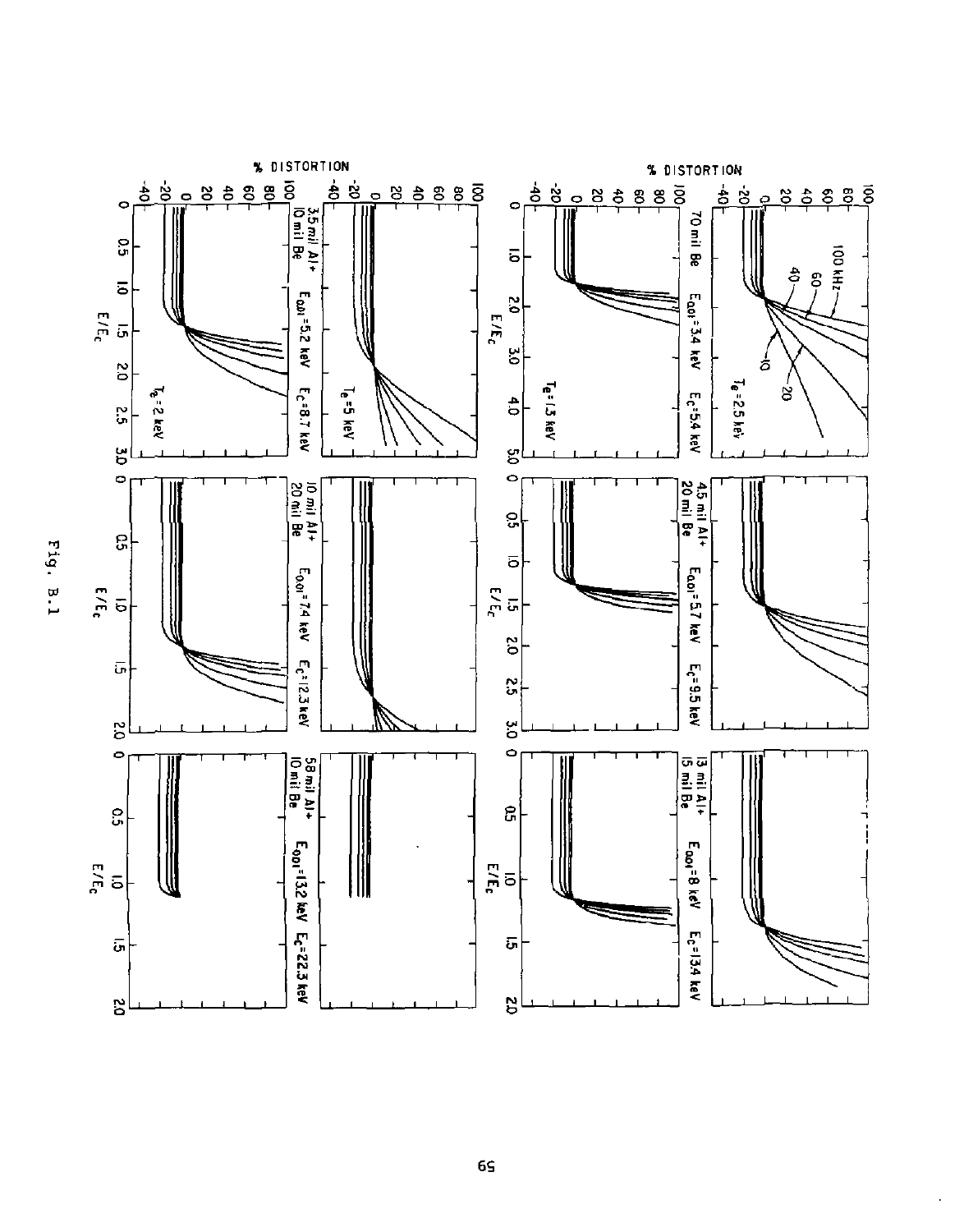![](_page_61_Figure_0.jpeg)

Fig.  $B.2$ 

×,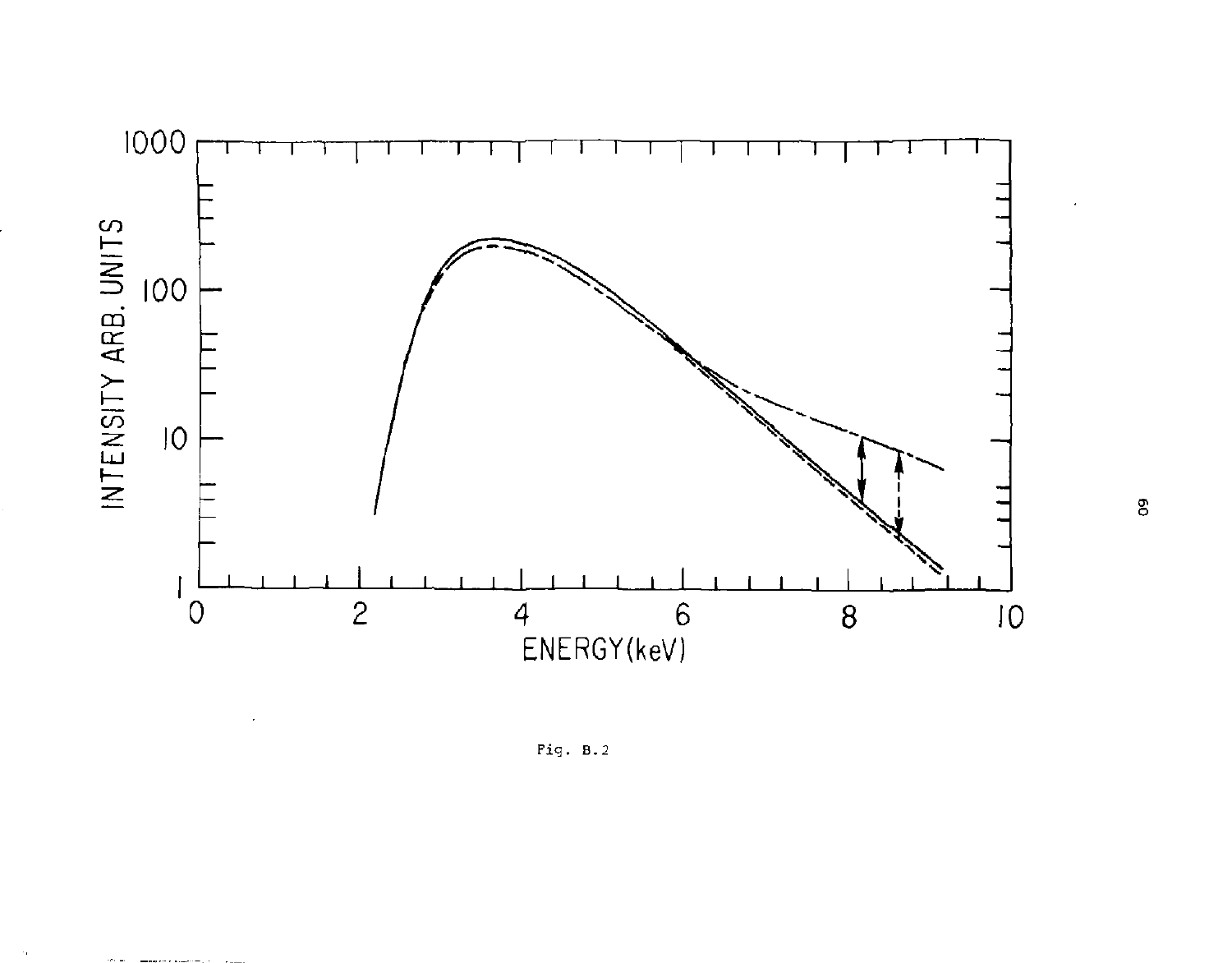![](_page_62_Figure_0.jpeg)

Fig, B.3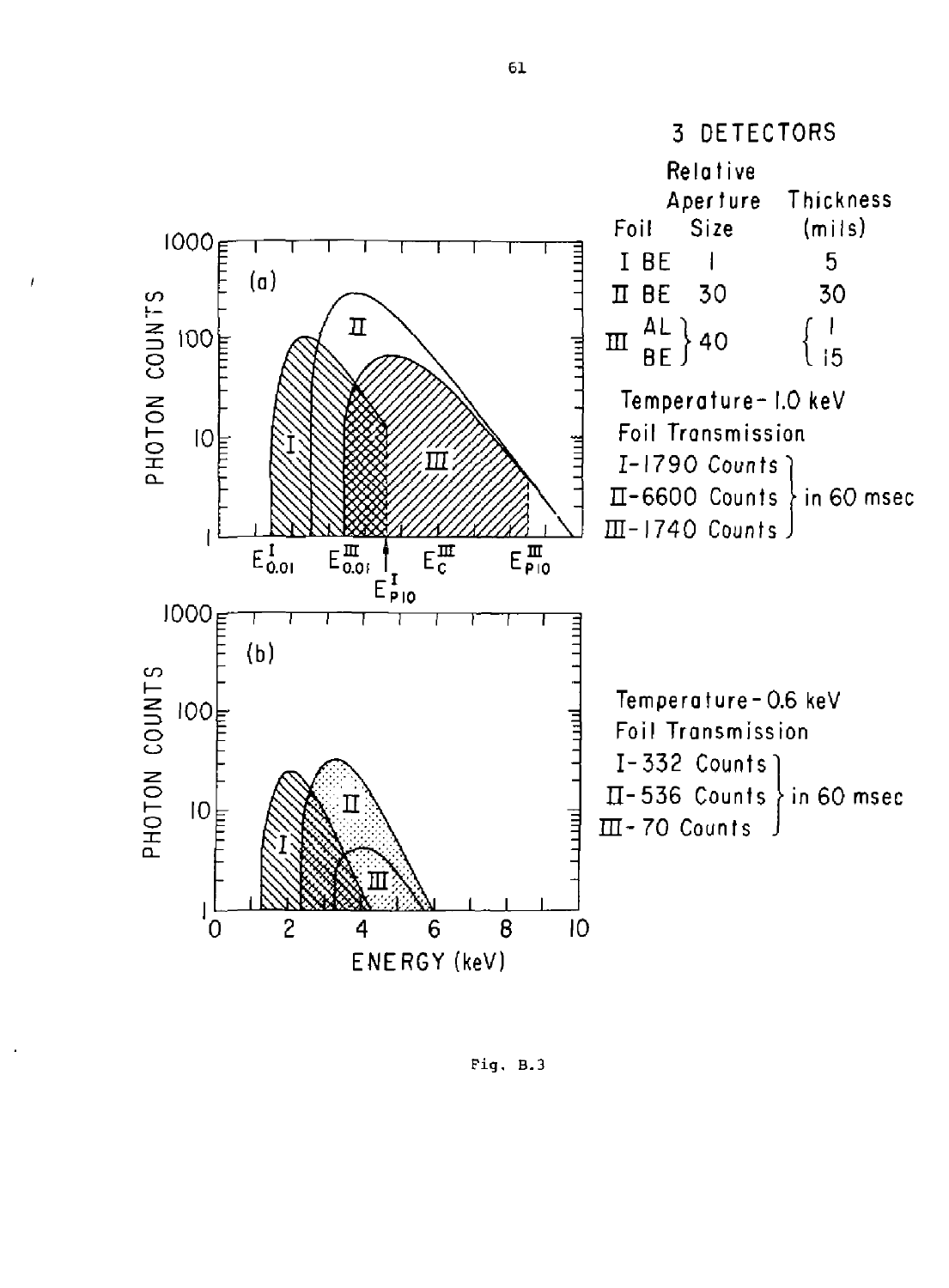![](_page_63_Figure_0.jpeg)

Fig. D.1

 $\frac{1}{3}$